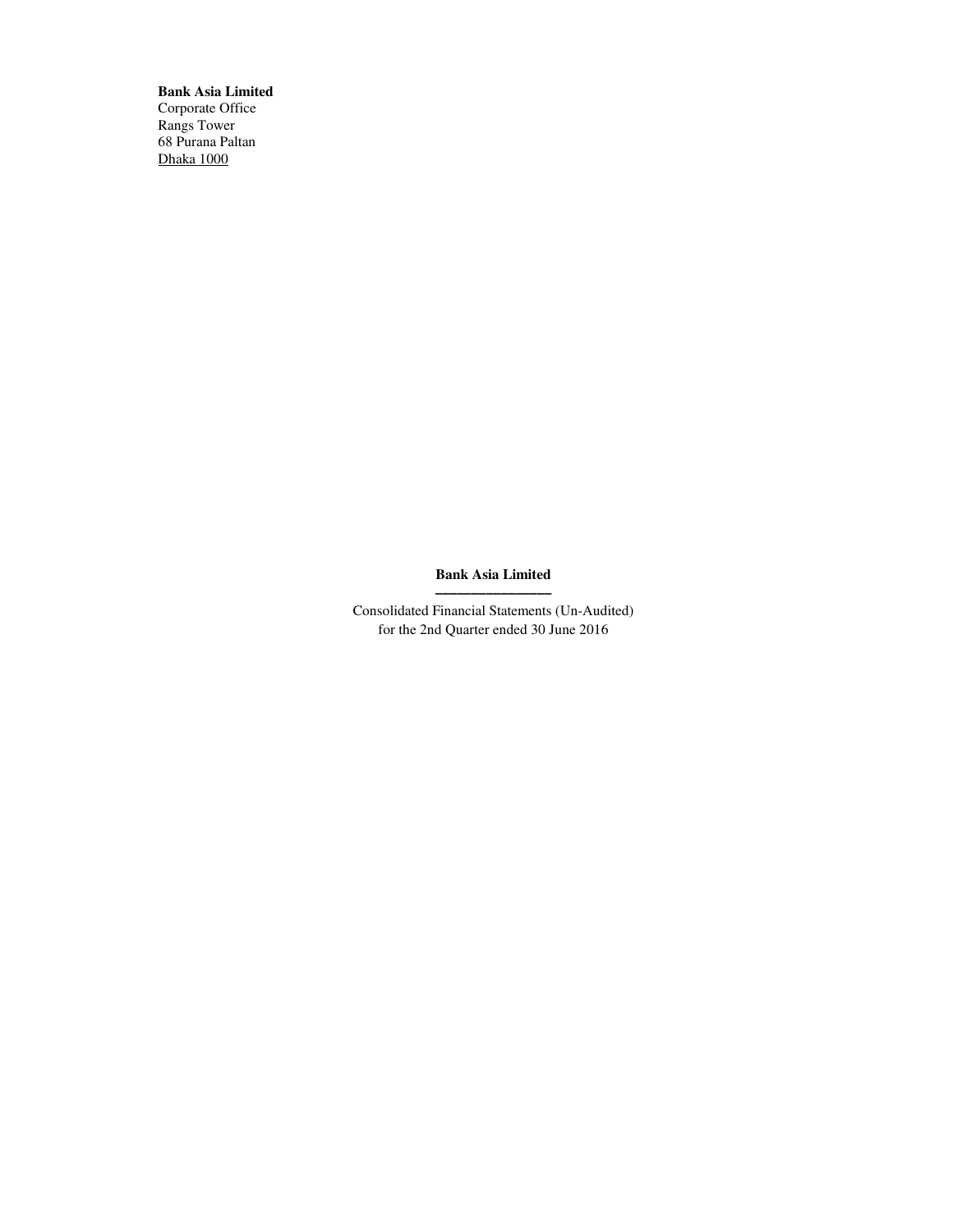## **Bank Asia Limited and Its Subsidiaries Consolidated Balance Sheet As at 30 June 2016**

|                                                                                           |               | Amount in Taka                     |                                   |
|-------------------------------------------------------------------------------------------|---------------|------------------------------------|-----------------------------------|
|                                                                                           |               | At                                 | At                                |
|                                                                                           | <b>Notes</b>  | 30 June 2016                       | 31 Dec 2015                       |
| <b>PROPERTY AND ASSETS</b>                                                                |               |                                    |                                   |
| Cash                                                                                      | 4(a)          | 15,047,267,785<br>2,201,251,308    | 12,470,996,852                    |
| In hand (including foreign currencies)<br>Balance with Bangladesh Bank and its agent bank | 4.1(a)        |                                    | 1,691,680,962                     |
| (including foreign currencies)                                                            | 4.2(a)        | 12,846,016,477                     | 10,779,315,890                    |
|                                                                                           |               |                                    |                                   |
| Balance with other banks and financial institutions                                       | 5(a)          | 5,556,885,373                      | 8,779,031,163                     |
| In Bangladesh                                                                             |               | 4,877,326,446                      | 8,000,106,067                     |
| Outside Bangladesh                                                                        |               | 679,558,927                        | 778,925,096                       |
| Money at call and on short notice                                                         | 6(a)          | 1,220,000,000                      | 3,230,000,000                     |
| <b>Investments</b>                                                                        | 7(a)          | 36,299,787,234                     | 47,162,324,547                    |
| Government                                                                                |               | 32,483,906,011                     | 43,717,224,029                    |
| Others                                                                                    |               | 3,815,881,223                      | 3,445,100,518                     |
| <b>Loans and advances/investments</b>                                                     | 8(a)          | 166,539,354,608                    | 139,004,595,335                   |
| Loans, cash credits, overdrafts, etc/investments                                          |               | 154,544,039,243                    | 129,595,040,389                   |
| Bills purchased and discounted                                                            |               | 11,995,315,365                     | 9,409,554,946                     |
|                                                                                           |               |                                    |                                   |
| Fixed assets including premises, furniture and fixtures<br><b>Other assets</b>            | 9(a)<br>10(a) | 5,232,403,285<br>7,443,461,223     | 5,092,815,069<br>9,925,844,072    |
| <b>Non - banking assets</b>                                                               |               |                                    |                                   |
| <b>Total assets</b>                                                                       |               | 237, 339, 159, 508                 | 225,665,607,038                   |
|                                                                                           |               |                                    |                                   |
| <b>LIABILITIES AND CAPITAL</b><br><b>Liabilities</b>                                      |               |                                    |                                   |
| Borrowings from other banks, financial institutions and agents                            | 11(a)         | 16,634,858,115                     | 12, 335, 454, 278                 |
| Subordinated non-convertible bonds                                                        | 11(aa)        | 3,315,440,646                      | 3,315,440,646                     |
| Deposits and other accounts                                                               | 12(a)         | 178,790,322,950                    | 170,145,826,321                   |
| Current/Al-wadeeah current accounts and other accounts                                    |               | 35,220,782,498                     | 29,928,959,572                    |
| Bills payable<br>Savings bank/Mudaraba savings bank deposits                              |               | 3,005,264,056<br>24, 134, 507, 701 | 3,936,675,238<br>21,174,184,061   |
| Fixed deposits/Mudaraba fixed deposits                                                    |               | 116,429,768,695                    | 115,106,007,450                   |
| Bearer certificates of deposit                                                            |               |                                    |                                   |
| Other deposits                                                                            |               |                                    |                                   |
|                                                                                           |               |                                    |                                   |
| <b>Other liabilities</b><br><b>Total liabilities</b>                                      | 13(a)         | 21,122,900,750<br>219,863,522,461  | 21,172,640,859<br>206,969,362,104 |
| Capital/shareholders' equity                                                              |               |                                    |                                   |
| <b>Total shareholders' equity</b>                                                         |               | 17,475,637,047                     | 18,696,244,934                    |
| Paid-up capital                                                                           | 14.2          | 8,812,599,100                      | 8,392,951,530                     |
| Statutory reserve                                                                         | 15            | 6,084,429,861                      | 5,876,250,921                     |
| Revaluation reserve                                                                       | 16(a)         | 2,305,808,861                      | 2,549,629,842                     |
| General reserve                                                                           |               | 8,166,144                          | 8,166,144                         |
| Retained earnings                                                                         | 17(a)         | 263,055,996                        | 1,867,693,933                     |
| Foreign currency translation reserve                                                      |               | 1,566,241                          | 1,541,779                         |
| Non-controlling (minority) interest                                                       | 17(b)         | 10,844                             | 10,785                            |
| Total liabilities and shareholders' equity                                                |               | 237, 339, 159, 508                 | 225,665,607,038                   |

**Net Assets Value per Share 19.83** 21.22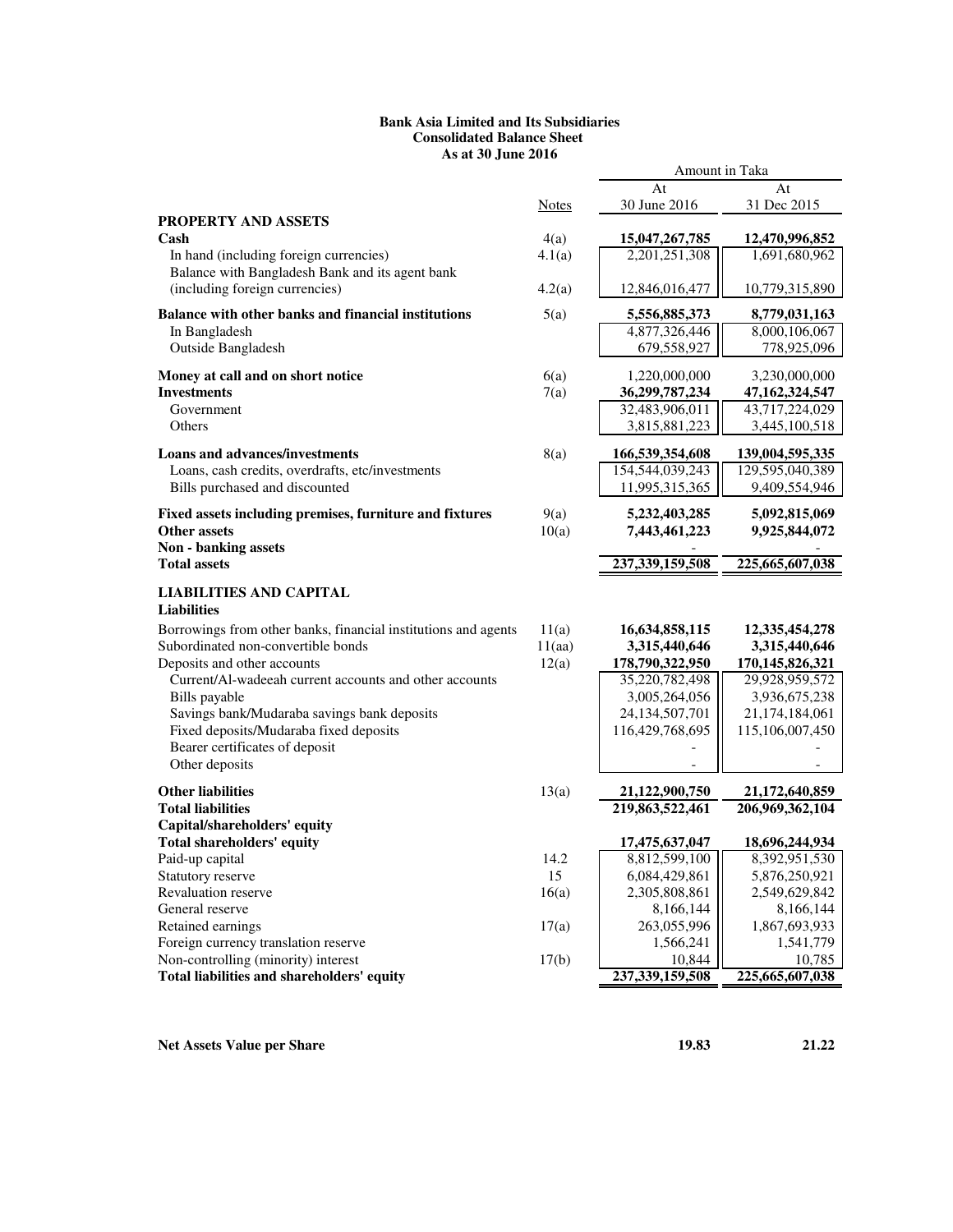## **As at 30 June 2016 Bank Asia Limited and Its Subsidiaries Consolidated Balance Sheet**

|                                                                       |              | Amount in Taka    |                |  |
|-----------------------------------------------------------------------|--------------|-------------------|----------------|--|
|                                                                       |              | At                | At             |  |
|                                                                       | <b>Notes</b> | 30 June 2016      | 31 Dec 2015    |  |
| <b>OFF-BALANCE SHEET ITEMS</b>                                        |              |                   |                |  |
| <b>Contingent liabilities</b>                                         | 18           | 112,367,238,307   | 94,579,682,894 |  |
| Acceptances and endorsements                                          |              | 36,728,408,909    | 33,178,690,709 |  |
| Letters of guarantee                                                  |              | 34, 145, 492, 959 | 29,263,667,968 |  |
| Irrevocable letters of credit                                         |              | 27,169,531,164    | 23,093,149,701 |  |
| Bills for collection                                                  |              | 14.323.805.275    | 9,044,174,516  |  |
| Other contingent liabilities                                          |              |                   |                |  |
| <b>Other commitments</b>                                              |              | 4,029,274,875     | 2,237,373,935  |  |
| Documentary credits and short term trade-related transactions         |              |                   |                |  |
| Forward assets purchased and forward deposits placed                  |              | 4,029,274,875     | 2,237,373,935  |  |
| Undrawn note issuance and revolving underwriting facilities           |              |                   |                |  |
| Undrawn formal standby facilities, credit lines and other commitments |              |                   |                |  |
| Total off-balance sheet items including contingent liabilities        |              | 116,396,513,182   | 96,817,056,829 |  |

Md. Mehmood Husain Mashiur Rahman A Rouf Chowdhury President & Managing Director Director Chairman

-Sd- -Sd- -Sd-

 -Sd- -Sd-**Imran Ahmed FCA, CISA Aminul Islam** Chief Financial Officer Company Secretary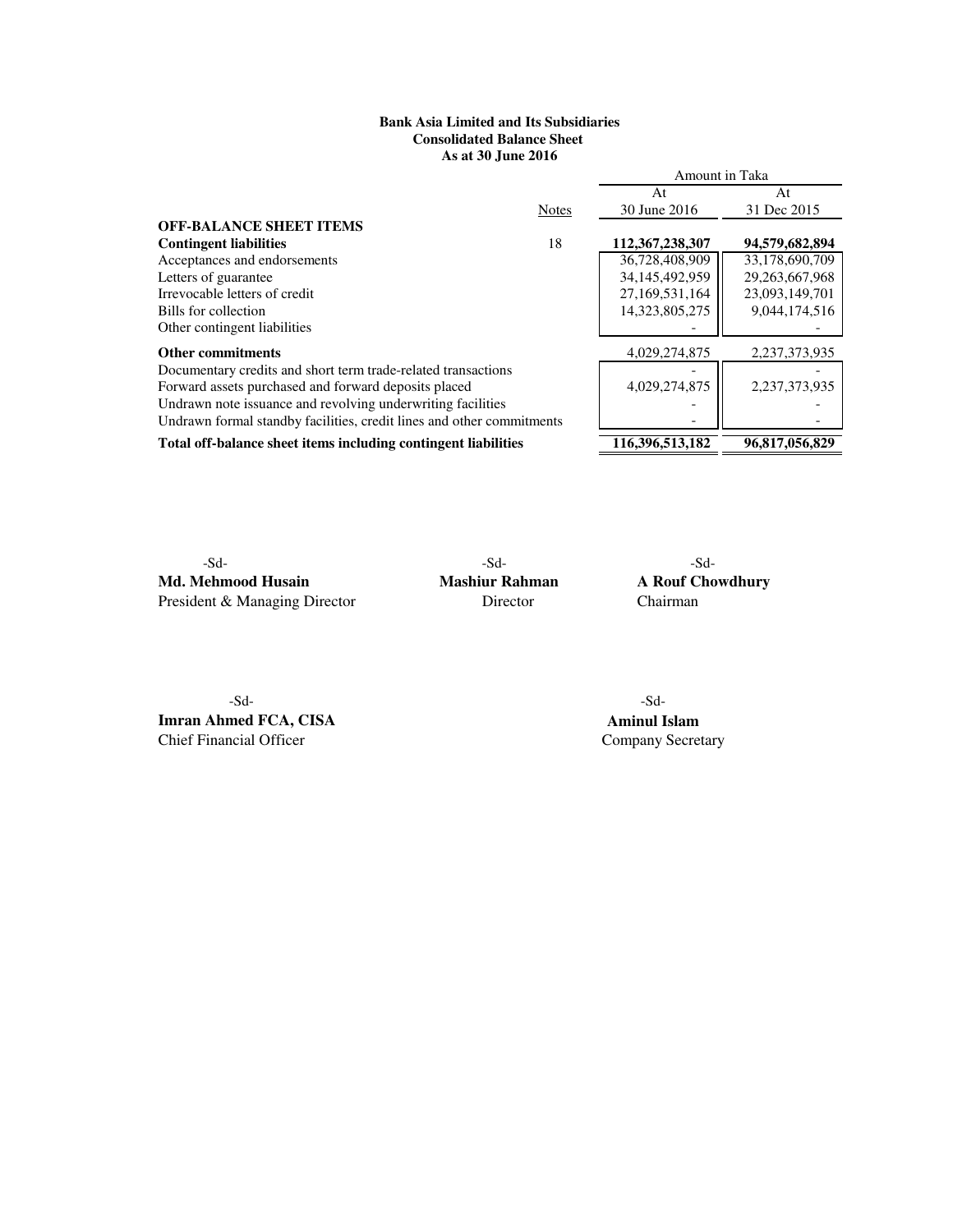#### **Bank Asia Limited and Its Subsidiaries Consolidated Profit and Loss Statement For the period ended 30 June 2016**

|                                                  | Amount in Taka |                  |                 |                                                        |                 |  |
|--------------------------------------------------|----------------|------------------|-----------------|--------------------------------------------------------|-----------------|--|
|                                                  | <b>Notes</b>   | Jan to June 2016 |                 | Jan to June 2015 April to June 2016 April to June 2015 |                 |  |
| <b>OPERATING INCOME</b>                          |                |                  |                 |                                                        |                 |  |
| Interest income                                  | 20(a)          | 7,089,709,888    | 6,983,644,771   | 3,660,411,963                                          | 3.622.111.684   |  |
| Interest paid on deposits and borrowings, etc.   | 21(a)          | 5,215,450,060    | 5,650,569,163   | 2,575,494,241                                          | 2,868,300,186   |  |
| Net interest income                              |                | 1,874,259,828    | 1,333,075,608   | 1,084,917,722                                          | 753,811,498     |  |
| Investment income                                | 22(a)          | 1,793,535,795    | 2,001,855,075   | 1,000,222,924                                          | 1,017,582,223   |  |
| Commission, exchange and brokerage               | 23(a)          | 1,319,678,468    | 960,660,670     | 689,587,432                                            | 519,952,497     |  |
| Other operating income                           | 24(a)          | 327,030,097      | 268,668,132     | 205,778,668                                            | 161,247,349     |  |
|                                                  |                | 3,440,244,360    | 3,231,183,877   | 1,895,589,024                                          | 1,698,782,069   |  |
| Total operating income (A)                       |                | 5,314,504,188    | 4,564,259,485   | 2,980,506,746                                          | 2,452,593,567   |  |
| <b>OPERATING EXPENSES</b>                        |                |                  |                 |                                                        |                 |  |
| Salaries and allowances                          | 25(a)          | 1,174,535,940    | 972,348,596     | 604,910,833                                            | 461,563,799     |  |
| Rent, taxes, insurance, electricity, etc         | 26(a)          | 268,739,422      | 267,022,915     | 136,224,498                                            | 128,539,707     |  |
| Legal expenses                                   | 27(a)          | 7,956,663        | 5,318,009       | 4,278,050                                              | 2,036,830       |  |
| Postage, stamp, telecommunication, etc           | 28(a)          | 43,394,539       | 37,188,870      | 25,630,952                                             | 18,291,351      |  |
| Stationery, printing, advertisements, etc        | 29(a)          | 52,953,141       | 48,182,666      | 26,410,120                                             | 22,884,010      |  |
| Managing Director's salary and fees              | 30             | 7,820,000        | 7,120,000       | 4,760,000                                              | 4,060,000       |  |
| Directors' fees                                  | 31(a)          | 1,993,200        | 1,799,750       | 1,232,800                                              | 1,294,500       |  |
| Auditors' fees                                   | 32(a)          | 1,962,235        | 1,007,875       | 1,566,757                                              | 513,097         |  |
| Depreciation and repairs of Bank's assets        | 33(a)          | 210,586,411      | 218,248,436     | 113,402,022                                            | 112,109,611     |  |
| Other expenses                                   | 34(a)          | 594,546,860      | 502,414,996     | 322, 323, 780                                          | 251,887,820     |  |
| Total operating expenses (B)                     |                | 2,364,488,411    | 2,060,652,113   | 1,240,739,812                                          | 1,003,180,725   |  |
| Profit before provision (C=A-B)                  |                | 2,950,015,777    | 2,503,607,372   | 1,739,766,934                                          | 1,449,412,842   |  |
| Provision for loans and advances/investments     |                |                  |                 |                                                        |                 |  |
| General provision                                |                | 115,500,000      | 1,174,416,127   | 115,500,000                                            | 981,281,987     |  |
| Specific provision                               |                | 1,570,517,277    | (472, 290, 582) | 805,500,000                                            | (574, 817, 347) |  |
|                                                  |                | 1,686,017,277    | 702,125,545     | 921,000,000                                            | 406,464,640     |  |
| Provision for off-balance sheet items            |                | 195,900,000      | 149,954,180     | 160,900,000                                            | 84,050,927      |  |
| Provision for diminution in value of investments |                | 12,418,472       |                 | 12,418,472                                             |                 |  |
| Other provisions                                 |                |                  |                 |                                                        |                 |  |
| Total provision (D)                              |                | 1,894,335,749    | 852,079,725     | 1,094,318,472                                          | 490,515,567     |  |
| Total profit before tax (C-D)                    |                | 1,055,680,028    | 1,651,527,647   | 645,448,462                                            | 958,897,275     |  |
| Provision for taxation                           |                |                  |                 |                                                        |                 |  |
| Current tax                                      | 13.4.1(a)      | 779,544,603      | 918,237,180     | 550, 317, 737                                          | 526,006,284     |  |
| Deferred tax                                     | 13.4.2(a)      |                  |                 |                                                        |                 |  |
|                                                  |                | 779,544,603      | 918.237.180     | 550,317,737                                            | 526,006,284     |  |
| Net profit after tax                             |                | 276, 135, 425    | 733,290,467     | 95,130,725                                             | 432,890,991     |  |
| <b>Appropriations</b>                            |                |                  |                 |                                                        |                 |  |
| Statutory reserve                                | 15             | 208,178,940      | 357,751,553     | 130,837,382                                            | 202,961,803     |  |
| General reserve                                  |                |                  |                 |                                                        |                 |  |
|                                                  |                | 208.178.940      | 357.751.553     | 130.837.382                                            | 202,961,803     |  |
| <b>Retained surplus</b>                          |                | 67,956,485       | 375,538,914     | (35,706,657)                                           | 229,929,188     |  |
| Attributable to:                                 |                |                  |                 |                                                        |                 |  |
| Equity holders of Bank Asia Limited              |                | 67,956,426       | 375,539,576     | (35,706,607)                                           | 229,929,468     |  |
| Non-controlling (minority) interest              |                | 59               | (662)           | (50)                                                   | (280)           |  |
|                                                  |                | 67,956,485       | 375,538,914     | (35,706,657)                                           | 229,929,188     |  |
| <b>Earnings Per Share (EPS)</b>                  | 37(a)          | 0.31             | 0.83            | 0.11                                                   | 0.49            |  |
|                                                  |                |                  |                 |                                                        |                 |  |

**Md. Mehmood Husain Mashiur Rahman A Rouf Chowdhury** Sident & Managing Director Chairman Director Chairman President & Managing Director

-Sd- -Sd-**Imran Ahmed FCA, CISA Aminul Islam**<br> **Company Secretary** Chief Financial Officer

-Sd- -Sd- -Sd-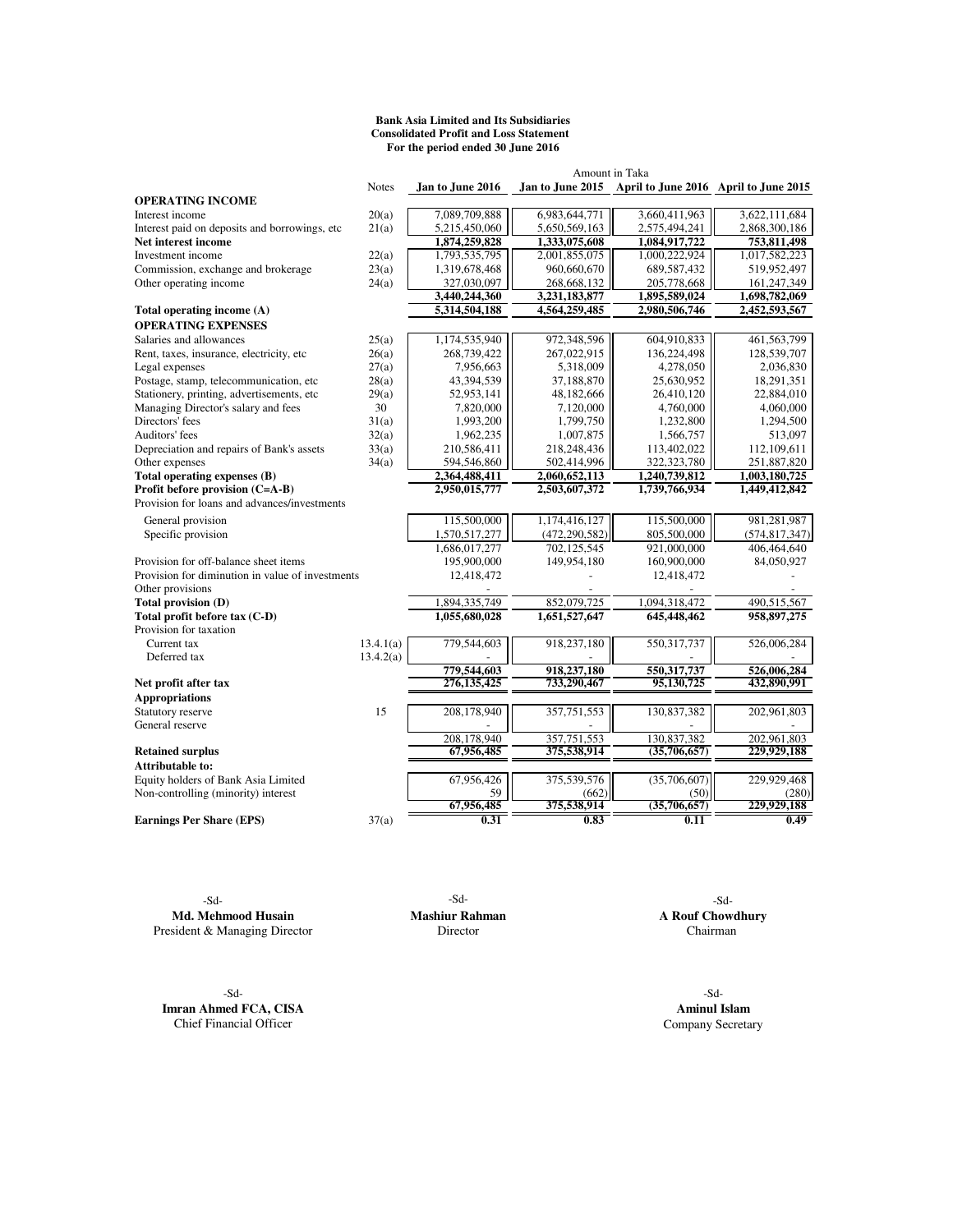## **Bank Asia Limited and Its Subsidiaries Consolidated Cash Flow Statement For the period ended 30 June 2016**

|                                                                   |              | <b>Amount in Taka</b> |                  |  |
|-------------------------------------------------------------------|--------------|-----------------------|------------------|--|
|                                                                   | <b>Notes</b> | Jan to June 2016      | Jan to June 2015 |  |
| Cash flows from operating activities (A)                          |              |                       |                  |  |
| Interest receipts                                                 |              | 8,800,359,733         | 8,883,291,062    |  |
| Interest payments                                                 |              | (5,215,450,060)       | (5,650,569,163)  |  |
| Fees and commission receipts                                      |              | 1,319,678,468         | 960,660,670      |  |
| Cash payment to employees                                         |              | (1,295,189,018)       | (1,071,870,303)  |  |
| Cash payment to suppliers                                         |              | (89, 881, 277)        | (78,915,988)     |  |
| Income tax paid                                                   |              | (886,088,612)         | (888, 937, 967)  |  |
| Receipts from other operating activities                          | 35(a)        | 590,164,747           | 368,423,316      |  |
| Payments for other operating activities                           | 36(a)        | (926, 289, 191)       | (820, 527, 613)  |  |
| Operating profit before changes in operating assets & liabilities |              | 2,297,304,790         | 1,701,554,014    |  |
| Increase/decrease in operating assets and liabilities             |              |                       |                  |  |
| Loans and advances to customers                                   |              | (27, 534, 759, 273)   | (9,819,458,186)  |  |
| Other assets                                                      |              | (206, 234, 767)       | (335,008,876)    |  |
| Deposits from customers                                           |              | 8,644,496,629         | 13,318,781,626   |  |
| <b>Trading liabilities</b>                                        |              | 4,299,403,837         | (3,172,438,671)  |  |
| Other liabilities                                                 |              | 586,029,790           | 368,614,096      |  |
| Net Increase/decrease in operating assets and liabilities         |              | (14,211,063,784)      | 360,489,989      |  |
| Net cash flows from operating activities                          |              | (11, 913, 758, 994)   | 2,062,044,003    |  |
| Cash flows from investing activities (B)                          |              |                       |                  |  |
| Investments in treasury bills, bonds and others                   |              | 11,169,745,737        | (1,553,475,439)  |  |
| Sale/(Purchase) of trading securities                             |              | (370, 780, 705)       | (1,595,879,680)  |  |
| Purchase of fixed assets                                          |              | (280, 820, 837)       | (80, 876, 552)   |  |
| Net cash used in investing activities                             |              | 10,518,144,195        | (3,230,231,671)  |  |
| Cash flows from financing activities (C)                          |              |                       |                  |  |
| Payment for finance lease                                         |              | (123, 728)            | (459, 057)       |  |
| Issue of floating rate non-convertible subordinated bonds         |              |                       | 3,000,000,000    |  |
| Dividend paid (cash dividend)                                     |              | (1,258,942,730)       | (381, 497, 797)  |  |
| Net cash flows from/(used) in financing activities                |              | (1,259,066,458)       | 2,618,043,146    |  |
| Net increase in cash and cash equivalents (A+B+C)                 |              | (2,654,681,257)       | 1,449,855,478    |  |
| Effects of exchange rate changes on cash and cash equivalents     |              |                       |                  |  |
| Cash and cash equivalents at the beginning of the year            |              | 24,482,870,715        | 12,086,802,751   |  |
| Cash and cash equivalents at the end of the period                |              | 21,828,189,458        | 13,536,658,229   |  |
| Cash and cash equivalents:                                        |              |                       |                  |  |
| Cash                                                              |              | 2,201,251,308         | 1,718,543,671    |  |
| Balance with Bangladesh Bank and its agent bank(s)                |              | 12,846,016,477        | 10,273,984,252   |  |
| Balance with other banks and financial institutions               |              | 5,556,885,373         | 1,340,449,506    |  |
| Money at call and on short notice                                 |              | 1,220,000,000         | 200,000,000      |  |
| Prize bonds                                                       |              | 4,036,300             | 3,680,800        |  |
|                                                                   |              | 21,828,189,458        | 13,536,658,229   |  |
| Net Operating Cash Flows per Share                                |              | (13.52)               | 2.34             |  |
|                                                                   |              |                       |                  |  |

-Sd- -Sd- -Sd-Md. Mehmood Husain **Mashiur Rahman** A Rouf Chowdhury President & Managing Director Director Director Chairman

-Sd- -Sd-**Imran Ahmed FCA, CISA Aminul Islam**<br> **Company Secre Company Secre** 

Company Secretary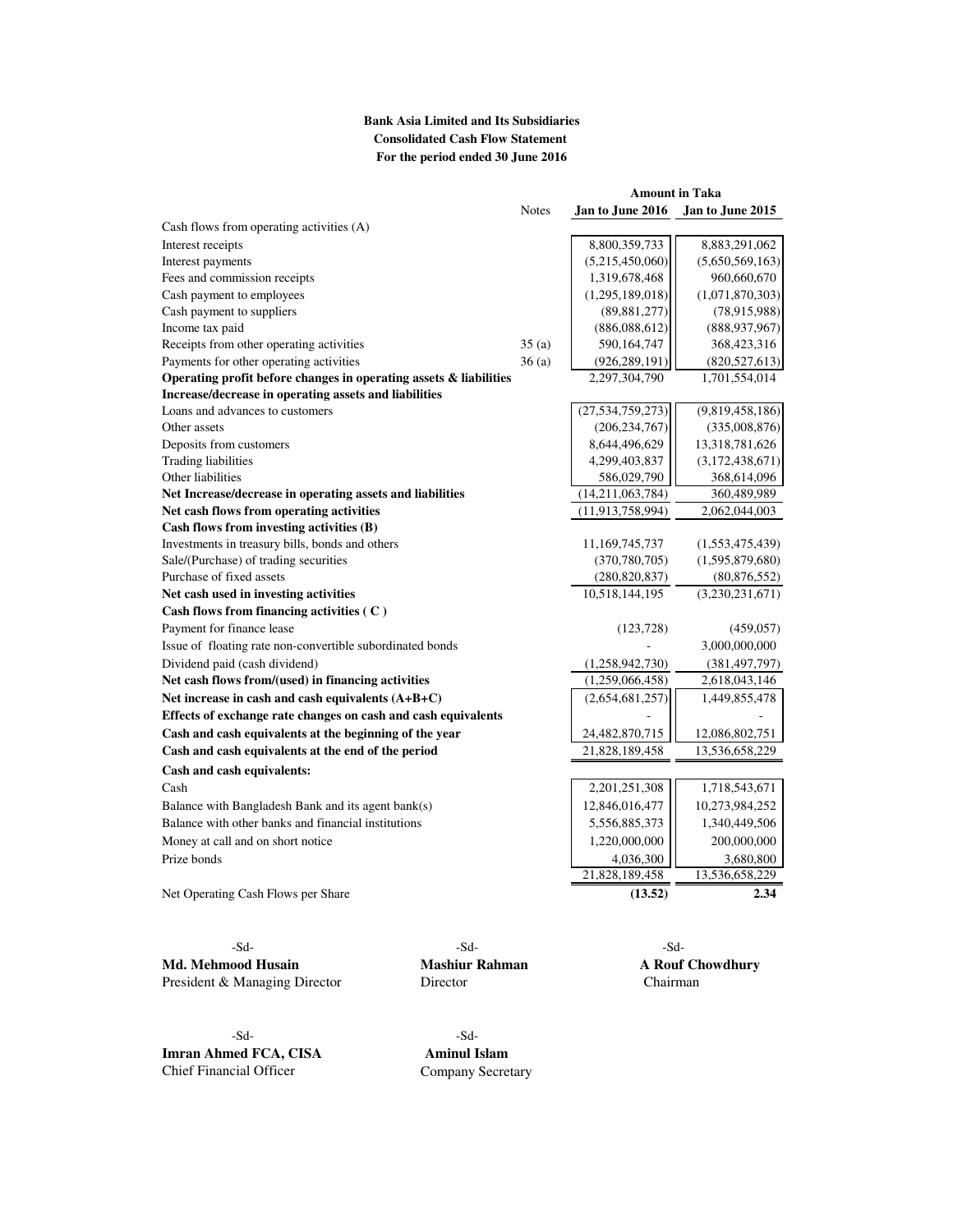#### **Bank Asia Limited and Its Subsidiaries Consolidated Statement of Changes in Equity For the period ended 30 June 2016**

|                                                                                                       |                    |                          |                               |                          |                                               |                          |                          |                                 | Amount in Taka           |
|-------------------------------------------------------------------------------------------------------|--------------------|--------------------------|-------------------------------|--------------------------|-----------------------------------------------|--------------------------|--------------------------|---------------------------------|--------------------------|
| <b>Particulars</b>                                                                                    | Paid-up<br>capital | <b>Statutory reserve</b> | <b>Revaluation</b><br>reserve | General<br>reserve       | Foreign<br>currency<br>translation<br>reserve | <b>Retained earnings</b> | <b>Total</b>             | Non-<br>controlling<br>interest | <b>Total</b><br>equity   |
| <b>Balance at 01 January 2015</b>                                                                     | 7,629,955,940      | 5,051,466,882            | 2,682,592,433                 | 8,166,474                | 661,265                                       | 1,229,245,329            | 16,602,088,323           | 10,781                          | 16,602,099,104           |
| Transferred during the period                                                                         |                    | 357,751,553              |                               |                          |                                               | (357, 751, 553)          |                          |                                 |                          |
| Adjustment on revaluation of fixed assets and other                                                   |                    |                          | 78,338,042                    |                          |                                               |                          | 78,338,042               | $\overline{\phantom{a}}$        | 78,338,042               |
| investment<br>Transferred to retained earnings                                                        |                    |                          |                               | (330)                    | 676,448                                       | 330                      | 676,448                  |                                 |                          |
| Foreign currency translation for the period<br>Issue of bonus shares                                  | 762,995,590        |                          |                               | $\overline{\phantom{a}}$ |                                               | (762,995,590)            |                          |                                 | 676,448                  |
| Cash dividend paid                                                                                    |                    |                          |                               |                          |                                               | (381, 497, 797)          | (381, 497, 797)          |                                 | (381, 497, 797)          |
| Net profit for the period                                                                             |                    |                          |                               |                          |                                               | 733,291,129              | 733,291,129              | (662)                           | 733,290,467              |
| Balance as at 30 June 2015                                                                            | 8,392,951,530      | 5,409,218,435            | 2,760,930,475                 | 8,166,144                | 1,337,713                                     | 460,291,848              | 17,032,896,145           | 10,119                          | 17,032,906,264           |
| Transferred during the period                                                                         |                    | 467,032,486              |                               |                          |                                               | (467, 032, 486)          |                          |                                 |                          |
| Adjustment on revaluation of fixed assets and other                                                   |                    |                          | (211,300,633)                 |                          |                                               |                          | (211,300,633)            |                                 | (211,300,633)            |
| investment<br>Foreign currency translation for opening retained earnings<br>Net profit for the period |                    |                          |                               |                          | 204,066                                       | 1,874,434,571            | 204,066<br>1,874,434,571 | 666                             | 204,066<br>1,874,435,237 |
| Balance as at 31 December 2015                                                                        | 8,392,951,530      | 5,876,250,921            | 2.549.629.842                 | 8,166,144                | 1.541.779                                     | 1,867,693,933            | 18,696,234,149           | 10,785                          | 18,696,244,934           |
| Adjustment on revaluation of fixed assets and other<br>investment                                     |                    |                          | (243,820,981)                 |                          |                                               |                          | (243,820,981)            |                                 | (243,820,981)            |
| Foreign currency translation for opening retained earnings                                            |                    |                          |                               |                          |                                               | 5,995,937                | 5,995,937                | $\sim$                          | 5,995,937                |
| Foreign currency translation for the period                                                           |                    |                          |                               |                          | 24,462                                        |                          | 24,462                   |                                 | 24,462                   |
| Issue of bonus shares                                                                                 | 419,647,570        |                          |                               |                          |                                               | (419, 647, 570)          |                          |                                 |                          |
| Cash dividend paid                                                                                    |                    |                          |                               |                          |                                               | (1,258,942,730)          | (1,258,942,730)          | $\overline{\phantom{a}}$        | (1,258,942,730)          |
| Net profit for the period                                                                             |                    |                          |                               |                          |                                               | 276,135,366              | 276,135,366              | 59                              | 276,135,425              |
| Balance as at 30 June 2016                                                                            | 8,812,599,100      | 6,084,429,861            | 2.305.808.861                 | 8,166,144                | 1,566,241                                     | 263,055,996              | 17,475,626,203           | 10,844                          | 17,475,637,047           |

 -Sd-**Md. Mehmood Husain**President & Managing Director

 $-Sd$ - $Sd$ -**Mashiur Rahman A Rouf Chowdhury**<br>Director **Chairman** r Chairman Chairman Chairman Chairman Chairman Chairman Chairman Chairman Chairman

 -Sd- -Sd-**Imran Ahmed FCA, CISA**Chief Financial Officer

 **Aminul Islam**r **Company Secretary**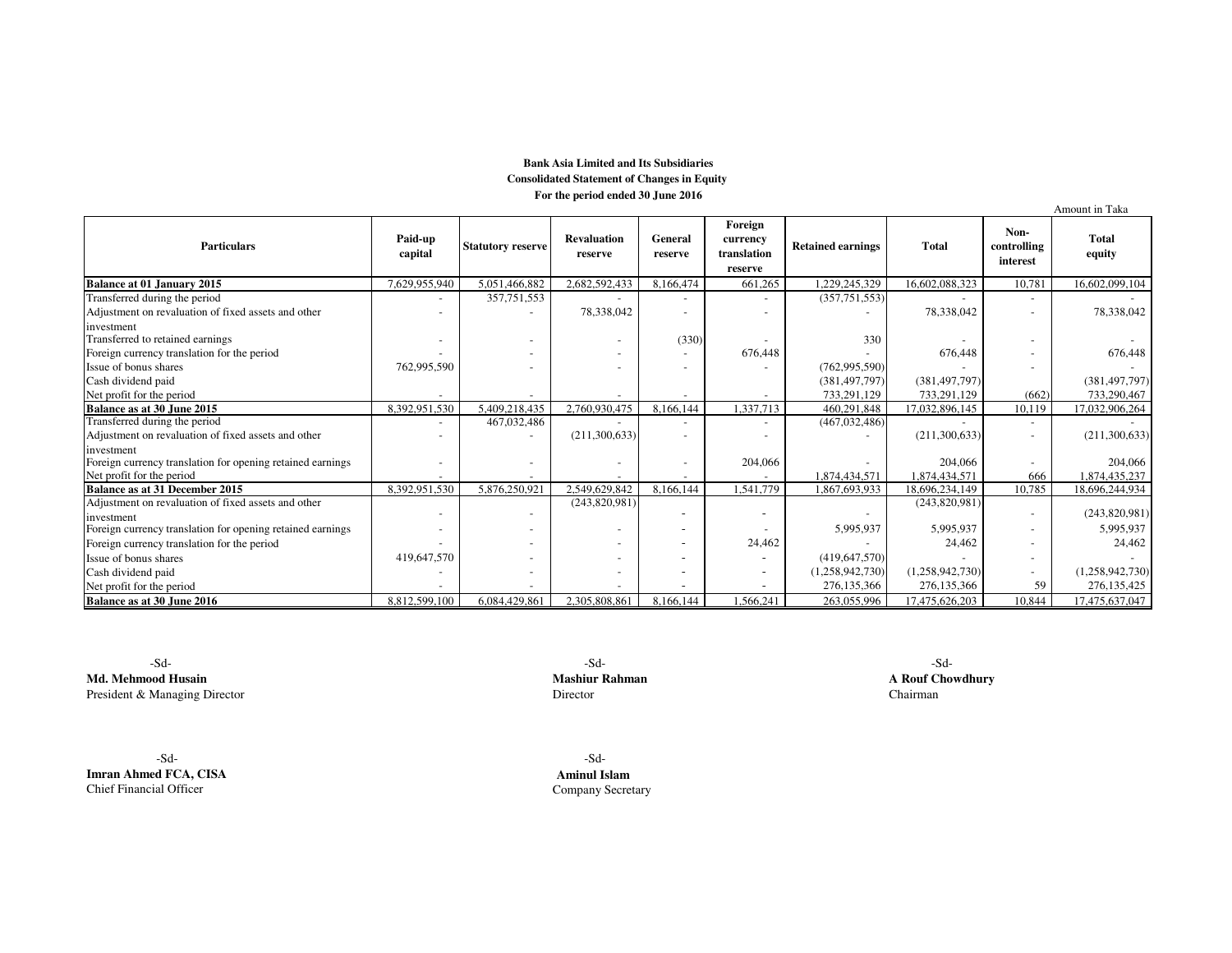# **Bank Asia Limited Balance Sheet As at 30 June 2016**

|                                                                |              | At                                 | At                              |
|----------------------------------------------------------------|--------------|------------------------------------|---------------------------------|
|                                                                | <b>Notes</b> | 30 June 2016                       | 31 Dec 2015                     |
| <b>PROPERTY AND ASSETS</b>                                     |              |                                    |                                 |
| Cash                                                           | 4            | 15,046,329,279                     | 12,469,737,907                  |
| In hand (including foreign currencies)                         | 4.1          | 2,200,312,802                      | 1,690,422,017                   |
| Balance with Bangladesh Bank and its agent bank                |              |                                    |                                 |
| (including foreign currencies)                                 | 4.2          | 12,846,016,477                     | 10,779,315,890                  |
| Balance with other banks and financial institutions            |              | 5,027,558,271                      | 8,275,831,706                   |
| In Bangladesh                                                  | 5.1          | 4,414,197,331                      | 7,561,200,515                   |
| Outside Bangladesh                                             | 5.2          | 613,360,940                        | 714,631,191                     |
| Money at call and on short notice                              | 6            | 1,220,000,000                      | 3,230,000,000                   |
| <b>Investments</b>                                             | 7            | 35,934,957,979                     | 46,942,774,876                  |
| Government                                                     |              | 32,483,906,011                     | 43,717,224,029                  |
| Others                                                         |              | 3,451,051,968                      | 3,225,550,847                   |
| <b>Loans and advances/investments</b>                          | 8            | 164,021,511,463                    | 136, 396, 335, 681              |
| Loans, cash credits, overdrafts, etc/investments               |              | 152,026,196,098                    | 126,986,780,735                 |
| Bills purchased and discounted                                 |              | 11,995,315,365                     | 9,409,554,946                   |
| Fixed assets including premises, furniture and fixtures        | 9            | 5,216,870,364                      | 5,075,506,799                   |
| <b>Other assets</b>                                            | 10           | 9,463,368,842                      | 11,957,122,419                  |
| Non - banking assets                                           |              |                                    |                                 |
| <b>Total assets</b>                                            |              | 235,930,596,198                    | 224,347,309,388                 |
| <b>LIABILITIES AND CAPITAL</b>                                 |              |                                    |                                 |
| <b>Liabilities</b>                                             |              |                                    |                                 |
| Borrowings from other banks, financial institutions and agents | 11           | 16,614,828,667                     | 12,296,115,548                  |
| Subordinated non-convertible bonds                             | $11$ aa      | 3,315,440,646                      | 3,315,440,646                   |
| Deposits and other accounts                                    |              | 178,518,114,062                    | 169,827,340,391                 |
| Current/Al-wadeeah current accounts and other accounts         |              | 34,948,573,610                     | 29,610,473,642                  |
| Bills payable<br>Savings bank/Mudaraba savings bank deposits   |              | 3,005,264,056<br>24, 134, 507, 701 | 3,936,675,238<br>21,174,184,061 |
| Fixed deposits/Mudaraba fixed deposits                         |              | 116,429,768,695                    | 115,106,007,450                 |
| Bearer certificates of deposit                                 |              |                                    |                                 |
| Other deposits                                                 |              |                                    |                                 |
| <b>Other liabilities</b>                                       | 13           | 19,734,749,949                     | 19,929,080,918                  |
| <b>Total liabilities</b>                                       |              | 218, 183, 133, 324                 | 205, 367, 977, 503              |
| Capital/shareholders' equity                                   |              |                                    |                                 |
| <b>Total shareholders' equity</b>                              |              | 17,747,462,874                     | 18,979,331,885                  |
| Paid-up capital                                                | 14.2         | 8,812,599,100                      | 8,392,951,530                   |
| Statutory reserve                                              | 15           | 6,084,429,861                      | 5,876,250,921                   |
| Revaluation reserve                                            | 16           | 2,305,808,861                      | 2,549,629,842                   |
| General reserve                                                |              | 8,166,144                          | 8,166,144                       |
| Retained earnings                                              | 17           | 536,458,908                        | 2,152,333,448                   |
| Total liabilities and shareholders' equity                     |              | 235,930,596,198                    | 224, 347, 309, 388              |

Amount in Taka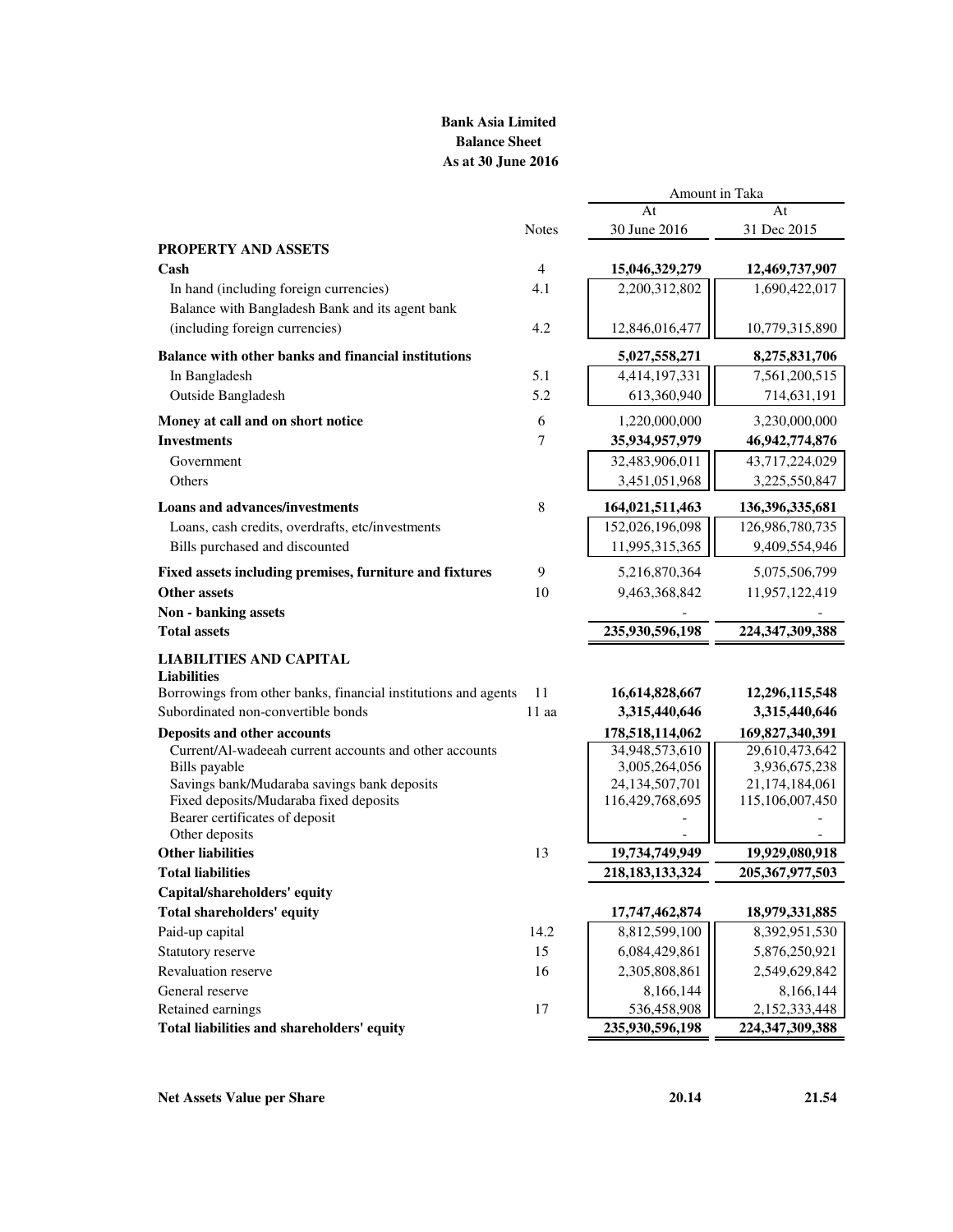## **Balance Sheet As at 30 June 2016 Bank Asia Limited**

|                                                                       |              | Amount in Taka     |                   |  |
|-----------------------------------------------------------------------|--------------|--------------------|-------------------|--|
|                                                                       |              | At                 | At                |  |
|                                                                       | <b>Notes</b> | 30 June 2016       | 31 Dec 2015       |  |
| <b>OFF-BALANCE SHEET ITEMS</b>                                        |              |                    |                   |  |
| Contingent liabilities                                                | 18           | 112, 367, 238, 307 | 94,579,682,894    |  |
| Acceptances and endorsements                                          |              | 36,728,408,909     | 33,178,690,709    |  |
| Letters of guarantee                                                  |              | 34,145,492,959     | 29, 263, 667, 968 |  |
| Irrevocable letters of credit                                         |              | 27,169,531,164     | 23,093,149,701    |  |
| Bills for collection                                                  |              | 14,323,805,275     | 9,044,174,516     |  |
| Other contingent liabilities                                          |              |                    |                   |  |
| Other commitments                                                     |              | 4,029,274,875      | 2,237,373,935     |  |
| Documentary credits and short term trade-related transactions         |              |                    |                   |  |
| Forward assets purchased and forward deposits placed                  |              | 4,029,274,875      | 2.237.373.935     |  |
| Undrawn note issuance and revolving underwriting facilities           |              |                    |                   |  |
| Undrawn formal standby facilities, credit lines and other commitments |              |                    |                   |  |
| Total off-balance sheet items including contingent liabilities        |              | 116,396,513,182    | 96,817,056,829    |  |
|                                                                       |              |                    |                   |  |

**Md. Mehmood Husain Mashiur Rahman A Rouf Chowdhury**<br>President & Managing Director Director Chairman Chairman President & Managing Director

-Sd- -Sd- -Sd-

-Sd- -Sd-**Imran Ahmed FCA, CISA Aminul Islam**<br> **Company Secretary** Chief Financial Officer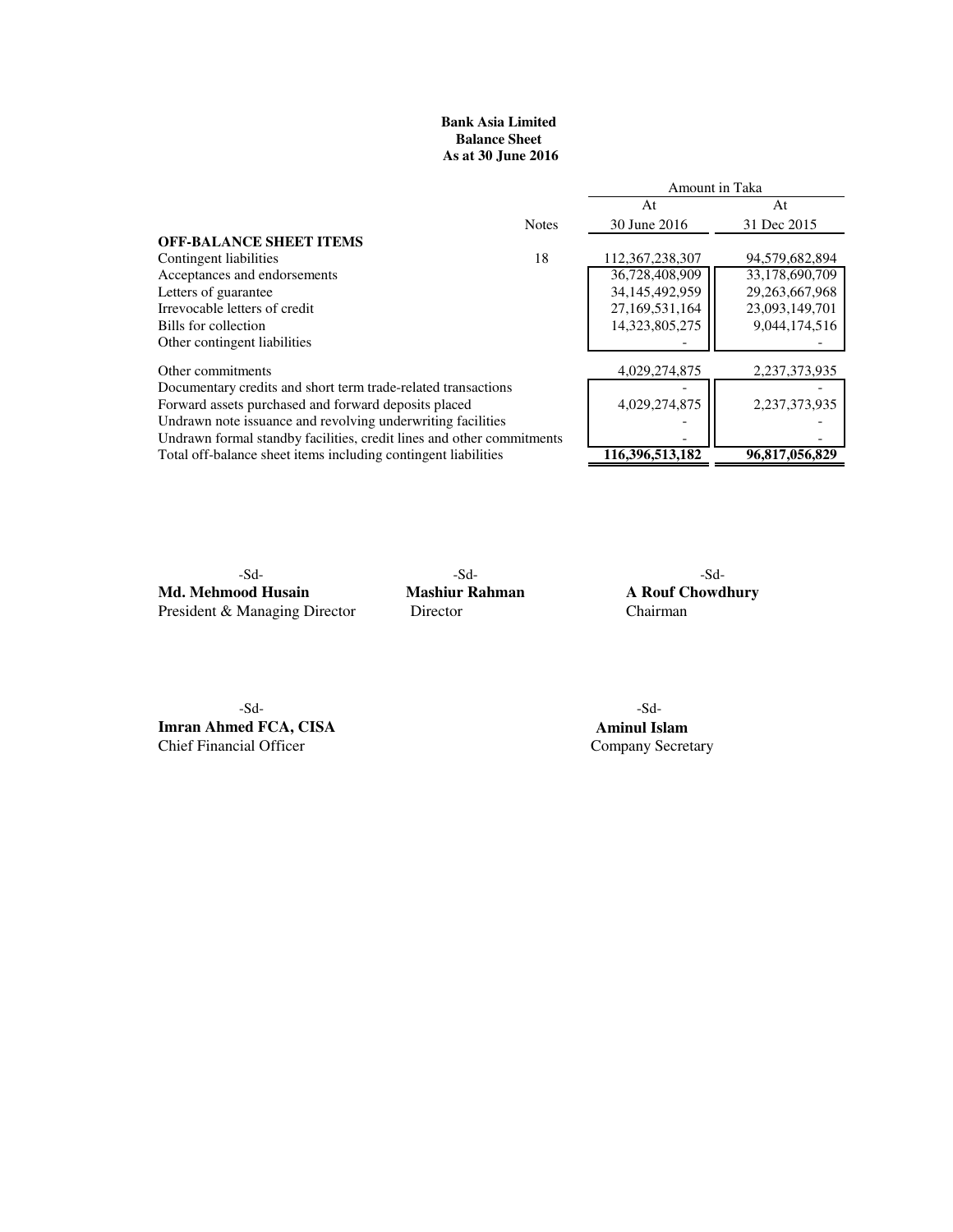#### **Bank Asia Limited Profit and Loss Statement For the period ended 30 June 2016**

|                                                  |              |                              |                              | Amount in Taka                        |                              |
|--------------------------------------------------|--------------|------------------------------|------------------------------|---------------------------------------|------------------------------|
|                                                  | <b>Notes</b> | Jan to June 2016             | Jan to June 2015             | April to June 2016 April to June 2015 |                              |
| <b>OPERATING INCOME</b>                          |              |                              |                              |                                       |                              |
| Interest income                                  | 20           | 6,949,847,835                | 6,832,433,623                | 3,587,135,716                         | 3,544,003,155                |
| Interest paid on deposits and borrowings, etc.   | 21           | 5,214,225,518                | 5,471,552,278                | 2,574,965,873                         | 2,781,721,797                |
| Net interest income                              |              | 1,735,622,317                | 1,360,881,345                | 1,012,169,843                         | 762,281,358                  |
| Investment income                                | 22           | 1,793,535,795                | 2,001,855,075                | 1,000,222,924                         | 1,017,582,223                |
| Commission, exchange and brokerage               | 23           | 1,251,408,928                | 898,162,698                  | 657,890,085                           | 480,060,856                  |
| Other operating income                           | 24           | 311,125,512<br>3,356,070,235 | 264,013,894<br>3,164,031,667 | 191,671,996<br>1,849,785,005          | 156,665,217<br>1,654,308,296 |
| Total operating income (A)                       |              | 5,091,692,552                | 4,524,913,012                | 2,861,954,848                         | 2,416,589,654                |
|                                                  |              |                              |                              |                                       |                              |
| Salaries and allowances                          | 25           | 1,141,979,478                | 940,448,566                  | 587,848,695                           | 445,822,452                  |
| Rent, taxes, insurance, electricity, etc.        | 26           | 256,146,025                  | 253,566,988                  | 129,930,554                           | 121,509,948                  |
| Legal expenses                                   | 27           | 6,922,593                    | 4,298,422                    | 3,758,716                             | 1,577,488                    |
| Postage, stamp, telecommunication, etc           | 28           | 42,126,275                   | 35,763,158                   | 24,953,355                            | 17,522,906                   |
| Stationery, printing, advertisements, etc        | 29           | 52,364,321                   | 47.308.109                   | 25.987.109                            | 22,465,707                   |
| Managing Director's salary and fees              | 30           | 7,820,000                    | 7,120,000                    | 4,760,000                             | 4,060,000                    |
| Directors' fees                                  | 31           | 1,800,000                    | 1.725,000                    | 1,104,000                             | 1,260,000                    |
| Auditors' fees                                   | 32           | 829,000                      | 115,000                      | 829,000                               | 57,500                       |
| Depreciation and repairs of Bank's assets        | 33           | 209,144,414                  | 214,356,308                  | 112,460,438                           | 109,959,322                  |
| Other expenses                                   | 34           | 579, 765, 746                | 487,831,062                  | 314,236,070                           | 242,960,075                  |
| Total operating expenses (B)                     |              | 2,298,897,852                | 1,992,532,613                | 1,205,867,937                         | 967, 195, 398                |
| Profit before provision (C=A-B)                  |              | 2,792,794,700                | 2,532,380,399                | 1,656,086,911                         | 1,449,394,256                |
| Provision for loans and advances/investments     |              |                              |                              |                                       |                              |
| General provision                                |              | 115,500,000                  | 1,174,416,127                | 115,500,000                           | 981,281,987                  |
| Specific provision                               |              | 1,440,500,000                | (580, 747, 672)              | 725,500,000                           | (630, 747, 672)              |
|                                                  |              | 1.556,000,000                | 593.668.455                  | 841,000,000                           | 350,534,315                  |
| Provision for off-balance sheet items            |              | 195,900,000                  | 149,954,180                  | 160,900,000                           | 84,050,927                   |
| Provision for diminution in value of investments |              |                              |                              |                                       |                              |
| Other provisions                                 |              |                              |                              |                                       |                              |
| Total provision (D)                              |              | 1,751,900,000                | 743,622,635                  | 1,001,900,000                         | 434,585,242                  |
| Total profit before tax (C-D)                    |              | 1,040,894,700                | 1,788,757,764                | 654,186,911                           | 1,014,809,014                |
| Provision for taxation<br>Current tax            | 13.4.1       |                              |                              |                                       |                              |
| Deferred tax                                     | 13.4.2       | 770,000,000                  | 911,656,944                  | 545,000,000                           | 521,781,933                  |
|                                                  |              | 770,000,000                  | 911,656,944                  | 545,000,000                           | 521,781,933                  |
| Net profit after tax                             |              | 270,894,700                  | 877,100,820                  | 109,186,911                           | 493,027,081                  |
| <b>Appropriations</b>                            |              |                              |                              |                                       |                              |
| Statutory reserve                                | 15           | 208,178,940                  | 357,751,553                  | 130,837,382                           | 202,961,803                  |
| General reserve                                  |              |                              |                              |                                       |                              |
|                                                  |              | 208,178,940                  | 357,751,553                  | 130,837,382                           | 202.961.803                  |
| <b>Retained surplus</b>                          |              | 62,715,760                   | 519,349,267                  | (21,650,471)                          | 290,065,278                  |
| <b>Earnings Per Share (EPS)</b>                  | 37           | 0.31                         | 1.00                         | 0.12                                  | 0.56                         |
|                                                  |              |                              |                              |                                       |                              |

-Sd- -Sd- -Sd-**Md. Mehmood Husain Mashiur Rahman A Rouf Chowd<br>
Sincetor Chairman A Rouf Chairman A Rouf Chairman** President & Managing Director

-Sd- -Sd-**Imran Ahmed FCA, CISA Aminul Islam**<br> **Chief Financial Officer Company Secretary** Chief Financial Officer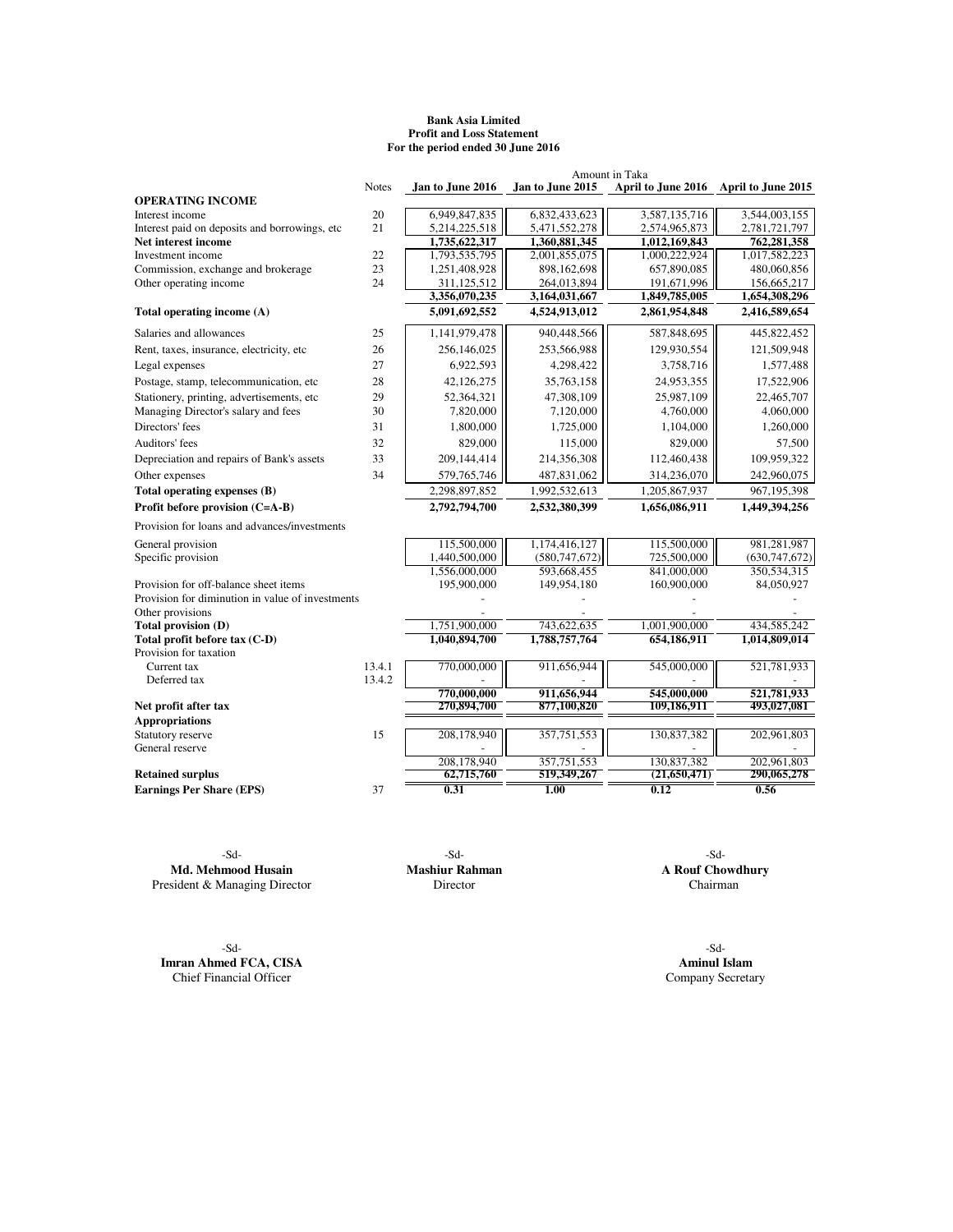## **Bank Asia Limited Cash Flow Statement for the period ended 30 June 2016**

|                                                                                                                      |              | Amount in Taka   |                  |
|----------------------------------------------------------------------------------------------------------------------|--------------|------------------|------------------|
| Cash flows from operating activities (A)                                                                             | <b>Notes</b> | Jan to June 2016 | Jan to June 2015 |
| Interest receipts                                                                                                    |              | 8,660,497,680    | 8,732,079,914    |
| Interest payments                                                                                                    |              | (5,214,225,518)  | (5,471,552,278)  |
| Fees and commission receipts                                                                                         |              | 1,251,408,928    | 898,162,698      |
| Cash payment to employees                                                                                            |              | (1,262,632,556)  | (1,039,970,273)  |
| Cash payment to suppliers                                                                                            |              | (89, 292, 457)   | (78,041,431)     |
| Income tax paid                                                                                                      |              | (875, 577, 618)  | (882, 357, 731)  |
| Receipts from other operating activities                                                                             | 35           | 574,260,162      | 363,769,078      |
| Payments for other operating activities                                                                              | 36           | (895, 285, 911)  | (789, 074, 828)  |
| Operating profit before changes in operating assets & liabilities                                                    |              | 2,149,152,710    | 1,733,015,149    |
| Increase/decrease in operating assets and liabilities                                                                |              |                  |                  |
| Loans and advances to customers                                                                                      |              | (27,625,175,782) | (10,041,959,552) |
| Other assets                                                                                                         |              | (168, 896, 168)  | (147, 523, 470)  |
| Deposits from customers                                                                                              |              | 8,690,773,671    | 12,976,573,265   |
| <b>Trading liabilities</b>                                                                                           |              | 4,318,713,119    | (2,822,402,613)  |
| Other liabilities                                                                                                    |              | 550,330,358      | 320,594,354      |
| Net Increase/decrease in operating assets and liabilities                                                            |              | (14,234,254,802) | 285,281,984      |
| Net cash flows from operating activities                                                                             |              | (12,085,102,092) | 2,018,297,133    |
| Cash flows from investing activities (B)                                                                             |              |                  |                  |
| Investments in treasury bills, bonds and others                                                                      |              | 11,169,745,737   | (1,553,475,439)  |
| Sale/(Purchase) of trading securities                                                                                |              | (225, 501, 121)  | (1,581,316,036)  |
| Purchase of fixed assets                                                                                             |              | (280, 564, 529)  | (80, 426, 352)   |
| Net cash used in investing activities                                                                                |              | 10,663,680,087   | (3,215,217,827)  |
| Cash flows from financing activities (C)                                                                             |              |                  |                  |
| Payment for finance lease                                                                                            |              | (123, 728)       | (459, 057)       |
| Issue of floating rate non-convertible subordinated bonds                                                            |              |                  | 3,000,000,000    |
| Dividend paid (cash dividend)                                                                                        |              | (1,258,942,730)  | (381, 497, 797)  |
| Net cash flows from/(used) in financing activities                                                                   |              | (1,259,066,458)  | 2,618,043,146    |
| Net increase in cash and cash equivalents $(A+B+C)$<br>Effects of exchange rate changes on cash and cash equivalents |              | (2,680,488,463)  | 1,421,122,452    |
| Cash and cash equivalents at the beginning of the year                                                               |              | 23,978,412,313   | 11,996,744,441   |
| Cash and cash equivalents at the end of the period                                                                   |              | 21,297,923,850   | 13,417,866,893   |
| Cash and cash equivalents:                                                                                           |              |                  |                  |
| Cash                                                                                                                 |              | 2,200,312,802    | 1,717,906,974    |
| Balance with Bangladesh Bank and its agent bank(s)                                                                   |              | 12,846,016,477   | 10,273,984,252   |
| Balance with other banks and financial institutions                                                                  |              | 5,027,558,271    | 1,222,294,867    |
| Money at call and on short notice                                                                                    |              | 1,220,000,000    | 200,000,000      |
| Prize bonds                                                                                                          |              | 4,036,300        | 3,680,800        |
|                                                                                                                      |              | 21,297,923,850   | 13,417,866,893   |
| Net Operating Cash Flows per Share                                                                                   |              | (13.71)          | 2.29             |

**Md. Mehmood Husain Mashiur Rahman A Rouf Chowdhury**<br>President & Managing Director **Director Chairman** President & Managing Director

-Sd- -Sd- -Sd-

-Sd- -Sd-**Imran Ahmed FCA, CISA Aminul Islam** Chief Financial Officer Company Secretary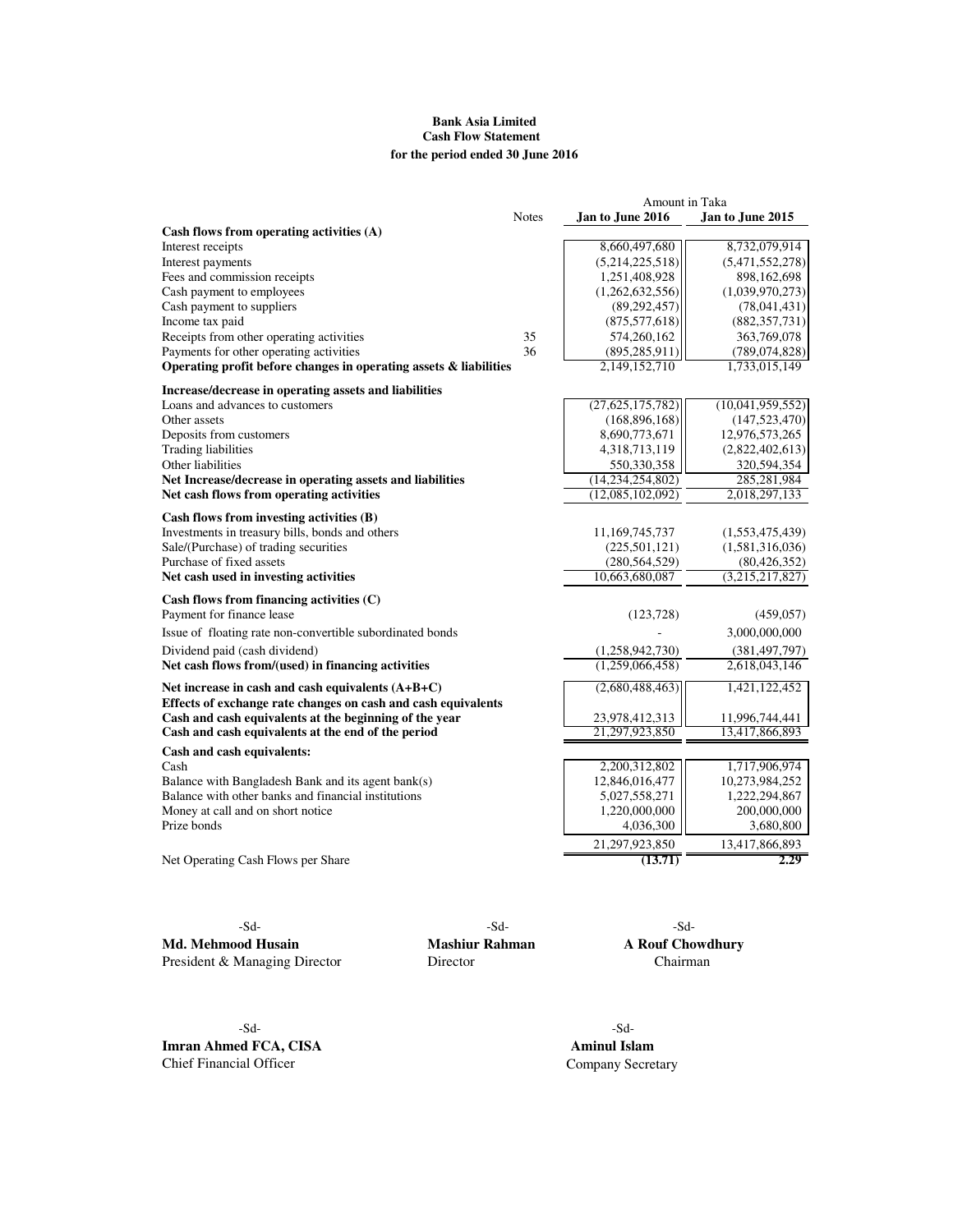## **Bank Asia Limited Statement of Changes in Equity For the period ended 30 June 2016**

| <b>Particulars</b>                 | Paid-up<br>capital | <b>Statutory</b><br>reserve | <b>Revaluation</b><br>reserve | <b>General</b><br>reserve | <b>Retained</b><br>earnings | <b>Total</b>    |
|------------------------------------|--------------------|-----------------------------|-------------------------------|---------------------------|-----------------------------|-----------------|
| <b>Balance at 01 January 2015</b>  | 7,629,955,940      | 5,051,466,882               | 2,682,592,433                 | 8,166,474                 | 1,492,242,767               | 16,864,424,496  |
| Statutory reserve                  |                    | 357, 751, 553               |                               |                           | (357,751,553)               |                 |
| <b>Revaluation reserve</b>         |                    |                             | 78,338,042                    |                           |                             | 78,338,042      |
| Transferred to retained earnings   |                    |                             |                               | (330)                     | 330                         |                 |
| Issue of bonus shares              | 762,995,590        |                             |                               |                           | (762, 995, 590)             |                 |
| Cash dividend paid                 |                    |                             |                               |                           | (381, 497, 797)             | (381, 497, 797) |
| Net profit for the period          |                    |                             |                               |                           | 877,100,820                 | 877,100,820     |
| <b>Balance at 30 June 2015</b>     | 8,392,951,530      | 5,409,218,435               | 2,760,930,475                 | 8,166,144                 | 867,098,977                 | 17,438,365,561  |
| Statutory reserve                  |                    | 467,032,486                 |                               |                           | (467, 032, 486)             |                 |
| <b>Revaluation reserve</b>         |                    |                             | (211,300,633)                 |                           |                             | (211,300,633)   |
| Net profit for the period          |                    |                             |                               |                           | 1,752,266,957               | 1,752,266,957   |
| <b>Balance at 31 December 2015</b> | 8,392,951,530      | 5,876,250,921               | 2,549,629,842                 | 8,166,144                 | 2,152,333,448               | 18,979,331,885  |
| Statutory reserve                  |                    | 208,178,940                 |                               |                           | (208, 178, 940)             |                 |
| <b>Revaluation reserve</b>         |                    | $\overline{\phantom{a}}$    | (243,820,981)                 | $\overline{\phantom{0}}$  |                             | (243,820,981)   |
| Issue of bonus shares              | 419,647,570        |                             |                               |                           | (419, 647, 570)             |                 |
| Cash dividend paid                 |                    |                             |                               |                           | (1,258,942,730)             | (1,258,942,730) |
| Net profit for the period          |                    |                             |                               |                           | 270,894,700                 | 270,894,700     |
| <b>Balance at 30 June 2016</b>     | 8,812,599,100      | 6,084,429,861               | 2,305,808,861                 | 8,166,144                 | 536,458,908                 | 17,747,462,874  |

-Sd-**Md. Mehmood Husain**<br> **Mashiur Rahman**<br> **President & Managing Director**<br> **Director**<br> **Director**<br> **Chairman** President & Managing Director

-Sd-**Imran Ahmed FCA, CISA**Chief Financial Officer

 $-Sd-$ 

Chairman

- Sd- **Aminul Islam**r Company Secretary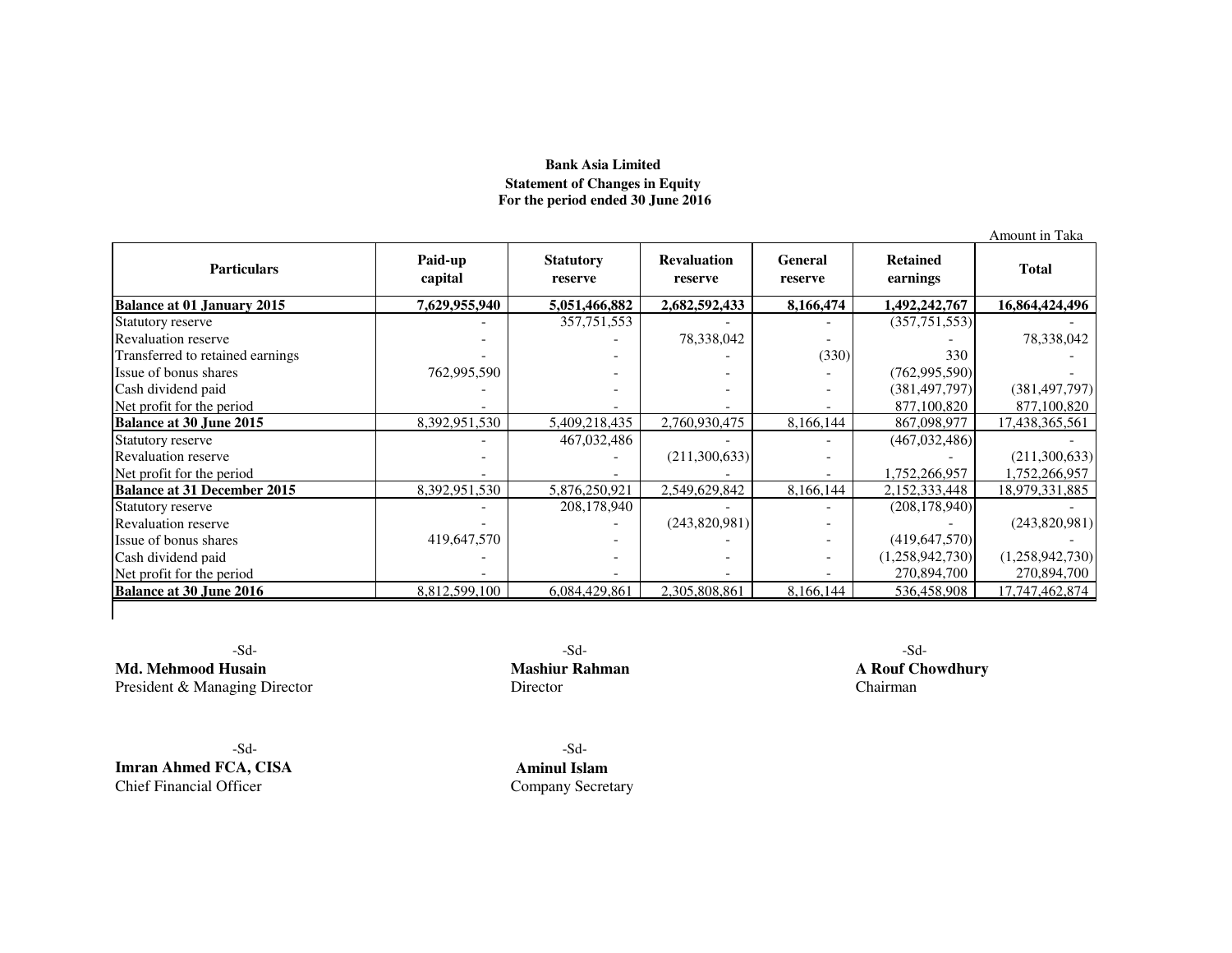## **Bank Asia Limited Selected explanatory notes to the financial statements for the period ended June 30, 2016**

- 1.1.1 Accounting policies in this Financial Statements are same as that applied in its last Annual Financial Statements of December 31, 2015.Consolidated financial Statements include position of Bank Asia Limited, Bank Asia Securities Limited, BA Exchange Company (UK) Limited and BA Express USA Inc.
- 1.1.2 Provision for income tax has been shown @ 40 % as prescribed in Finance Act, 2016 of the accounting profit made by the Bank after considering some of the taxable add backs of income and disallowances of expenditures including provision for loans.
- 2.1.1 General:
	- a) Figures appearing in these financial statements have been rounded off to the nearest Taka.

b) Figures of previous year have been rearranged wherever necessary to conform to current year's presentation.

c) This interim Financial Statements have been prepared in accordance with Bangladesh Accounting Standards (BAS) 34 "Interim Financial Reporting".

3.1.1 Bonus Share of Tk. 419.64 million and Cash Dividend Tk. 1,258.94 million for the year ended December 31, 2015 was approved in the 17th AGM held on April 18, 2016. Issued bonus shares have been considered in the last year's presentation.

For Bank Asia Limited

-Sd- -Sd- -Sd-**Md. Mehmood Husain Mashiur Rahman A Rouf Chowdhury** President & Managing Director **Director Director** Chairman

-Sd- -Sd-**Imran Ahmed FCA, CISA Aminul Islam** Chief Financial Officer Company Secretary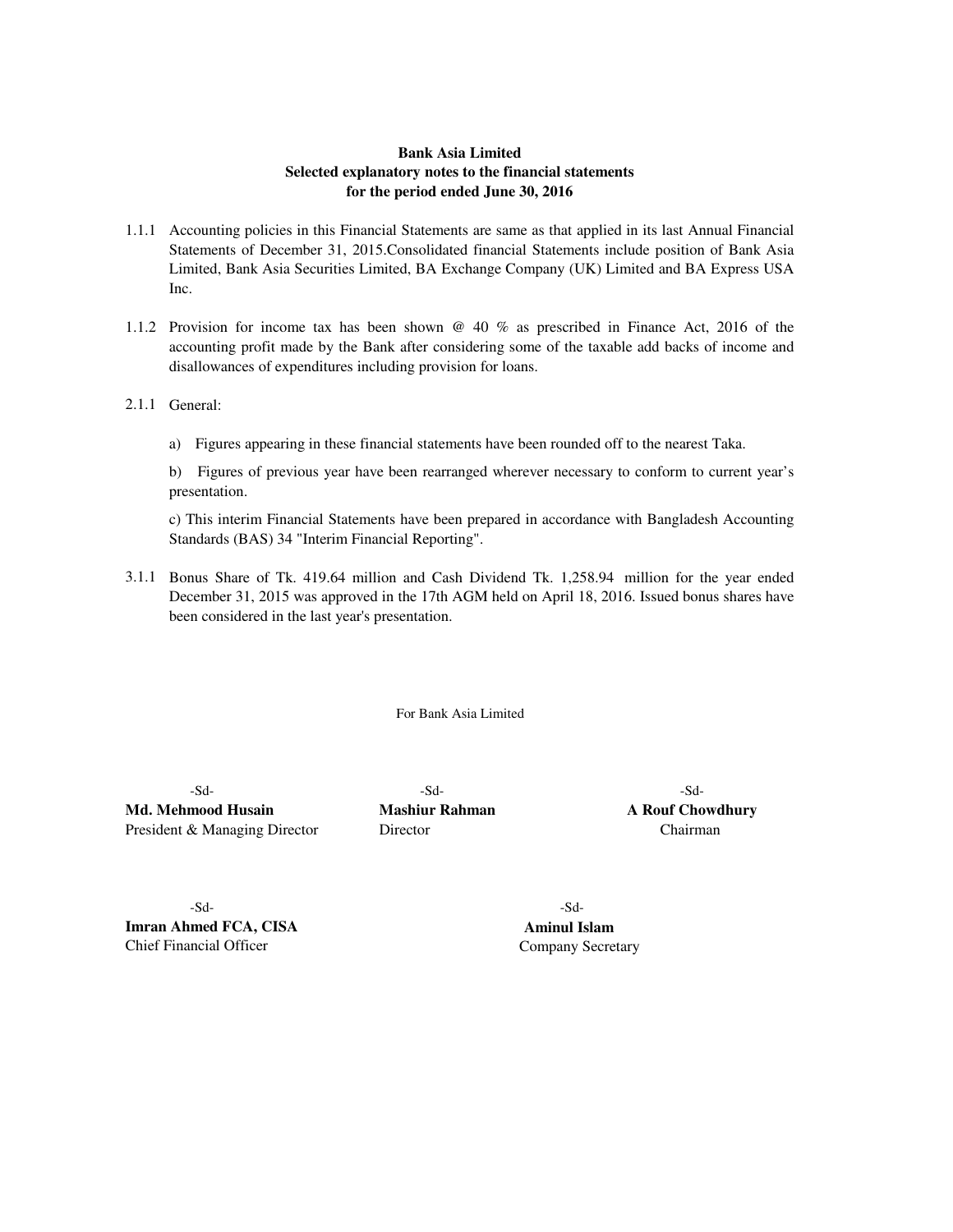|        |                                                                            | Amount in Taka                |                              |
|--------|----------------------------------------------------------------------------|-------------------------------|------------------------------|
|        |                                                                            | At                            | At                           |
| 4      | Cash                                                                       | 30 June 2016                  | 31 Dec 2015                  |
| 4.1    | In hand                                                                    |                               |                              |
|        | Conventional and Islamic banking                                           |                               |                              |
|        | Local currency                                                             | 2,186,823,178                 | 1,684,148,099                |
|        | Foreign currencies                                                         | 13,489,624                    | 6,273,918                    |
|        | Off-shore banking unit                                                     | 2,200,312,802                 | 1,690,422,017                |
|        |                                                                            | 2,200,312,802                 | 1,690,422,017                |
| 4.1(a) | <b>Consolidated In hand</b>                                                |                               |                              |
|        | <b>Bank Asia Limited</b>                                                   | 2,200,312,802                 | 1,690,422,017                |
|        | <b>Bank Asia Securities Limited</b>                                        | 6.763                         | 11,890                       |
|        | BA Exchange Company (UK) Limited                                           | 693,853                       | 1,149,477                    |
|        | BA Express USA, Inc                                                        | 237,890                       | 97,578                       |
| 4.2    | Balance with Bangladesh Bank and its agent bank                            | 2, 201, 251, 308              | 1,691,680,962                |
|        |                                                                            |                               |                              |
|        | Conventional and Islamic banking                                           |                               |                              |
|        | Balance with Bangladesh Bank                                               |                               |                              |
|        | Local currency (statutory deposit)<br>Foreign currencies                   | 11,677,795,654<br>745,289,140 | 10,273,716,981<br>54,872,119 |
|        |                                                                            | 12,423,084,794                | 10,328,589,100               |
|        | Balance with agent bank (Sonali Bank Limited)                              |                               |                              |
|        | Local currency                                                             | 422,931,683                   | 450,726,790                  |
|        | Foreign currencies                                                         |                               |                              |
|        |                                                                            | 422,931,683                   | 450,726,790                  |
|        |                                                                            | 12,846,016,477                | 10,779,315,890               |
|        | Off-shore banking unit                                                     |                               |                              |
|        |                                                                            | 12.846.016.477                | 10.779.315.890               |
| 4.2(a) | <b>Consolidated Balance with Bangladesh Bank and its agent bank</b>        |                               |                              |
|        | <b>Bank Asia Limited</b>                                                   | 12,846,016,477                | 10,779,315,890               |
|        | <b>Bank Asia Securities Limited</b>                                        |                               |                              |
|        | BA Exchange Company (UK) Limited<br>BA Express USA, Inc                    |                               |                              |
|        |                                                                            | 12,846,016,477                | 10,779,315,890               |
| 5      | Balance with other banks and financial institutions                        |                               |                              |
|        |                                                                            |                               |                              |
|        | In Bangladesh                                                              |                               |                              |
|        | Conventional and Islamic banking (Note 5.1.1)<br>Off-shore banking unit    | 4,414,197,331                 | 7,561,200,515                |
|        |                                                                            | 4,414,197,331                 | 7,561,200,515                |
|        |                                                                            |                               |                              |
|        | <b>Outside Bangladesh</b><br>Conventional and Islamic banking (Note 5.2.1) | 504,705,452                   | 667,400,444                  |
|        | Off-shore banking unit                                                     | 108,655,488                   | 47,230,747                   |
|        |                                                                            | 613,360,940                   | 714,631,191                  |
|        |                                                                            | 5,027,558,271                 | 8,275,831,706                |
| 5.1    | In Bangladesh                                                              |                               |                              |
| 5.1.1  | <b>Conventional and Islamic banking</b>                                    |                               |                              |
|        |                                                                            |                               |                              |
|        | <b>Current accounts</b>                                                    |                               |                              |
|        | AB Bank Limited                                                            | 41,480                        | 41,480                       |
|        | Agrani Bank Limited                                                        | 826,280                       | 826,280                      |
|        | National Bank Limited<br>Sonali Bank Limited                               | 782,500                       | 766,332                      |
|        | <b>Standard Chartered Bank</b>                                             | 109,432,509<br>4,398,526      | 176,737,352<br>424,319       |
|        | <b>Trust Bank Limited</b>                                                  | (11,610,951)                  | 12,978,486                   |
|        |                                                                            | 103,870,344                   | 191,774,249                  |
|        |                                                                            |                               |                              |
|        | Short-notice deposit accounts                                              |                               |                              |
|        | <b>BRAC Bank Limited</b>                                                   | 319,635                       | 3,750,038                    |
|        | AB Bank Limited                                                            | 519,485                       | 513,475                      |
|        | Islami Bank Bangladesh Limited                                             | 171,072                       | 169,835                      |
|        | Uttara Bank Limited                                                        | 8,470,266                     | 2,155,993                    |
|        |                                                                            | 9,480,458                     | 6,589,341                    |
|        |                                                                            |                               |                              |
|        |                                                                            |                               |                              |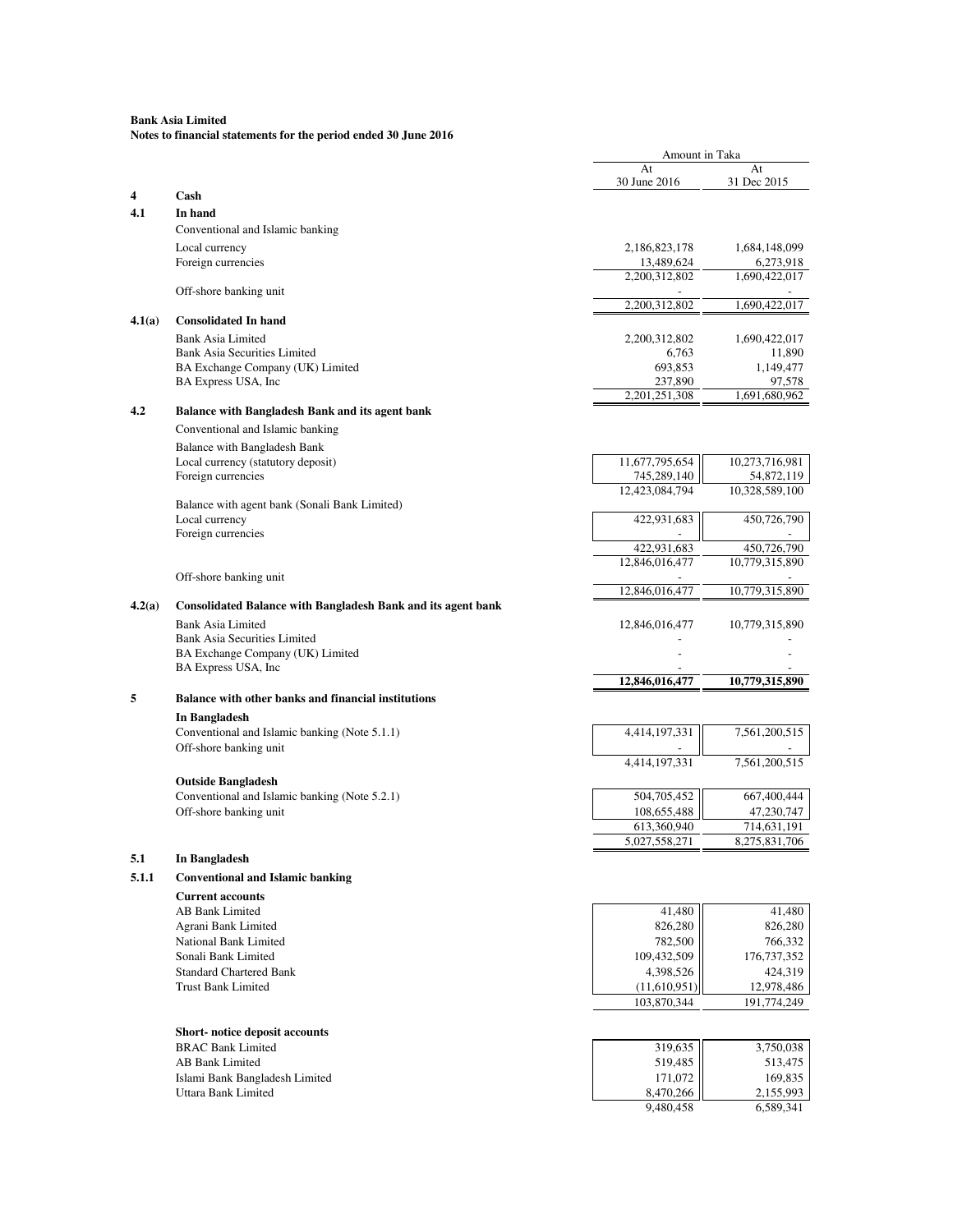#### **Bank Asia Limited Notes to financial statements for the period ended 30 June 2016**

|                                          |              | Amount in Taka |  |  |
|------------------------------------------|--------------|----------------|--|--|
|                                          | At           | At             |  |  |
|                                          | 30 June 2016 | 31 Dec 2015    |  |  |
|                                          |              |                |  |  |
| <b>Fixed deposit accounts/ MTDR</b>      |              |                |  |  |
| Islamic Finance and Investment Limited   | 100,000,000  | 100,000,000    |  |  |
| Hajj Finance Company Limited             |              | 500,000,000    |  |  |
| Social Islami Bank Limited               |              | 300,000,000    |  |  |
| <b>Bank Alfalah limited</b>              | 846,529      | 836,925        |  |  |
| <b>Union Bank Limited</b>                | 150,000,000  | 150,000,000    |  |  |
|                                          | 250,846,529  | 1,050,836,925  |  |  |
|                                          | 364,197,331  | 1,249,200,515  |  |  |
| <b>Outside Bangladesh</b>                |              |                |  |  |
| <b>Conventional and Islamic banking</b>  |              |                |  |  |
| <b>Current accounts</b>                  |              |                |  |  |
| <b>Interest bearing:</b>                 |              |                |  |  |
| Citibank N.A., London (EURO)             | 619,543      | 159,182        |  |  |
| Citibank N.A., London (GBP)              | 52,022,801   | 82,968,317     |  |  |
| Citibank NA, New York (USD)              |              | 302,610        |  |  |
| Habib American Bank, New York            |              | 144,425,283    |  |  |
| Mashreqbank psc, New York (USD)          | 33,097,488   | 850,164        |  |  |
| Standard Chartered Bank, Mumbai          | 42,606,818   | 5,900,215      |  |  |
| Standard Chartered Bank, New York        | 206,929,819  | 7,768,429      |  |  |
|                                          | 335,276,468  | 242,374,200    |  |  |
| Non-interest bearing:                    |              |                |  |  |
| AB Bank Limited, Mumbai                  | 5,510,394    | 11,400,461     |  |  |
| Al Rajhi Bank K.S.A                      | 1,584,110    | 1,584,110      |  |  |
| Bhutan National Bank Limited, Thimphu    | 8,626,297    | 3,130,597      |  |  |
| <b>Casisse Centrale Desjardins</b>       | 413,924      | 139,953        |  |  |
| Commerzbank AG, Frankfurt (EURO)         | 3,681,981    | 355,026,015    |  |  |
| Commerzbank AG, Frankfurt (USD)          | 4,423,918    | 594,622        |  |  |
| Habib Metropolitan Bank Limited, Karachi | 17,242,116   | 274,569        |  |  |
| Habib Bank UK, London                    | 322,510      | 928,580        |  |  |
| <b>ICICI Bank Limited, Kowloon</b>       | 644,312      | 832,673        |  |  |
|                                          |              |                |  |  |

# **5.2 Outside Bangladesh**

## 5.2.1

| Citibank N.A., London (EURO)                                     | 619,543     | 159,182      |
|------------------------------------------------------------------|-------------|--------------|
| Citibank N.A., London (GBP)                                      | 52,022,801  | 82,968,317   |
| Citibank NA, New York (USD)                                      |             | 302,610      |
| Habib American Bank, New York                                    |             | 144,425,283  |
| Mashreqbank psc, New York (USD)                                  | 33,097,488  | 850,164      |
| Standard Chartered Bank, Mumbai                                  | 42,606,818  | 5,900,215    |
| Standard Chartered Bank, New York                                | 206,929,819 | 7,768,429    |
|                                                                  | 335,276,468 | 242,374,200  |
| Non-interest bearing:                                            |             |              |
| AB Bank Limited, Mumbai                                          | 5,510,394   | 11,400,461   |
| Al Rajhi Bank K.S.A                                              | 1,584,110   | 1,584,110    |
| Bhutan National Bank Limited, Thimphu                            | 8,626,297   | 3,130,597    |
| <b>Casisse Centrale Desjardins</b>                               | 413,924     | 139,953      |
| Commerzbank AG, Frankfurt (EURO)                                 | 3,681,981   | 355,026,015  |
| Commerzbank AG, Frankfurt (USD)                                  | 4,423,918   | 594,622      |
| Habib Metropolitan Bank Limited, Karachi                         | 17,242,116  | 274,569      |
| Habib Bank UK, London                                            | 322,510     | 928,580      |
| <b>ICICI Bank Limited, Kowloon</b>                               | 644,312     | 832,673      |
| <b>ICICI Bank Limited, Mumbai</b>                                | 15,061,559  | 20, 363, 433 |
| JP Morgan Chase Bank N.A New York, U.S.A                         | 3,245,980   | 6,627,865    |
| Mashreqbank psc, Mumbai (EURO)                                   | 106,418     | 611,632      |
| Muslim Commercial Bank Limited, Colombo                          | 12,171,751  | 6,544,592    |
| Muslim Commercial Bank Limited, Karachi                          |             | 5,309,756    |
| National Australia Bank Limited                                  | 315,299     | 538,034      |
| Nepal Bangladesh Bank Limited, Kathmandu                         | 8,551,583   | 1,174,790    |
| Sonali Bank (UK) Limited, London                                 | 5,725,528   | 5,426,143    |
| Saudi Hollandi K.S.A                                             | 109,714     | 109,714      |
| <b>UBAF, Tokyo</b>                                               | 1,092,958   | 1,694,244    |
| Unicredit Bank AG, Munich (EURO)/Hypovereins Bank, Munich (EURO) |             | 772,144      |
| Wells Fargo Bank NA, New York, (USD)                             | 80,091,785  | 1,419,864    |
| Wells Fargo Bank NA, London, (Euro)                              |             | 214,222      |
| Zurcher Kantonal Bank, Switzerland                               | 506,843     | 308,231      |
|                                                                  | 169,428,984 | 425,026,244  |
|                                                                  | 504,705,452 | 667,400,444  |

#### **5.3 Placements**

With Banking companies (Note 5.3.1 and 5.3.2) With Non-banking financial institutions

| 4,050,000,000 | 6,312,000,000 |
|---------------|---------------|
|               |               |
|               |               |
| 4,050,000,000 | 6.312.000.000 |
| 4,050,000,000 | 6,312,000,000 |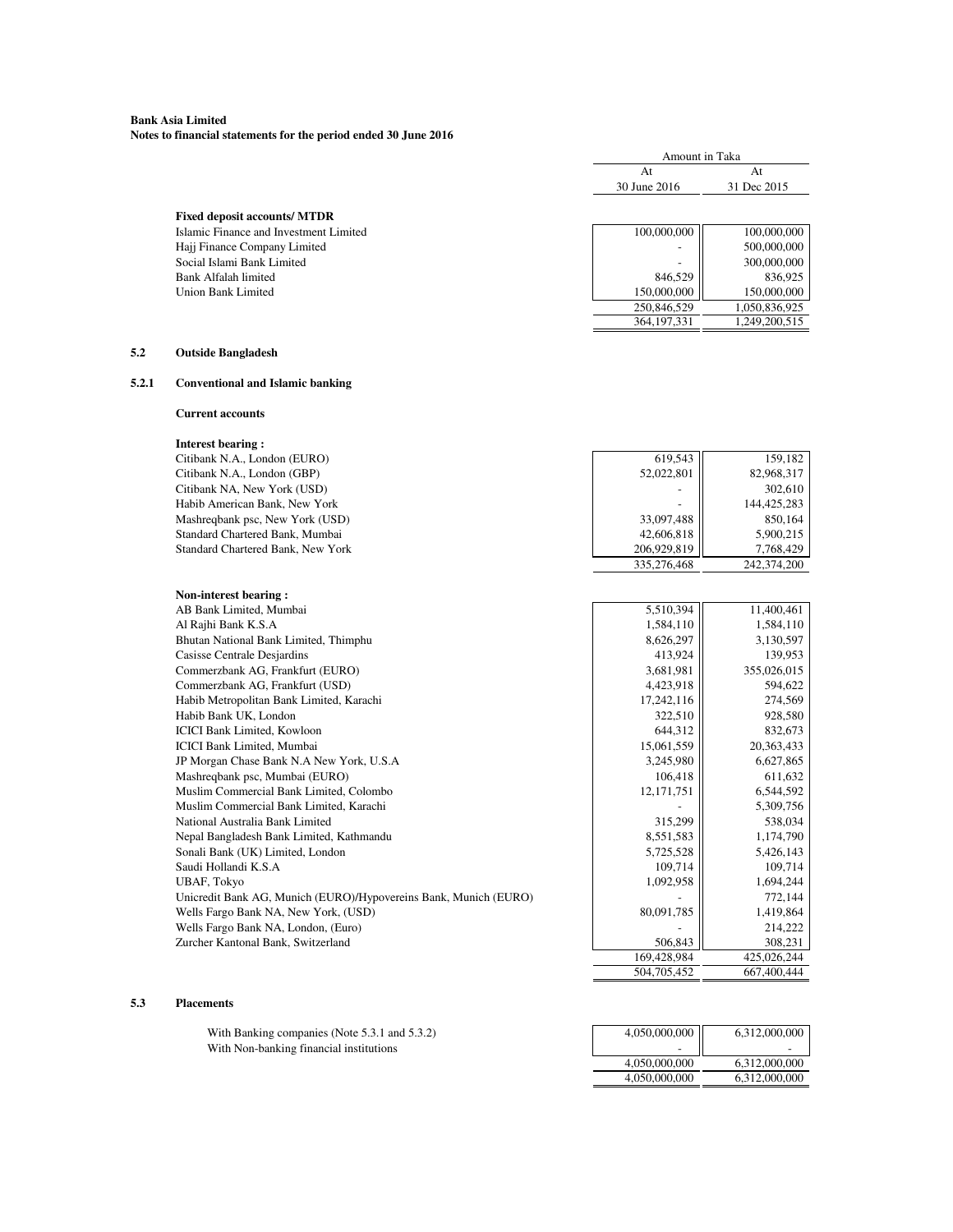## **Bank Asia Limited Notes to financial statements for the period ended 30 June 2016**

|      |                       |                                                                                | Amount in Taka |               |
|------|-----------------------|--------------------------------------------------------------------------------|----------------|---------------|
|      |                       |                                                                                | At             | At            |
|      |                       |                                                                                | 30 June 2016   | 31 Dec 2015   |
|      |                       |                                                                                |                |               |
|      | 5.3.1                 | Placement- with Banking companies (Local Currency):<br><b>NRB Bank Limited</b> | 150,000,000    | 200,000,000   |
|      |                       |                                                                                |                | 800,000,000   |
|      |                       | Jamuna Bank Limited                                                            | 1,300,000,000  |               |
|      |                       | Midland Bank Limited                                                           |                | 250,000,000   |
|      |                       | <b>AB Bank Limited</b>                                                         |                | 800,000,000   |
|      |                       | National Bank                                                                  | 800,000,000    |               |
|      |                       | Premier Bank                                                                   | 500,000,000    |               |
|      |                       | <b>Standard Bank Limited</b>                                                   | 1,300,000,000  | 800,000,000   |
|      |                       | Dhaka Bank Limited                                                             |                | 1,000,000,000 |
|      |                       | Meghna Bank Limited                                                            |                | 200,000,000   |
|      |                       |                                                                                | 4,050,000,000  | 4,050,000,000 |
|      | 5.3.2                 | Placement- with Banking companies (Foreign Currency):                          |                |               |
|      |                       | Mutual Trust Bank Limited                                                      |                | 312,000,000   |
|      |                       | Eastern Bank Limited                                                           |                | 780,000,000   |
|      |                       | Islami Bank Bangladesh Limited                                                 |                | 1,170,000,000 |
|      |                       |                                                                                |                | 2,262,000,000 |
|      |                       |                                                                                | 4,050,000,000  | 6,312,000,000 |
|      |                       |                                                                                |                |               |
| 5(a) |                       | <b>Consolidated Balance with other banks and financial institutions</b>        |                |               |
|      | In Bangladesh         | <b>Bank Asia Limited</b>                                                       | 4,414,197,331  | 7,561,200,515 |
|      |                       | <b>Bank Asia Securities Limited</b>                                            | 485,979,398    | 444,415,554   |
|      |                       |                                                                                |                |               |
|      |                       | BA Exchange Company (UK) Limited                                               |                |               |
|      |                       | BA Express USA, Inc                                                            |                |               |
|      |                       |                                                                                | 4,900,176,729  | 8,005,616,069 |
|      |                       | Less: Inter-company transactions                                               | 22,850,283     | 5,510,002     |
|      |                       |                                                                                | 4,877,326,446  | 8,000,106,067 |
|      |                       | <b>Outside Bangladesh</b>                                                      |                |               |
|      |                       | <b>Bank Asia Limited</b>                                                       | 613,360,940    | 714,631,191   |
|      |                       | <b>Bank Asia Securities Limited</b>                                            |                |               |
|      |                       | BA Exchange Company (UK) Limited                                               | 14,691,211     | 11,453,875    |
|      |                       | BA Express USA, Inc                                                            | 51,506,776     | 52,840,030    |
|      |                       |                                                                                | 679,558,927    | 778,925,096   |
|      |                       |                                                                                | 5,556,885,373  | 8,779,031,163 |
| 6    |                       | Money at call and on short notice                                              |                |               |
|      | Call money            |                                                                                |                |               |
|      |                       | With Banking companies (Note 6.1)                                              | 800,000,000    | 1,730,000,000 |
|      |                       | With Non-banking financial institutions                                        | 420,000,000    | 1,500,000,000 |
|      |                       |                                                                                | 1.220.000.000  | 3,230,000,000 |
| 6.1  |                       | <b>Call Money- with Banking companies:</b>                                     |                |               |
|      |                       | <b>Trust Bank Limited</b>                                                      |                | 200,000,000   |
|      |                       | The City Bank Limited                                                          |                | 550,000,000   |
|      |                       | AB Bank Limited                                                                |                | 600,000,000   |
|      |                       | <b>NRB Bank Limited</b>                                                        |                | 180,000,000   |
|      |                       | National Credit and Commerce Bank Limited                                      |                | 200,000,000   |
|      |                       | <b>Brac Bank Limited</b>                                                       | 600,000,000    |               |
|      |                       | NRB Commercial Bank Limited                                                    | 200,000,000    |               |
|      |                       |                                                                                | 800,000,000    | 1,730,000,000 |
| 6.2  |                       | <b>Call Money- with non Banking companies</b>                                  |                |               |
|      |                       | Investment Corporation of Bangladesh                                           |                | 1,500,000,000 |
|      |                       | <b>International Leasing</b>                                                   | 50,000,000     |               |
|      |                       | Prime Finance Limited                                                          | 40,000,000     |               |
|      |                       | Bangladesh Finance and Investment Co. Ltd.                                     | 70,000,000     |               |
|      |                       | Industrial and Infrastructure Development Finance Company Limited              | 30,000,000     |               |
|      | Oman BD               |                                                                                | 50,000,000     |               |
|      | <b>Union Capital</b>  |                                                                                | 30,000,000     |               |
|      | <b>BIFC</b>           |                                                                                | 70,000,000     |               |
|      | <b>United Leasing</b> |                                                                                | 80,000,000     |               |
|      |                       |                                                                                | 420,000,000    | 1,500,000,000 |
|      |                       |                                                                                |                |               |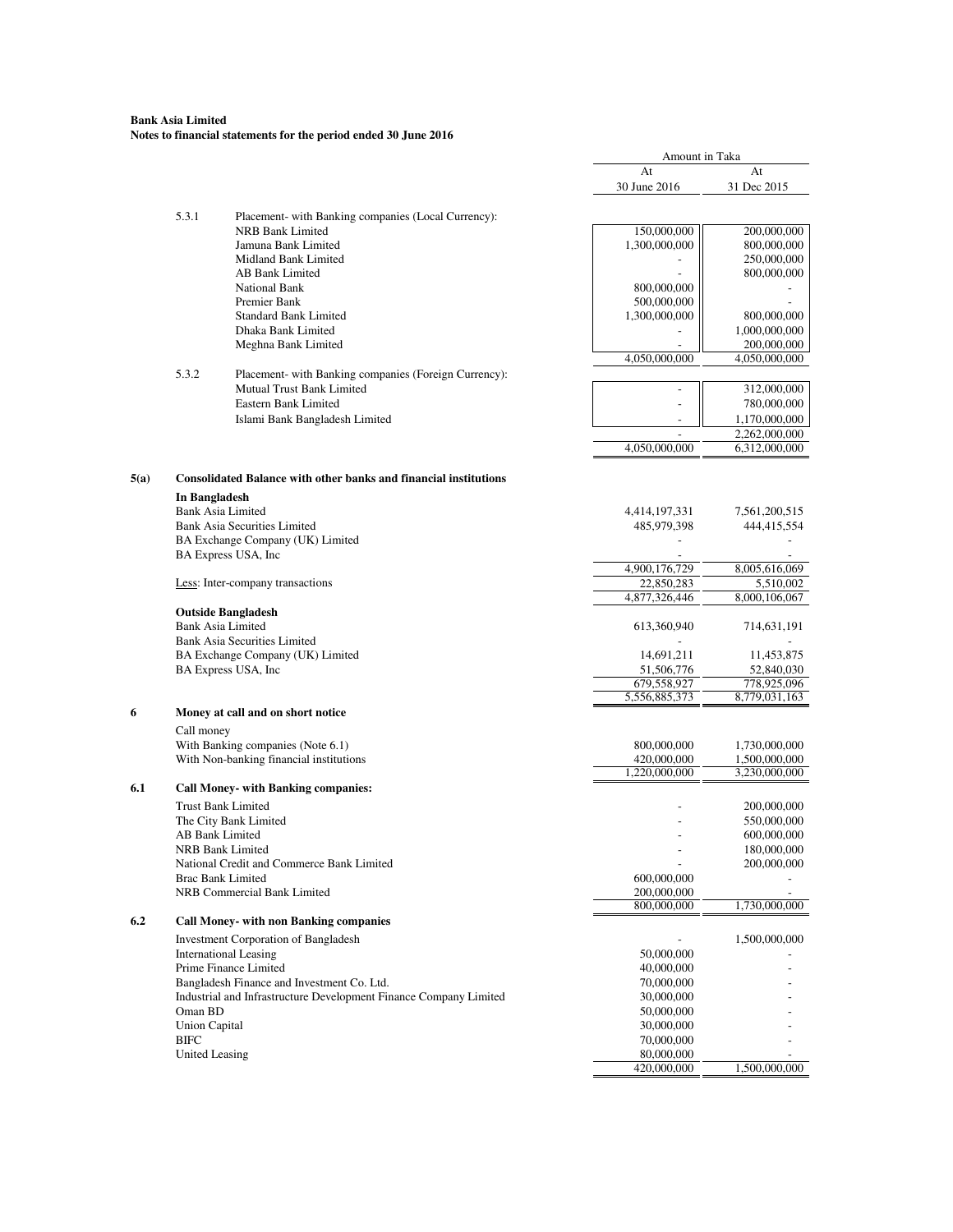|         |               |                                                                                              | Amount in Taka                  |                                 |
|---------|---------------|----------------------------------------------------------------------------------------------|---------------------------------|---------------------------------|
|         |               |                                                                                              | At<br>30 June 2016              | At<br>31 Dec 2015               |
| 6(a)    |               | <b>Consolidated Money at call and on short notice</b>                                        |                                 |                                 |
|         |               | <b>Bank Asia Limited</b><br><b>Bank Asia Securities Limited</b>                              | 1,220,000,000                   | 3,230,000,000                   |
|         |               | BA Express USA, Inc.<br>BA Exchange Company (UK) Limited                                     |                                 |                                 |
|         |               |                                                                                              | 1,220,000,000                   | 3,230,000,000                   |
| 7       |               | <b>Investments</b>                                                                           |                                 |                                 |
|         |               | Government (Note 7.1)                                                                        | 32,483,906,011                  | 43,717,224,029                  |
|         |               | Others (Note 7.2)                                                                            | 3,451,051,968                   | 3,225,550,847                   |
| 7.1     |               | Government                                                                                   | 35,934,957,979                  | 46,942,774,876                  |
|         |               | Conventional and Islamic banking (Note 7.1.1)                                                | 32,483,906,011                  | 43,717,224,029                  |
|         |               | Off-shore banking unit                                                                       |                                 |                                 |
|         |               |                                                                                              | 32,483,906,011                  | 43,717,224,029                  |
| 7.1.1   |               | Conventional and Islamic banking                                                             |                                 |                                 |
|         |               | Treasury bills (Note 7.1.1.1)                                                                | 13,150,026,024                  | 12,398,308,492                  |
|         |               | Treasury bonds (Note 7.1.1.2)<br>30 Days Bangladesh Bank bills                               | 16,953,618,401<br>2,376,225,286 | 22,826,335,573<br>8,489,737,264 |
|         |               | Debentures of House Building Finance Corporation                                             |                                 |                                 |
|         |               | Prize bonds                                                                                  | 4,036,300                       | 2,842,700                       |
|         |               |                                                                                              | 32,483,906,011                  | 43,717,224,029                  |
| 7.1.1.1 |               | <b>Treasury bills</b>                                                                        |                                 |                                 |
|         |               | 14 days treasury bills                                                                       | 4,545,552,007                   |                                 |
|         |               | 182 days treasury bills<br>364 days treasury bills                                           | 8,604,474,017                   | 3,955,418,886<br>8,442,889,606  |
|         |               |                                                                                              | 13,150,026,024                  | 12,398,308,492                  |
|         |               |                                                                                              |                                 |                                 |
| 7.1.1.2 |               | <b>Treasury bonds</b>                                                                        |                                 |                                 |
|         |               | Bangladesh Bank Islamic bond                                                                 | 442,500,000                     | 316,500,000                     |
|         |               | 2 years Bangladesh Government treasury bonds<br>5 years Bangladesh Government treasury bonds | 55,103,467<br>4,504,469,124     | 4,423,112,974<br>4,504,469,124  |
|         |               | 10 years Bangladesh Government treasury bonds                                                | 6, 351, 676, 732                | 7,982,384,397                   |
|         |               | 15 years Bangladesh Government treasury bonds                                                | 5, 357, 143, 643                | 5, 357, 143, 643                |
|         |               | 20 years Bangladesh Government treasury bonds                                                | 242,725,435                     | 242,725,435                     |
|         |               |                                                                                              | 16,953,618,401                  | 22,826,335,573                  |
| 7.2     | <b>Others</b> |                                                                                              |                                 |                                 |
|         |               | Conventional and Islamic banking (Note 7.2.1)                                                | 3,451,051,968                   | 3,225,550,847                   |
|         |               | Off-shore banking unit                                                                       | 428,253,704                     | 268,320,000                     |
|         |               | Less: Adjustment with OBU                                                                    | (428, 253, 704)                 | (268,320,000)                   |
| 7.2.1   |               | Conventional and Islamic hanking                                                             | 3,451,051,968                   | 3,225,550,847                   |
|         | a)            | <b>Ordinary shares</b>                                                                       |                                 |                                 |
|         |               | Quoted shares                                                                                | 644,620,223                     | 575,132,992                     |
|         |               | Unquoted share                                                                               | 93,546,329                      | 145,529,880                     |
|         |               |                                                                                              | 738,166,552                     | 720,662,872                     |
|         | $\mathbf{b}$  | <b>Mutual Fund</b>                                                                           |                                 |                                 |
|         |               | 1st Janata Bank Mutual fund<br>EBL NRB Ist Mutual Fund                                       | 50,000,000<br>149,665,000       | 50,000,000                      |
|         |               | Ist Bangladesh Fixed Income Fund                                                             | 250,000,000                     | 149,665,000<br>250,000,000      |
|         |               | MBL 1st Mutual Fund                                                                          | 50,000,000                      | 50,000,000                      |
|         |               | <b>EXIM Bank 1st Mutual Fund</b>                                                             | 248,740,000                     | 248,740,000                     |
|         |               |                                                                                              | 748,405,000                     | 748,405,000                     |
|         | $\bf c)$      | <b>Debentures</b><br><b>Beximco Denims Limited</b>                                           | 9,537,605                       | 9,537,605                       |
|         |               | <b>Beximco Textiles Limited</b>                                                              | 6,445,370                       | 6,445,370                       |
|         |               |                                                                                              | 15,982,975                      | 15,982,975                      |
|         |               |                                                                                              |                                 |                                 |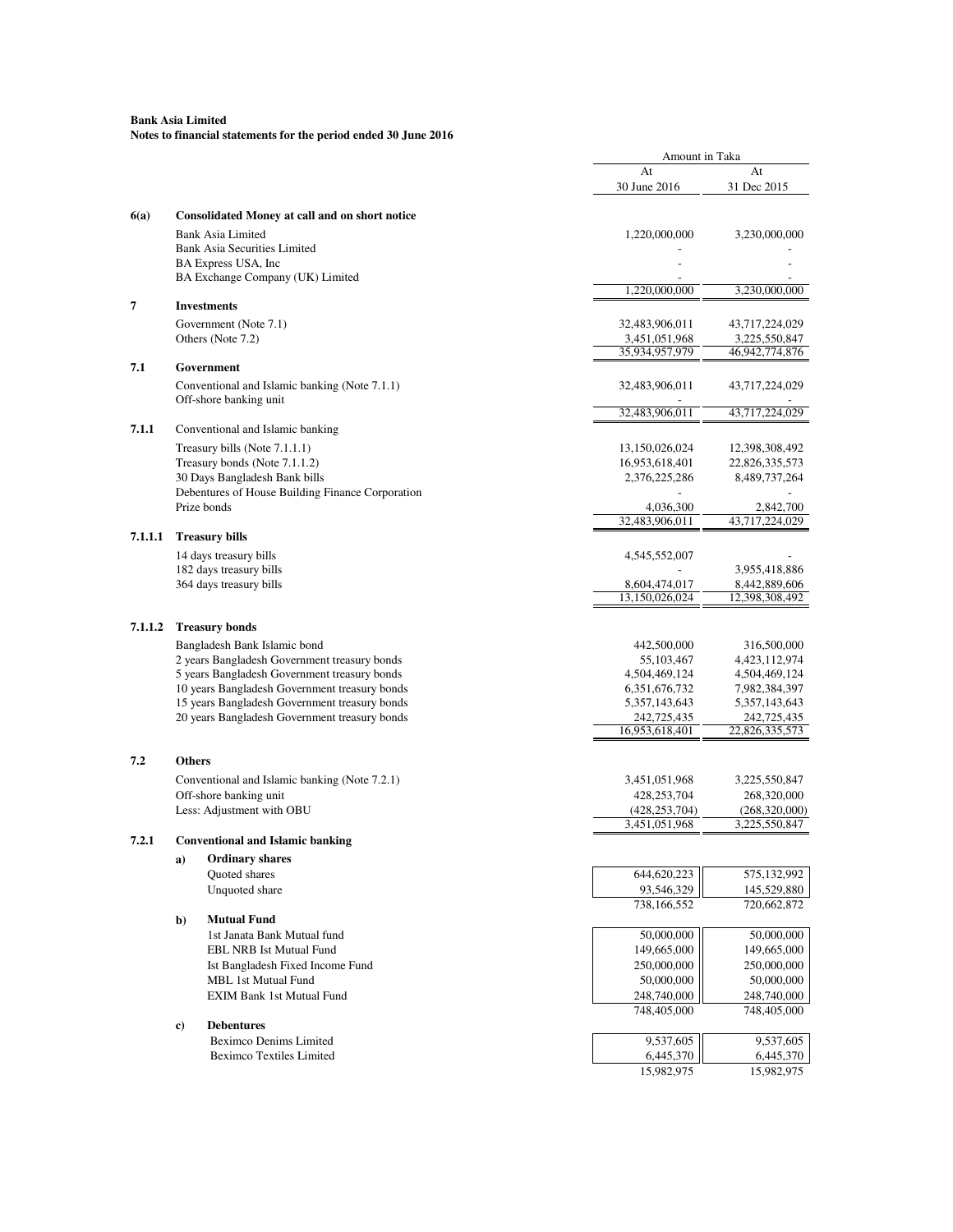|      |                  |                                                             | Amount in Taka                    |                                  |
|------|------------------|-------------------------------------------------------------|-----------------------------------|----------------------------------|
|      |                  |                                                             | At                                | At                               |
|      |                  |                                                             | 30 June 2016                      | 31 Dec 2015                      |
|      | d)               | <b>Bonds</b>                                                |                                   |                                  |
|      |                  | MTBL subordinated bond<br>MTB Second subordinated bond      | 112,500,000<br>400,000,000        | 112,500,000<br>400,000,000       |
|      |                  | UCB Second subordinated bond                                |                                   |                                  |
|      |                  |                                                             | 300,000,000                       | 300,000,000                      |
|      |                  | BSRM Steels Limited zero coupon bond                        | 199,997,441                       |                                  |
|      |                  | Premier Bank Non-convert subordinated bond                  | 500,000,000                       | 200,000,000                      |
|      |                  | Prime Bank Limited                                          | 70,000,000                        | 140,000,000                      |
|      |                  | <b>BSRML</b>                                                | 66,000,000                        | 88,000,000                       |
|      |                  | SIBL subordinated Mudaraba bond                             | 200,000,000<br>1,848,497,441      | 200,000,000<br>1,440,500,000     |
|      | e)               | <b>Investment in commercial paper</b>                       |                                   |                                  |
|      |                  | Investment in commercial paper                              | 100,000,000                       | 300,000,000                      |
|      |                  |                                                             | 100,000,000                       | 300,000,000                      |
|      | f)               | <b>Placements</b>                                           |                                   |                                  |
|      |                  | With Banking companies                                      | $\overline{a}$                    |                                  |
|      |                  | With Non-banking financial institutions (Note $7.2.1(a)$ )  |                                   |                                  |
|      |                  |                                                             |                                   |                                  |
|      | 7.2.1(a)         | Placement- with Non-banking financial institutions          | 3,451,051,968                     | 3,225,550,847                    |
|      |                  | Placement with Off-shore Banking Unit                       | 3,990,750,000                     | 2,028,000,000                    |
|      |                  |                                                             | 3,990,750,000                     | 2,028,000,000                    |
|      |                  | Less: Adjustment with OBU                                   | (3,990,750,000)                   | (2,028,000,000)                  |
|      |                  |                                                             |                                   |                                  |
| 7.3  |                  | Investments classified as per Bangladesh Bank circular:     |                                   |                                  |
|      |                  | Held for trading (HFT)                                      | 11,656,893,390                    | 26, 142, 981, 291                |
|      |                  | Held to maturity (HTM)                                      | 20,380,476,321                    | 17,254,900,038                   |
|      | Other securities |                                                             | 3,897,588,268                     | 3,544,893,547                    |
|      |                  |                                                             | 35,934,957,979                    | 46,942,774,876                   |
| 7(a) |                  | <b>Consolidated Investments</b>                             |                                   |                                  |
|      | Government       |                                                             |                                   |                                  |
|      |                  | <b>Bank Asia Limited</b>                                    | 32,483,906,011                    | 43,717,224,029                   |
|      |                  | <b>Bank Asia Securities Limited</b>                         |                                   |                                  |
|      |                  | BA Express USA, Inc.                                        |                                   |                                  |
|      |                  | BA Exchange Company (UK) Limited                            |                                   |                                  |
|      | <b>Others</b>    |                                                             | 32,483,906,011                    | 43,717,224,029                   |
|      |                  | Bank Asia Limited                                           | 3,451,051,968                     | 3,225,550,847                    |
|      |                  | <b>Bank Asia Securities Limited</b>                         | 364,829,255                       | 219,549,671                      |
|      |                  | BA Exchange Company (UK) Limited                            |                                   |                                  |
|      |                  | BA Express USA, Inc                                         |                                   |                                  |
|      |                  |                                                             | 3,815,881,223                     | 3,445,100,518                    |
|      |                  |                                                             | 36,299,787,234                    | 47,162,324,547                   |
|      |                  |                                                             |                                   |                                  |
| 8    |                  | <b>Loans and advances/investments</b>                       |                                   |                                  |
|      |                  | Loans, cash credits, overdrafts, etc/investments (Note 8.1) | 152,026,196,098                   | 126,986,780,735                  |
|      |                  | Bills purchased and discounted (Note 8.2)                   | 11,995,315,365<br>164,021,511,463 | 9,409,554,946<br>136,396,335,681 |
|      |                  |                                                             |                                   |                                  |
| 8.1  |                  | Loans, cash credits, overdrafts, etc/investments            |                                   |                                  |
|      |                  | <b>Conventional and Islamic banking</b>                     |                                   |                                  |
|      |                  | <b>Inside Bangladesh</b>                                    |                                   |                                  |
|      |                  | Overdrafts/ Quard against deposit                           | 29,340,076,378                    | 26,068,572,073                   |
|      |                  | Cash credit/Bai Murabaha (Muajjal)                          | 3,725,650,412                     | 1,240,217,716                    |
|      |                  | Loans (General)/ Musharaka                                  | 34,586,361,986                    | 25,657,793,569                   |
|      |                  | House building loans                                        | 685,715,954                       | 363,244,511                      |
|      |                  | Loan against trust receipts/ Bai Murabaha post import       | 10,798,958,784                    | 9,778,733,091                    |
|      |                  | Payment against documents                                   | 334,580,009                       | 83,837,021                       |
|      |                  | Consumer credit scheme                                      | 6,176,766,643                     | 5,482,235,146                    |
|      | Transport loan   |                                                             | 1,593,925,761                     | 1,372,176,280                    |
|      |                  |                                                             |                                   |                                  |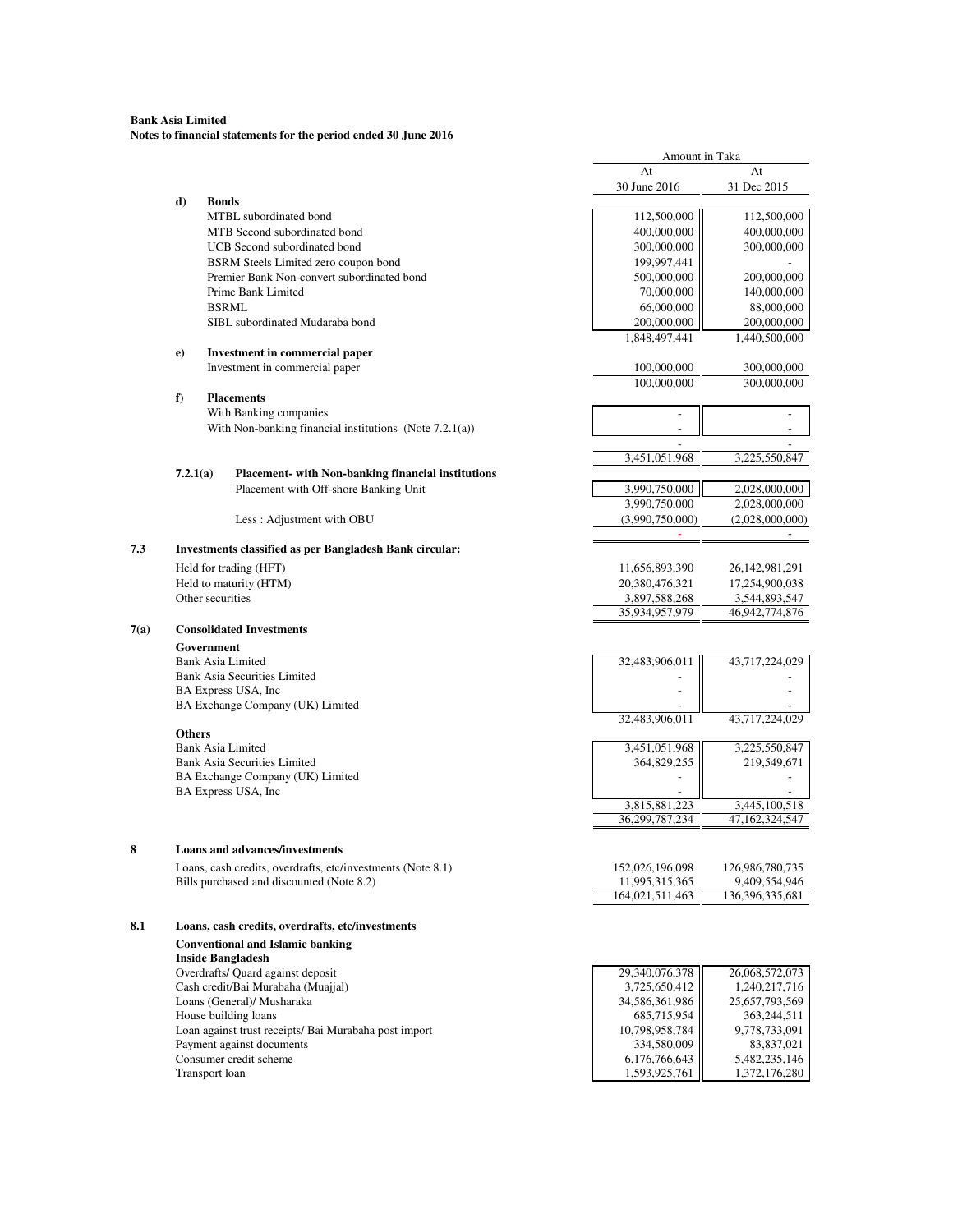## **Bank Asia Limited Notes to financial statements for the period ended 30 June 2016**

|      |                                                                                                  | Amount in Taka                    |                                  |
|------|--------------------------------------------------------------------------------------------------|-----------------------------------|----------------------------------|
|      |                                                                                                  | At                                | At                               |
|      |                                                                                                  | 30 June 2016                      | 31 Dec 2015                      |
|      | Term loan-industrial                                                                             | 8,063,033,040                     | 7,089,737,174                    |
|      | Term loan- others/ Hire purchase under Shirkatul Melk                                            | 39, 127, 730, 574                 | 35,884,085,008                   |
|      | <b>Staff Loan</b>                                                                                | 1,229,350,507                     | 1,241,675,689                    |
|      | Credit card                                                                                      | 1,218,008,204                     | 1,147,963,907                    |
|      | Small and medium enterprise (SME)                                                                | 3,586,437,223                     | 3,414,655,444                    |
|      | Export Development Fund (EDF)                                                                    | 8,067,143,422                     | 6,856,433,607                    |
|      | Credit for poverty alleviation scheme-micro credit                                               | 8,268,786                         | 8,306,310                        |
|      |                                                                                                  | 148,542,007,683                   | 125,689,666,546                  |
|      | Outside Bangladesh                                                                               | 148,542,007,683                   | 125,689,666,546                  |
|      | Off-shore banking unit                                                                           | 3,484,188,415                     | 16,576,539                       |
|      |                                                                                                  | 152,026,196,098                   | 126,986,780,735                  |
| 8.2  | <b>Bills purchased and discounted</b>                                                            |                                   |                                  |
|      | Conventional and Islamic banking                                                                 | 2,674,867,357                     | 9,314,667,929                    |
|      | Off-shore banking unit                                                                           | 9,320,448,008                     | 94,887,017                       |
|      |                                                                                                  | 11,995,315,365                    | 9,409,554,946                    |
| 8.14 | Bills purchased and discounted                                                                   |                                   |                                  |
|      | Payable in Bangladesh                                                                            | 10,247,591,033                    | 8,274,990,805                    |
|      | Payable outside Bangladesh                                                                       | 1,747,724,332                     | 1,134,564,141                    |
|      |                                                                                                  | 11,995,315,365                    | 9,409,554,946                    |
| 8(a) | <b>Consolidated Loans and advances/investments</b>                                               |                                   |                                  |
|      | Loans, cash credits, overdrafts, etc/investments                                                 |                                   |                                  |
|      | <b>Bank Asia Limited</b>                                                                         | 152,026,196,098                   | 126,986,780,735                  |
|      | <b>Bank Asia Securities Limited</b>                                                              | 5,254,869,739                     | 5,488,271,756                    |
|      | BA Exchange Company (UK) Limited                                                                 |                                   |                                  |
|      | BA Express USA, Inc                                                                              | 157,281,065,837                   | 132,475,052,491                  |
|      | Less: Inter-companies transactions                                                               | 2,737,026,594                     | 2,880,012,102                    |
|      |                                                                                                  | 154,544,039,243                   | 129,595,040,389                  |
|      | <b>Bills purchased and discounted</b>                                                            |                                   |                                  |
|      | <b>Bank Asia Limited</b>                                                                         | 11,995,315,365                    | 9,409,554,946                    |
|      | <b>Bank Asia Securities Limited</b>                                                              |                                   |                                  |
|      | BA Exchange Company (UK) Limited                                                                 |                                   |                                  |
|      | BA Express USA, Inc                                                                              |                                   |                                  |
|      |                                                                                                  | 11,995,315,365<br>166,539,354,608 | 9,409,554,946<br>139,004,595,335 |
|      |                                                                                                  |                                   |                                  |
| 9    | Fixed assets including premises, furniture and fixtures                                          |                                   |                                  |
|      | Conventional and Islamic banking                                                                 | 5,216,870,364                     | 5,075,506,799                    |
|      | Off-shore banking unit                                                                           |                                   |                                  |
|      |                                                                                                  | 5,216,870,364                     | 5,075,506,799                    |
| 9(a) |                                                                                                  |                                   |                                  |
|      | Consolidated Fixed assets including premises, furniture and fixtures<br><b>Bank Asia Limited</b> | 5,216,870,364                     | 5,075,506,799                    |
|      | <b>Bank Asia Securities Limited</b>                                                              | 822,944                           | 1,071,096                        |
|      | BA Exchange Company (UK) Limited                                                                 | 6,109,779                         | 7,479,587                        |
|      | BA Express USA, Inc.                                                                             | 8,600,198                         | 8,757,587                        |
|      |                                                                                                  | 5, 232, 403, 285                  | 5,092,815,069                    |
| 10   | Other assets                                                                                     |                                   |                                  |
|      | Conventional and Islamic banking (Note 10.1)                                                     | 9,451,406,230                     | 11,941,026,682                   |
|      | Off-shore banking unit                                                                           | 11,962,612                        | 16,095,737                       |
|      |                                                                                                  | 9,463,368,842                     | 11,957,122,419                   |
| 10.1 | <b>Conventional and Islamic banking</b>                                                          |                                   |                                  |
|      | Income generating other assets                                                                   |                                   |                                  |
|      | Investment in Bank Asia Securities Ltd - incorporated in Bangladesh                              | 1,999,990,000                     | 1,999,990,000                    |
|      | Investment in BA Exchange Company (UK) Limited - incorporated in UK                              | 33,000,000                        | 36,000,000                       |
|      | Investment in BA Express USA Inc - incorporated in USA                                           | 75,245,000                        | 74,880,000                       |
|      |                                                                                                  | 2,108,235,000                     | 2,110,870,000                    |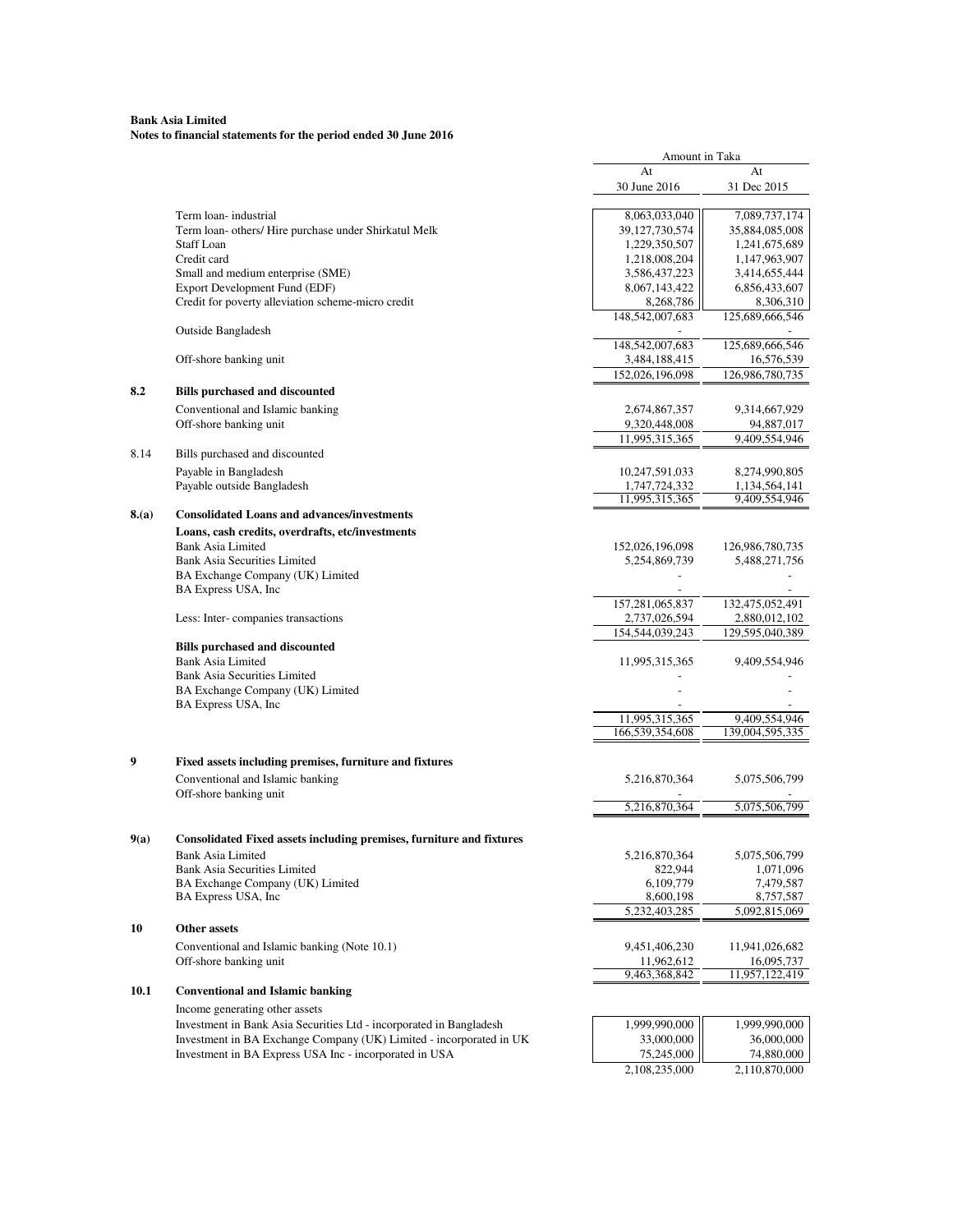#### **Bank Asia Limited Notes to financial statements for the period ended 30 June 2016**

|                                                  | Amount in Taka |                |
|--------------------------------------------------|----------------|----------------|
|                                                  | At             | At             |
|                                                  | 30 June 2016   | 31 Dec 2015    |
| Non-income generating other assets               |                |                |
| Income receivable (Note 10.2)                    | 569,372,675    | 749,621,375    |
| Stock of stamps                                  | 5,080,907      | 4,437,741      |
| Stationery, printing materials, etc.             | 31,964,218     | 24, 225, 777   |
| Prepaid expenses                                 | 21,232,870     | 4,597,953      |
| Deposits and advance rent                        | 288,691,871    | 286,441,642    |
| Due from Capital Market Division of the Bank     | 5,085,152      | 4,999,998      |
| Advances, prepayments and others (Note 10.3)     | 234, 251, 841  | 78,979,432     |
| Advance income tax                               | 5,756,216,165  | 8,232,300,531  |
| Receivable against government                    | 168,744,282    | 192,578,533    |
| Sundry debtors                                   | 55,054,365     | 81,128,329     |
| Protested bills                                  | 66,997,265     | 73,897,265     |
| Receivable from BA Exchange Company (UK) Limited | 47,800,283     | 38,788,424     |
| Receivable from BA Express USA Inc               | 90,862,536     | 52,180,322     |
|                                                  | 7,343,171,230  | 9,830,156,682  |
|                                                  | 9,451,406,230  | 11,941,026,682 |

#### **10.2 Income receivable**

Income receivable consists of interest accrued on investment and other income.

## **10.3 Advances, prepayments and others**

Advances, prepayments and others account consists of advance amount paid for purchasing of fixed assets, advance payment of rent for new branches of the Bank, advance against salary and legal expenses, etc.

#### **10.4 Receivable from Government in connection with Rangs Properties:**

The Bank has a receivable from Government in connection with demolition of Rangs Bhaban in 2008 situated at 113-116 Old Airport Road, Dhaka-1215. Bank Asia had a purchased floor at 3rd floor of the Building, where from the then Scotia Branch used to run. Total receivable in this regard is Tk. 3,19,52,365.00 (Taka three crore nineteen lac fifty two thousand three hundred sixty five) which was eventually written-off from the Book considering uncertainty and prolonged legal proceedings.

| 10(a)  | <b>Consolidated Other assets</b>                               |                 |                   |
|--------|----------------------------------------------------------------|-----------------|-------------------|
|        | Bank Asia Limited                                              | 9,463,368,842   | 11,957,122,419    |
|        | <b>Bank Asia Securities Limited</b>                            | 163,719,771     | 141,764,313       |
|        | BA Exchange Company (UK) Limited                               | 3,620,735       | 2,541,447         |
|        | BA Express USA, Inc.                                           | 62,239,786      | 29,742,877        |
|        |                                                                | 9,692,949,134   | 12, 131, 171, 056 |
|        | Less: Inter-companies transactions                             |                 |                   |
|        | Investment in Bank Asia Securities Limited                     | 1,999,990,000   | 1,999,990,000     |
|        | Investment in BA Exchange Company (UK) Limited                 | 30,869,940      | 34,248,240        |
|        | Investment in BA Express USA, Inc.                             | 74,880,000      | 75,120,000        |
|        | Receivable from BASL                                           | 5.085.152       | 4,999,998         |
|        | Receivable from BA Exchange Company (UK) Limited               | 47,800,283      | 38,788,424        |
|        | Receivable from BA Exchange USA, Inc.                          | 90,862,536      | 52,180,322        |
|        |                                                                | 7,443,461,223   | 9,925,844,072     |
| 11     | Borrowings from other banks, financial institutions and agents |                 |                   |
|        | Conventional and Islamic banking (Note 11.1)                   | 8,461,002,487   | 6,344,881,709     |
|        | Off-shore banking unit                                         | 12,144,576,180  | 7,979,233,839     |
|        | Less: Adjustment with Head Office                              | (3,990,750,000) | (2,028,000,000)   |
|        |                                                                | 16,614,828,667  | 12,296,115,548    |
| 11.1   | <b>Conventional and Islamic banking</b>                        |                 |                   |
|        | In Bangladesh (Note 11.1.1)                                    | 8,461,002,487   | 6,344,881,709     |
|        | Outside Bangladesh                                             |                 |                   |
|        |                                                                | 8,461,002,487   | 6,344,881,709     |
| 11.1.1 | In Bangladesh                                                  |                 |                   |
|        | Secured:                                                       |                 |                   |
|        | Un secured:                                                    |                 |                   |
|        | Money at call and on short notice                              |                 |                   |
|        | The Trust Bank Limited                                         | 700,000,000     |                   |
|        | State Bank of India                                            | 380,000,000     | 150,000,000       |
|        | Sonali Bank                                                    | 800,000,000     |                   |
|        | Rupali Bank                                                    | 100,000,000     |                   |
|        |                                                                | 1,980,000,000   | 150,000,000       |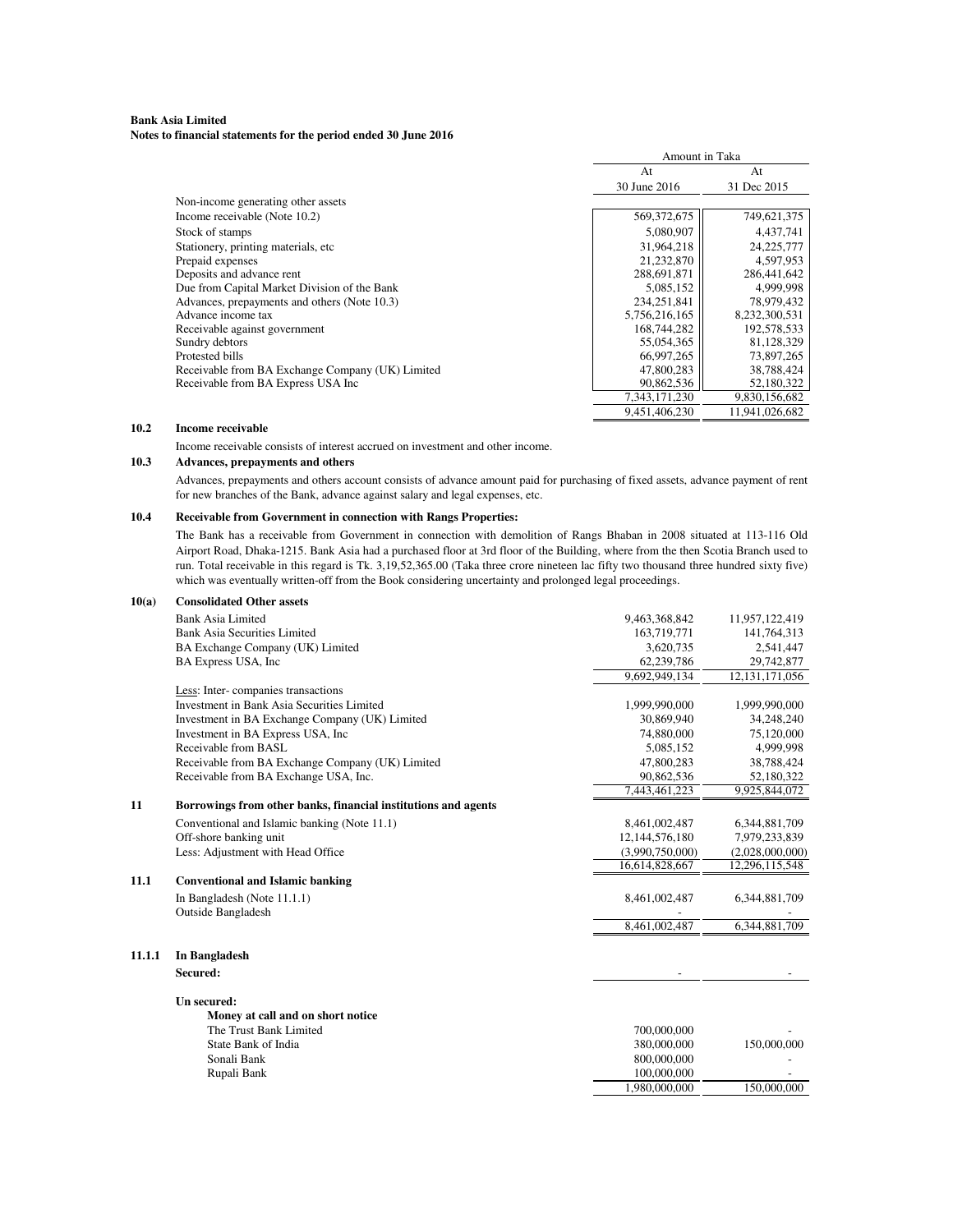|        |                                                                             | Amount in Taka           |                          |
|--------|-----------------------------------------------------------------------------|--------------------------|--------------------------|
|        |                                                                             | At                       | At                       |
|        |                                                                             | 30 June 2016             | 31 Dec 2015              |
|        | <b>Term borrowing</b><br>Bangladesh Bank (Islamic)                          | 1,000,000,000            |                          |
|        | Bangladesh Bank refinance                                                   | 89,070,966               | 111,663,096              |
|        | <b>SME Foundation Pre Finance</b>                                           | 45,000,000               | 45,000,000               |
|        | Borrowing A/C (AGRI Taka 10)                                                | 9,552,566                | 12,534,753               |
|        | Borrowing A/C Jute refinance                                                | 3,000,000                | 15,000,000               |
|        | Bio-Gas Plant refinance                                                     | 1,100,000                |                          |
|        | Borrowing- Green finance refinance                                          | 190,000,000              |                          |
|        | Export development fund                                                     | 5, 123, 289, 428         | 6,010,683,860            |
|        | Onshore export discount fund                                                | 448,243,231              | 268,320,000              |
|        |                                                                             | 6,909,256,191            | 6,463,201,709            |
|        | Less : Inter borrowings between OBU and Conventional Banking                | (428, 253, 704)          | (268,320,000)            |
|        |                                                                             | 8,461,002,487            | 6,344,881,709            |
| 11(a)  | Consolidated Borrowings from other banks, financial institutions and agents |                          |                          |
|        | <b>Bank Asia Limited</b>                                                    | 16,614,828,667           | 12,296,115,548           |
|        | <b>Bank Asia Securities Limited</b>                                         | 2,757,056,042            | 2,919,350,832            |
|        | BA Exchange Company (UK) Limited                                            |                          |                          |
|        | BA Express USA, Inc                                                         |                          |                          |
|        |                                                                             | 19,371,884,709           | 15,215,466,380           |
|        | Less: Inter borrowings between OBU and Conventional Banking                 | 2,737,026,594            | 2,880,012,102            |
|        |                                                                             | 16,634,858,115           | 12,335,454,278           |
| 11(aa) | <b>Subordinated Non-Convertible bonds</b>                                   |                          |                          |
|        | <b>Subordinated Non-Convertible Zero Coupon bond</b>                        |                          |                          |
|        | A.K Khan & Company Limited                                                  | 131,432,375              | 131,432,375              |
|        | AB Bank 1st Mutual Fund                                                     | 19,964,080               | 19,964,080               |
|        | <b>EBL First Mutual Fund</b>                                                | 5,252,844                | 5,252,844                |
|        | <b>EBL NRB Mutual Fund</b>                                                  | 10,472,960               | 10,472,960               |
|        | <b>EXIM Bank 1st Mutual Fund</b>                                            | 21,027,740               | 21,027,740               |
|        | First Bangladesh Fixed Income Fund                                          | 110,375,180              | 110,375,180              |
|        | IFIC Bank 1st Mutual Fund                                                   | 5,236,480                | 5,236,480                |
|        | Industrial and Infrastructure Development Finance Company Limited (IIDFC)   | 6,442,507                | 6,442,507                |
|        | Popular Life 1st Mutual Fund                                                | 5,236,480<br>315,440,646 | 5,236,480<br>315,440,646 |
|        |                                                                             |                          |                          |
|        | <b>Subordinated Non-Convertible floating rate bond</b>                      |                          |                          |
|        | Agrani Bank Limited                                                         | 200,000,000              | 200,000,000              |
|        | <b>BRAC Bank Limited</b>                                                    | 100,000,000              | 100,000,000              |
|        | Janata Bank Limited                                                         | 250,000,000              | 250,000,000              |
|        | Mercantile Bank Limited                                                     | 500,000,000              | 500,000,000              |
|        | One Bank Limited                                                            | 600,000,000              | 600,000,000              |
|        | Pubali Bank Limited                                                         | 250,000,000              | 250,000,000              |
|        | Rupali Bank Limited                                                         | 600,000,000              | 600,000,000              |
|        | Sonali Bank Limited                                                         | 500,000,000              | 500,000,000              |
|        |                                                                             | 3,000,000,000            | 3,000,000,000            |
|        |                                                                             | 3,315,440,646            | 3,315,440,646            |
| 12     | Deposits and other accounts                                                 |                          |                          |
|        | Conventional and Islamic banking (Note 12.1)                                | 177,396,167,021          | 168,779,426,028          |
|        | Off-shore banking unit                                                      | 1,121,947,041            | 1,047,914,363            |
|        |                                                                             | 178,518,114,062          | 169,827,340,391          |
|        | Deposits and other accounts                                                 |                          |                          |
|        | Current/Al-wadeeah current accounts and other accounts                      |                          |                          |
|        | Deposits from banks                                                         |                          |                          |
|        | Deposits from customers                                                     | 33,840,265,747           | 28,576,124,590           |
|        |                                                                             | 33,840,265,747           | 28,576,124,590           |
|        | <b>Bills</b> payable                                                        |                          |                          |
|        | Deposits from banks                                                         | $\overline{a}$           | $\overline{a}$           |
|        | Deposits from customers                                                     | 3,005,264,056            | 3,936,675,238            |
|        |                                                                             | 3,005,264,056            | 3,936,675,238            |
|        | Savings bank/Mudaraba savings bank deposits<br>Deposits from banks          | $\overline{\phantom{a}}$ | $\overline{a}$           |
|        | Deposits from customers                                                     | 24,134,507,701           | 21,174,184,061           |
|        |                                                                             | 24, 134, 507, 701        | 21,174,184,061           |
|        |                                                                             |                          |                          |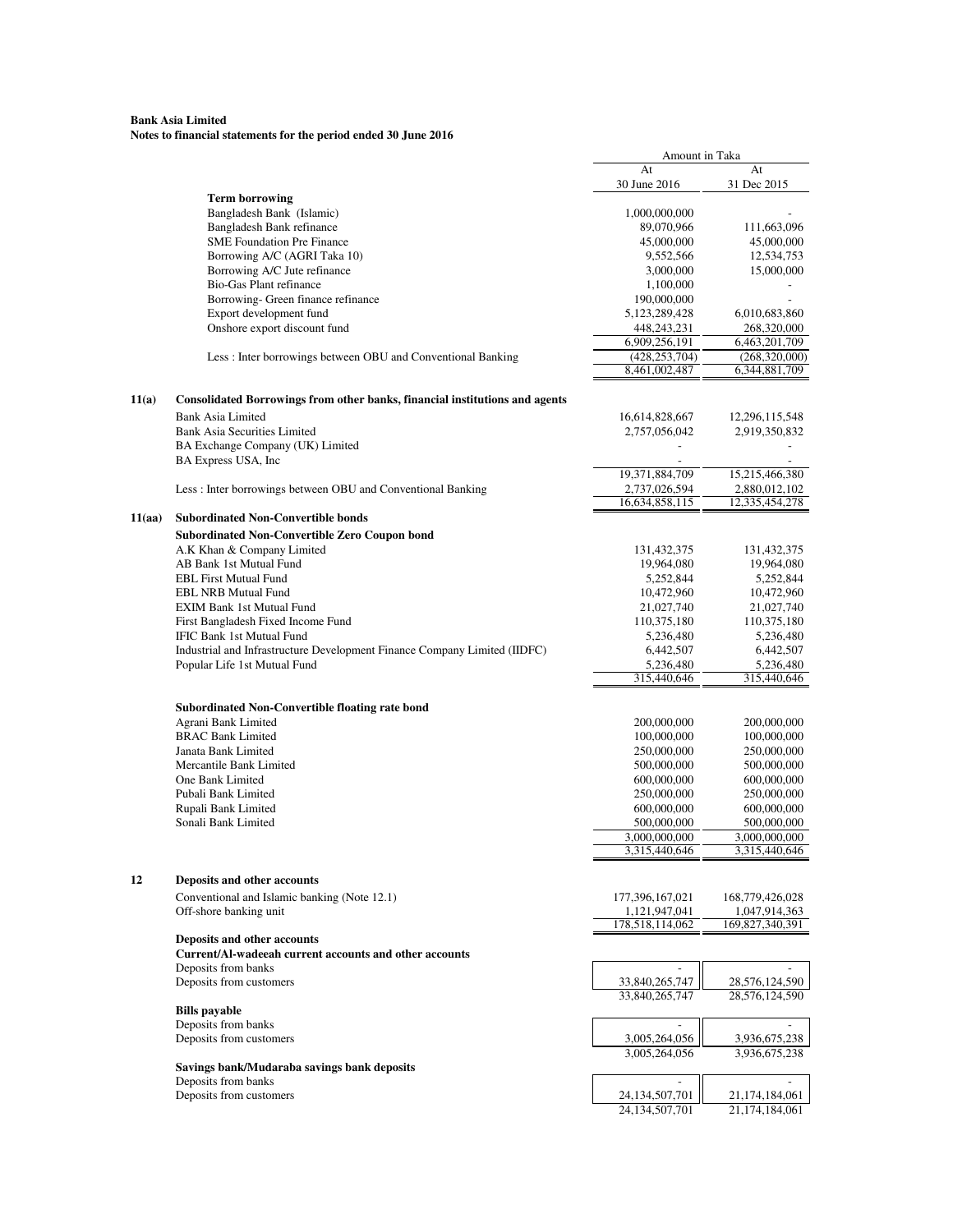|         |              |                                                                       | Amount in Taka                   |                               |
|---------|--------------|-----------------------------------------------------------------------|----------------------------------|-------------------------------|
|         |              |                                                                       | At                               | At                            |
|         |              |                                                                       | 30 June 2016                     | 31 Dec 2015                   |
|         |              | <b>Fixed deposits/Mudaraba fixed deposits</b>                         |                                  |                               |
|         |              | Deposits from banks<br>Deposits from customers                        | 1,527,648,937<br>114,888,480,580 | 28,516,974<br>115,063,925,165 |
|         |              |                                                                       | 116,416,129,517                  | 115,092,442,139               |
|         |              |                                                                       | 177,396,167,021                  | 168,779,426,028               |
| 12.1    |              | <b>Conventional and Islamic banking</b>                               |                                  |                               |
|         |              | Deposits from banks (Note 12.1.1)                                     | 1,527,648,937                    | 28,516,974                    |
|         |              | Deposits from customers (Note 12.1.2)                                 | 175,868,518,084                  | 168,750,909,054               |
|         |              |                                                                       | 177,396,167,021                  | 168,779,426,028               |
| 12.1.1  |              | <b>Deposits from banks</b>                                            |                                  |                               |
|         |              | <b>Fixed deposit/SND</b>                                              |                                  |                               |
|         |              | AB Bank Limited                                                       | 500,040,222                      | 40,218                        |
|         |              | <b>EXIM Bank Limited</b>                                              | 12,027,407                       | 19,906,448                    |
|         |              | Islami Bank Bangladesh Limited                                        | 1,000,000,000                    |                               |
|         |              | Sonali Bank Limited                                                   | 14,500,000                       | 7,500,000                     |
|         |              | Social Islami Bank Limited                                            | 539,628                          | 534,138                       |
|         |              | <b>Trust Bank Limited</b>                                             | 541,680                          | 536,170                       |
|         |              |                                                                       | 1,527,648,937                    | 28,516,974                    |
|         |              | <b>Bangladesh Bank Refinance</b>                                      |                                  |                               |
|         |              |                                                                       | 1,527,648,937                    | 28,516,974                    |
| 12.1.2  |              | <b>Deposits from customers</b>                                        |                                  |                               |
|         |              | Current/Al-wadeeah current accounts and other accounts (Note 12.1.2a) | 33,840,265,747                   | 28,576,124,590                |
|         |              | Bills payable (Note 12.1.2b)                                          | 3,005,264,056                    | 3,936,675,238                 |
|         |              | Savings bank/Mudaraba savings deposits                                | 24, 134, 507, 701                | 21,174,184,061                |
|         |              | Fixed deposits/Mudaraba fixed deposits (Note 12.1.2c)                 | 114,888,480,580                  | 115,063,925,165               |
|         |              |                                                                       | 175,868,518,084                  | 168,750,909,054               |
| 12.1.2a |              | Current/Al-wadeeah current accounts and other accounts                |                                  |                               |
|         |              | Current/Al-wadeeah current accounts                                   | 14,568,099,517                   | 11,223,610,142                |
|         |              | Other demand deposit - Local currency                                 | 14,430,493,577                   | 13, 198, 114, 224             |
|         |              | Other demand deposit - Foreign currencies                             | 3,716,489,915                    | 3,397,550,856                 |
|         |              | Foreign currency deposits                                             | 1,125,182,738                    | 756,849,368                   |
|         |              | Export retention quota                                                |                                  |                               |
|         |              |                                                                       | 33,840,265,747                   | 28,576,124,590                |
| 12.1.2b |              | <b>Bills</b> payable                                                  |                                  |                               |
|         |              |                                                                       |                                  |                               |
|         |              | Bills payable - local currency                                        | 2,999,078,062                    | 3,930,474,264                 |
|         |              | Bills payable - foreign currencies                                    | 6,185,994                        | 6,200,974                     |
|         |              | Demand draft                                                          | 3,005,264,056                    | 3,936,675,238                 |
|         |              |                                                                       |                                  |                               |
|         |              | 12.1.2c Fixed deposits/Mudaraba fixed deposits                        |                                  |                               |
|         |              | Fixed deposits/Mudaraba fixed deposits                                | 63,165,666,503                   | 66,067,219,535                |
|         |              | Special notice deposit                                                | 18,997,850,091                   | 17,363,342,993                |
|         |              | Foreign currency deposits (interest bearing)                          | 3,115,117                        | 3,132,058                     |
|         |              | Deposit under schemes                                                 | 32,721,848,869                   | 31,630,230,579                |
|         |              |                                                                       | 114,888,480,580                  | 115,063,925,165               |
| 12.2    |              | Payable on demand and time deposits                                   |                                  |                               |
|         | a)           | <b>Demand deposits</b>                                                |                                  |                               |
|         |              | Current/Al-wadeeah current accounts and other accounts                | 15,676,407,380                   | 12,257,959,194                |
|         |              | Savings bank/Mudaraba savings deposits                                | 2,172,105,693                    | 1,905,676,565                 |
|         |              | Foreign currency deposits (non interest bearing)                      | 4,841,672,653                    | 4,154,400,224                 |
|         |              | Sundry deposits                                                       | 14,430,493,577                   | 13,198,114,224                |
|         |              | Bills payable                                                         | 3,005,264,056                    | 3,936,675,238                 |
|         |              |                                                                       | 40,125,943,359                   | 35,452,825,445                |
|         | $\mathbf{b}$ | <b>Time deposits</b>                                                  |                                  |                               |
|         |              | Savings bank/Mudaraba savings deposits                                | 21,962,402,008                   | 19,268,507,496                |
|         |              | Fixed deposits/Mudaraba fixed deposits                                | 64,706,954,618                   | 66, 109, 301, 820             |
|         |              | Foreign currency deposits (interest bearing)                          | 3,115,117                        | 3,132,058                     |
|         |              | Special notice deposit                                                | 18,997,850,091                   | 17,363,342,993                |
|         |              | Deposits under schemes                                                | 32,721,848,869                   | 31,630,230,579                |
|         |              |                                                                       | 138, 392, 170, 703               | 134,374,514,946               |
|         |              |                                                                       | 178,518,114,062                  | 169,827,340,391               |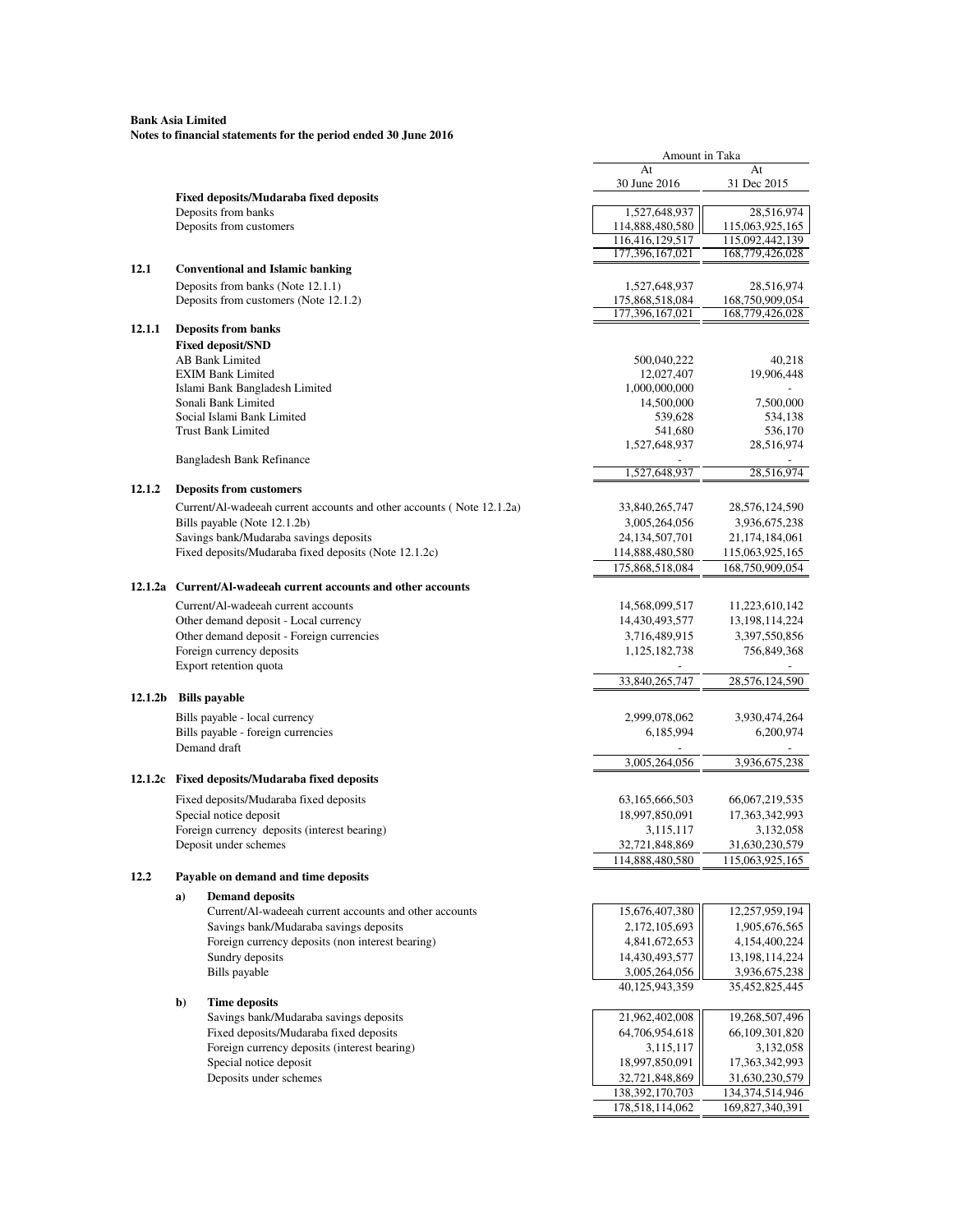|       |                                                                                   | Amount in Taka                 |                               |
|-------|-----------------------------------------------------------------------------------|--------------------------------|-------------------------------|
|       |                                                                                   | At                             | At                            |
|       |                                                                                   | 30 June 2016                   | 31 Dec 2015                   |
| 12(a) | <b>Consolidated Deposits and other accounts</b>                                   |                                |                               |
|       | Current/Al-wadeeah current accounts and other accounts                            |                                |                               |
|       | <b>Bank Asia Limited</b>                                                          | 34,948,573,610                 | 29,610,473,642                |
|       | <b>Bank Asia Securities Limited</b>                                               | 295,059,171                    | 323,995,932                   |
|       | BA Exchange Company (UK) Limited                                                  |                                |                               |
|       | BA Express USA, Inc                                                               |                                |                               |
|       |                                                                                   | 35,243,632,781                 | 29,934,469,574                |
|       | Less: Inter-company transactions                                                  | 22,850,283                     | 5,510,002                     |
|       |                                                                                   | 35,220,782,498                 | 29,928,959,572                |
|       | <b>Bills payable</b>                                                              |                                |                               |
|       | <b>Bank Asia Limited</b>                                                          | 3,005,264,056                  | 3,936,675,238                 |
|       | <b>Bank Asia Securities Limited</b>                                               |                                |                               |
|       | BA Exchange Company (UK) Limited                                                  |                                |                               |
|       | BA Express USA, Inc                                                               |                                |                               |
|       |                                                                                   | 3,005,264,056                  | 3,936,675,238                 |
|       | Savings bank/Mudaraba savings bank deposits                                       |                                |                               |
|       | <b>Bank Asia Limited</b>                                                          | 24, 134, 507, 701              | 21, 174, 184, 061             |
|       | <b>Bank Asia Securities Limited</b>                                               |                                |                               |
|       | BA Exchange Company (UK) Limited                                                  |                                |                               |
|       | BA Express USA, Inc.                                                              |                                |                               |
|       |                                                                                   | 24, 134, 507, 701              | 21,174,184,061                |
|       | <b>Fixed deposits/Mudaraba fixed deposits</b>                                     |                                |                               |
|       | <b>Bank Asia Limited</b>                                                          | 116,429,768,695                | 115,106,007,450               |
|       | <b>Bank Asia Securities Limited</b>                                               |                                |                               |
|       | BA Exchange Company (UK) Limited                                                  |                                |                               |
|       | BA Express USA, Inc.                                                              |                                |                               |
|       |                                                                                   | 116,429,768,695                | 115,106,007,450               |
| 13    | <b>Other liabilities</b>                                                          |                                |                               |
|       | Conventional and Islamic banking (Note 13.1)                                      | 19,734,749,949                 | 19,901,699,382                |
|       | Off-shore banking unit                                                            |                                | 27,381,536                    |
|       |                                                                                   | 19,734,749,949                 | 19,929,080,918                |
| 13.1  | <b>Conventional and Islamic banking</b>                                           |                                |                               |
|       |                                                                                   |                                |                               |
|       | Provision for loans and advances/investments (Note 13.2)                          | 6,896,939,904                  | 5,996,663,988                 |
|       | Provision on off-balance sheet exposures (Note 13.3)<br>Interest suspense account | 1,164,070,568<br>1,545,991,461 | 968,170,568<br>1,329,213,289  |
|       | Provision for income tax including deferred tax (Note 13.4)                       |                                |                               |
|       | Provision for performance and festival bonus                                      | 7,613,292,466<br>107,289,160   | 10,199,628,405<br>227,942,238 |
|       | Master card and Visa card payables                                                | 4,275,793                      | 852,192                       |
|       | Expenditures and other payables                                                   | 80,627,006                     | 69,672,602                    |
|       | Obligation under finance lease (Note 13.5)                                        | 824,915                        | 2,137,300                     |
|       | Provision for nostro accounts (Note 13.6)                                         |                                |                               |
|       | Other payable                                                                     | 70,910,672                     | 58,670,181                    |
|       | Provision for profit equalisation                                                 | 20,790,112                     | 21,128,871                    |
|       | Provison for Smart Junior Saver A/c                                               |                                | 101,196                       |
|       | Provision for diminution in value of shares (Note 13.7)                           | 143, 383, 553                  | 143,383,553                   |
|       | Payable to Government                                                             | 342,332,621                    | 61,196,920                    |
|       | Provision for others (Note 13.8)                                                  | 134,822,336                    | 134,822,336                   |
|       | Unearned income                                                                   | 530, 542, 134                  | 181,953,218                   |
|       | Clearing adjustment account                                                       | 119,308,401                    | 63,374,050                    |
|       | Interest payable on subordinated non-covertable zero coupon bond                  | 191,265,252                    | 155,988,585                   |
|       | Branch adjustment account credit balance                                          | 588,024,531                    | 286,799,890                   |
|       | Nostro account credit balance                                                     | 180,059,064                    |                               |
|       |                                                                                   | 19,734,749,949                 | 19,901,699,382                |
| 13.2  | <b>Provision for loans and advances/investments</b>                               |                                |                               |
|       |                                                                                   |                                |                               |
|       | General<br>А.                                                                     |                                |                               |
|       | Balance at the beginning of the year                                              | 2,997,793,755                  | 1,090,135,458                 |
|       | Add: Provision made during the period                                             |                                |                               |
|       | On general loans and advances/investments etc.                                    | 74,840,769                     | 1,517,658,297                 |
|       | Transfer from Provision for diminution in value of shares                         |                                | 160,000,000                   |
|       | <b>Transfer from Specific Provision</b>                                           |                                | 230,000,000                   |
|       |                                                                                   | 74,840,769                     | 1,907,658,297                 |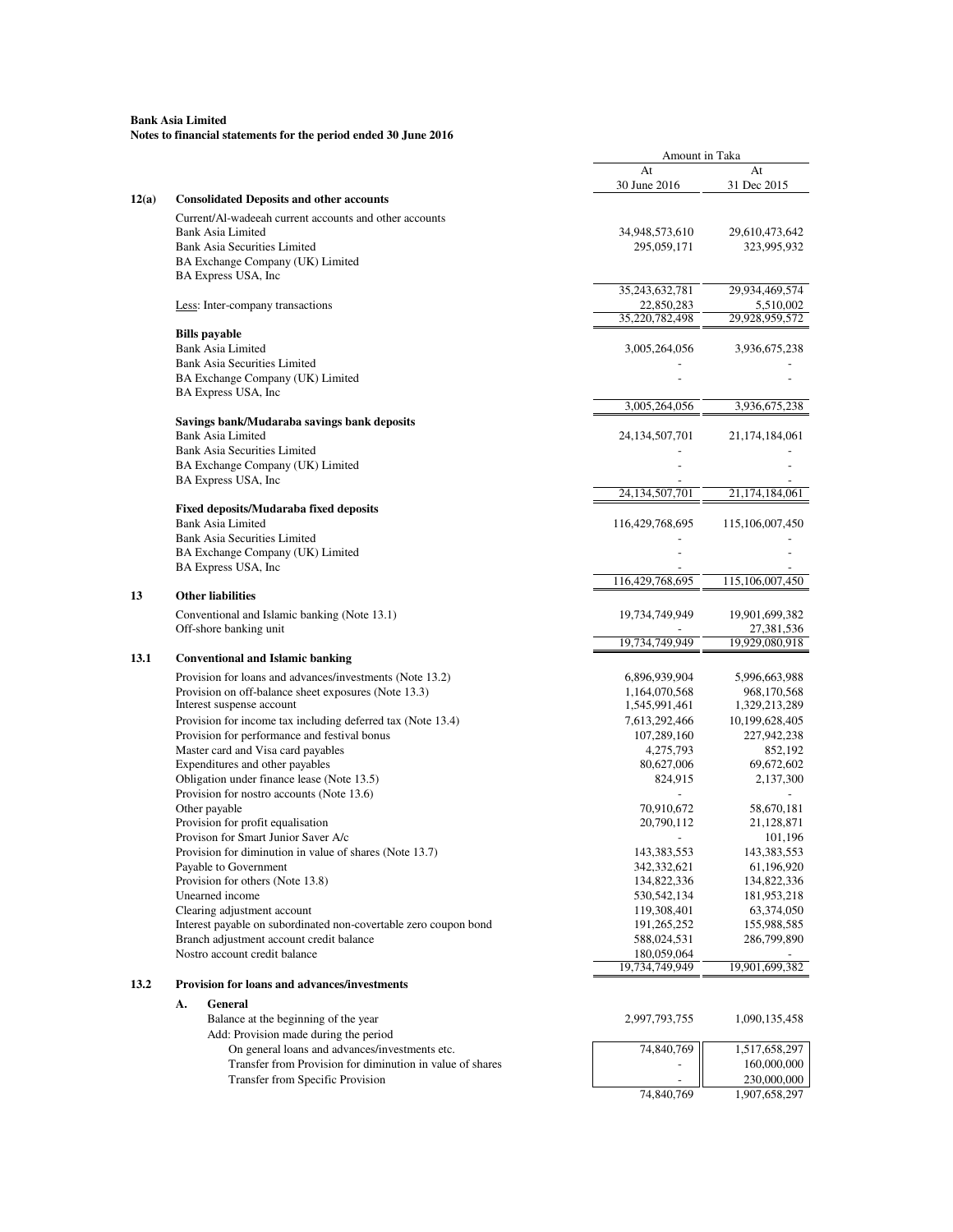## **Bank Asia Limited Notes to financial statements for the period ended 30 June 2016**

|        |    |                                                          | Amount in Taka                     |                                  |
|--------|----|----------------------------------------------------------|------------------------------------|----------------------------------|
|        |    |                                                          | At                                 | At                               |
|        |    |                                                          | 30 June 2016                       | 31 Dec 2015                      |
|        |    |                                                          |                                    |                                  |
|        |    | Less: Provision no longer required<br>Specific provision |                                    | $\overline{a}$                   |
|        |    | Written off                                              | (170,000,000)<br>(541, 374, 539)   |                                  |
|        |    |                                                          | (711, 374, 539)                    |                                  |
|        |    | Balance at the end of the period                         | 2,361,259,985                      | 2,997,793,755                    |
|        | В. |                                                          |                                    |                                  |
|        |    | <b>Specific</b><br>Balance at the beginning of the year  |                                    |                                  |
|        |    |                                                          | 2,911,650,000                      | 3,981,260,000                    |
|        |    | Less:<br>Transfer to General Provision                   |                                    |                                  |
|        |    | Write off/amicable settlement during the period          |                                    | (230,000,000)<br>(974, 270, 489) |
|        |    |                                                          | (139, 431, 793)<br>(139, 431, 793) | (1,204,270,489)                  |
|        |    | Add/Back: Recoveries of amounts previously written off   | 25,082,248                         | 55,044,236                       |
|        |    | Transfer from General Provision                          | 170,000,000                        |                                  |
|        |    | Specific provision made during the period                | 1,440,500,000                      | 79,616,253                       |
|        |    |                                                          | 1,635,582,248                      | 134,660,489                      |
|        |    | Balance at the end of the period                         | 4,407,800,455                      | 2,911,650,000                    |
|        | C. | Total provision on loans and advances/investments (A+B)  | 6,769,060,440                      | 5,909,443,755                    |
|        |    |                                                          |                                    |                                  |
|        | D. | General provision maintained for OBU as at 01 January    | 87,220,233                         | 65, 651, 343                     |
|        |    | Add: Provision made during the period                    | 40,659,231                         | 21,568,890                       |
|        |    | Provision on loans and advances for OBU                  | 127,879,464                        | 87,220,233                       |
|        | Е. | Total provision on loans and advances/investments (C+D)  | 6,896,939,904                      | 5,996,663,988                    |
|        |    |                                                          |                                    |                                  |
| 13.3   |    | Provision on off-balance sheet exposures                 |                                    |                                  |
|        |    | Balance at 1 January                                     | 966,878,338                        | 713,516,428                      |
|        |    | Add: Provision made during the period                    | 194,994,080                        | 253,361,910                      |
|        |    |                                                          | 1,161,872,418                      | 966,878,338                      |
|        |    | Less: Adjustments made during the period                 |                                    |                                  |
|        |    | Balance at the end of the year                           | 1,161,872,418                      | 966,878,338                      |
|        |    | General provision maintained for OBU as at 01 January    | 1,292,230                          | 1,755,118                        |
|        |    | Add: Provision made during the period                    | 905,920                            |                                  |
|        |    | Less: Adjustments made during the period                 |                                    | (462, 888)                       |
|        |    |                                                          | 2,198,150                          | 1,292,230                        |
|        |    | Balance at the end of the period                         | 1,164,070,568                      | 968,170,568                      |
|        |    |                                                          |                                    |                                  |
| 13.4   |    | Provision for taxation                                   |                                    |                                  |
|        |    | Current tax (Note 13.4.1)                                | 7,245,771,101                      | 9,832,107,040                    |
|        |    | Deferred tax (Note 13.4.2)                               | 367,521,365                        | 367,521,365                      |
|        |    |                                                          | 7,613,292,466                      | 10,199,628,405                   |
|        |    |                                                          |                                    |                                  |
| 13.4.1 |    | Provision for current tax                                |                                    |                                  |
|        |    | Balance at 1 January                                     | 9,832,107,040                      | 8,297,368,394                    |
|        |    | Add: Provision made during the period                    | 770,000,000                        | 1,534,738,646                    |
|        |    |                                                          | 10,602,107,040                     | 9,832,107,040                    |
|        |    | Less: Adjustments made during the period                 | 3,356,335,939                      |                                  |
|        |    |                                                          | 7,245,771,101                      | 9,832,107,040                    |
|        |    |                                                          |                                    |                                  |
| 13.4.2 |    | <b>Provision for deferred tax</b>                        |                                    |                                  |
|        |    | Balance at 1 January                                     | 367,521,365                        | 352,260,011                      |
|        |    | Provision made for deferred tax liabilities:             |                                    |                                  |
|        |    | Charged/(credited) to profit and loss statement          |                                    | 15,261,354                       |
|        |    | Charged/(credited) to revaluation reserve                | $\overline{a}$                     | 15,261,354                       |
|        |    |                                                          | 367,521,365                        | 367,521,365                      |
|        |    | Provision made for deferred tax assets                   |                                    |                                  |
|        |    |                                                          | 367,521,365                        | 367,521,365                      |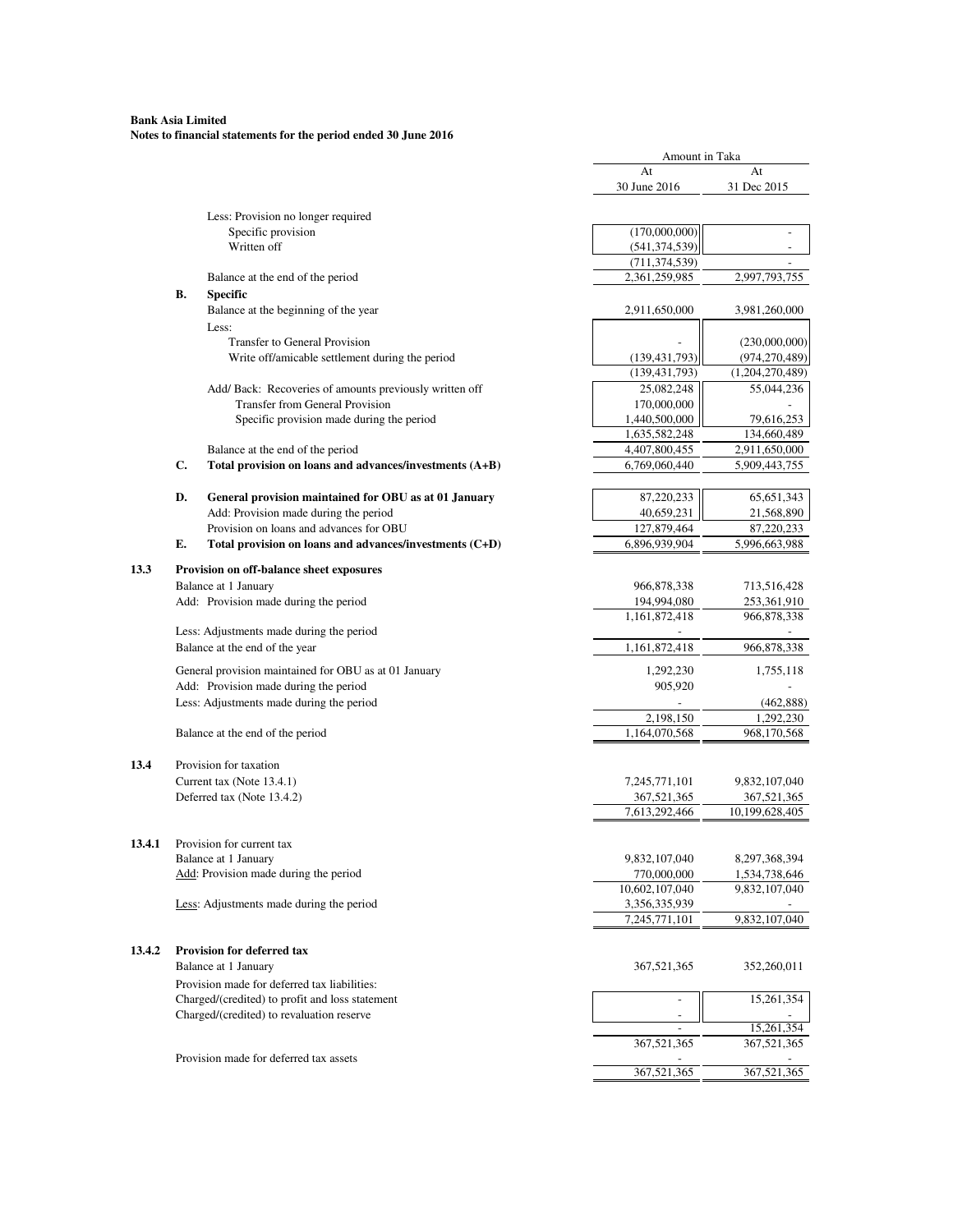**Notes to financial statements for the period ended 30 June 2016**

|      |                                                   | Amount in Taka |               |
|------|---------------------------------------------------|----------------|---------------|
|      |                                                   | At             | At            |
|      |                                                   | 30 June 2016   | 31 Dec 2015   |
|      | 13.4.1(a) Consolidated Provision for current tax  |                |               |
|      | Current Tax                                       |                |               |
|      | Bank Asia Limited                                 | 770,000,000    | 1,534,738,646 |
|      | <b>Bank Asia Securities Limited</b>               | 9,544,603      | 15,183,964    |
|      | BA Exchange Company (UK) Limited                  |                |               |
|      | BA Express USA, Inc.                              |                | 150,625       |
|      |                                                   | 779,544,603    | 1,550,073,235 |
|      | 13.4.2(a) Consolidated provision for deferred tax |                |               |
|      | Bank Asia Limited                                 |                | 15,261,354    |
|      | <b>Bank Asia Securities Limited</b>               |                |               |
|      | BA Exchange Company (UK) Limited                  |                |               |
|      | BA Express USA, Inc.                              |                |               |
|      |                                                   |                | 15,261,354    |
| 13.5 | <b>Obligation under finance lease</b>             |                |               |
|      | Furniture, fixtures and equipment                 |                |               |
|      | Computer and accessories                          |                |               |
|      | Motor vehicles                                    | 824,915        | 2,137,300     |
|      | <b>Building</b>                                   |                |               |
|      |                                                   | 824,915        | 2,137,300     |
| 13.6 | <b>Provision for nostro accounts</b>              |                |               |

As per instructions contained in the circular letter no. FEPD (FEMO)/01/2005-677 dated 13 September 2005 issued by Foreign Exchange Policy Department of Bangladesh Bank, Bank is required to make provision regarding the un-reconciled debit balance of nostro account as at balance sheet date. Adequate provision has been made for debit entries which are outstanding for more than 3 months. Details of unrecognized entries are shown in Annex I.

| 13.7 | <b>Provision for diminution in value of shares</b>                                                              |             |               |
|------|-----------------------------------------------------------------------------------------------------------------|-------------|---------------|
|      | Balance at the beginning of the year                                                                            | 143,383,553 | 303,383,553   |
|      | Less: Transfer to general provision for loans and advances/investments<br>Add: Provision made during the period |             | (160,000,000) |
|      | Balance at the end of the period                                                                                | 143,383,553 | 143,383,553   |
|      | Provision requirement                                                                                           | 60,794,342  | 96,659,798    |
|      | Provision maintained                                                                                            | 143,383,553 | 143,383,553   |
|      | Surplus provison maintained                                                                                     | 82,589,211  | 46,723,755    |
| 138  | <b>Provion for others:</b>                                                                                      |             |               |
|      | Balance at the beginning of the year                                                                            | 134,822,336 | 124,822,336   |
|      | Adjustment                                                                                                      |             |               |
|      | Add: Provision made during the period                                                                           |             | 10,000,000    |
|      | Balance at the end of the period                                                                                | 134,822,336 | 134,822,336   |
|      | Provision requirement                                                                                           | 92,065,000  | 108,844,000   |
|      | Provision maintained                                                                                            | 134,822,336 | 134,822,336   |
|      | Surplus provison maintained                                                                                     | 42,757,336  | 25,978,336    |
|      |                                                                                                                 |             |               |

(Provision for others made for legal expenses, protested bills, expenditure related unreconciled entries and other assets that classified as bad and loss as per Bangladesh Bank BRPD Circular 14 dated June 25, 2001.)

#### **13(a) Consolidated Other liabilities**

| Bank Asia Limited                        | 19,734,749,949 | 19,929,080,918 |
|------------------------------------------|----------------|----------------|
| Bank Asia Securities Limited             | 1,388,879,494  | 1,234,291,546  |
| BA Exchange Company (UK) Limited         | 47,676,050     | 47,822,793     |
| BA Express USA, Inc.                     | 95, 343, 228   | 57,414,346     |
| Foreign currency effect for subsidiaries |                |                |
|                                          | 21.266.648.721 | 21.268.609.603 |
| Less: Inter-companies transactions       |                |                |
| Receivable from BASL                     | 5,085,152      | 4.999.998      |
| Receivable from BA Exchange (UK) Limited | 47,800,283     | 38,788,424     |
| BA Express USA, Inc.                     | 90,862,536     | 52,180,322     |
|                                          | 21,122,900,750 | 21.172.640.859 |
|                                          |                |                |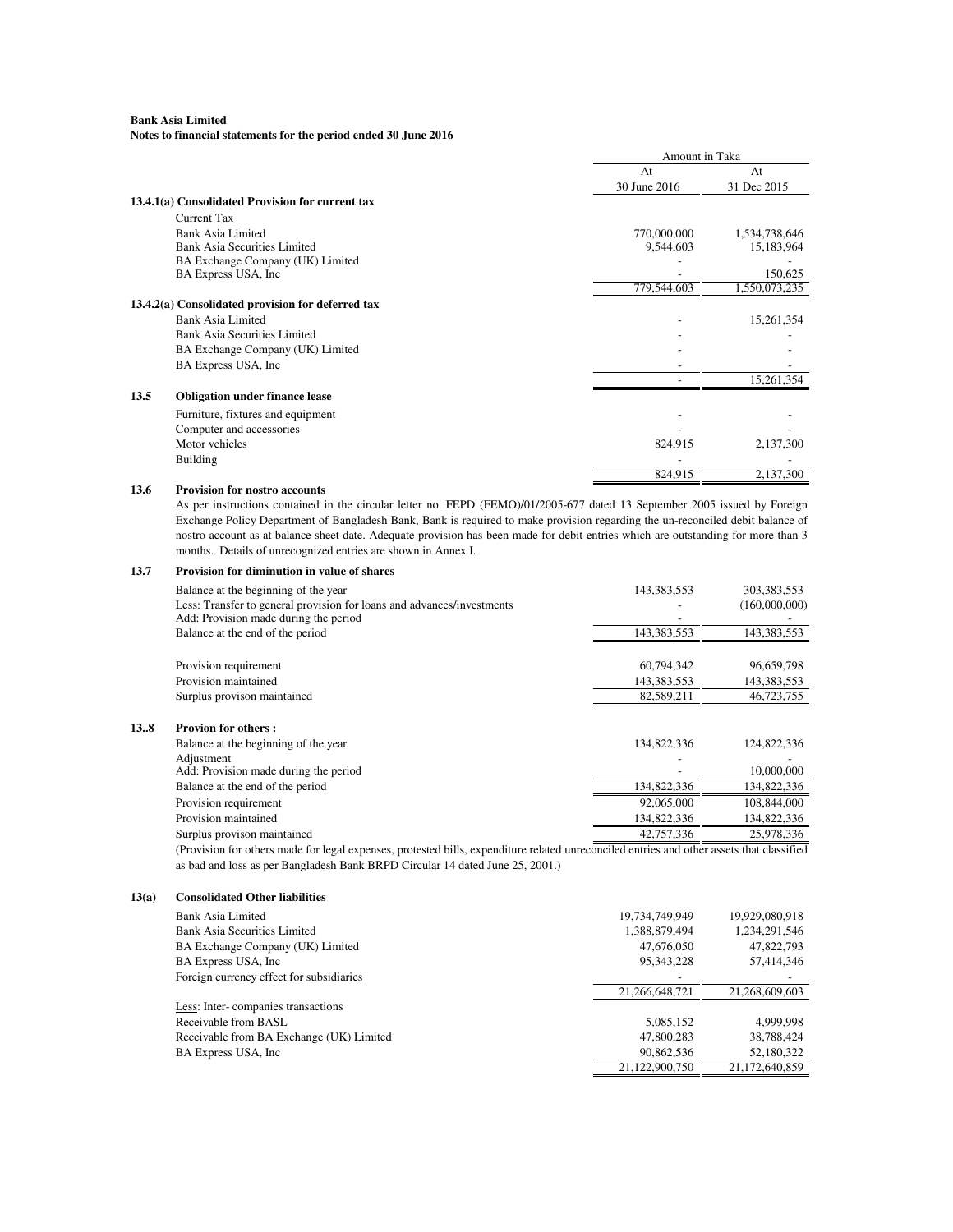|       |                                                                                                                                                                                                             | Amount in Taka     |                 |
|-------|-------------------------------------------------------------------------------------------------------------------------------------------------------------------------------------------------------------|--------------------|-----------------|
|       |                                                                                                                                                                                                             | At<br>30 June 2016 | At              |
|       |                                                                                                                                                                                                             |                    | 31 Dec 2015     |
| 14    | <b>Share capital</b>                                                                                                                                                                                        |                    |                 |
| 14.1  | <b>Authorized capital</b>                                                                                                                                                                                   |                    |                 |
|       | 1,500,000,000 ordinary shares of Taka 10 each                                                                                                                                                               | 15,000,000,000     | 15,000,000,000  |
| 14.2  | Issued, subscribed and fully paid up capital                                                                                                                                                                |                    |                 |
|       | 56,372,480 ordinary shares of Taka 10 each issued for cash                                                                                                                                                  | 563,724,800        | 563,724,800     |
|       | 364,010,770 (2010: 243,901,270) ordinary shares of Taka 10 each                                                                                                                                             |                    |                 |
|       | issued as bonus shares                                                                                                                                                                                      | 3,640,107,700      | 3,640,107,700   |
|       | Right shares issued 25% for the year 2011                                                                                                                                                                   | 1,050,958,100      | 1,050,958,100   |
|       | Issued as bonus shares 20% for the year 2011                                                                                                                                                                | 1,050,958,120      | 1,050,958,120   |
|       | Issued as bonus shares 10% for the year 2012                                                                                                                                                                | 630,574,870        | 630,574,870     |
|       | Issued as bonus shares 10% for the year 2013                                                                                                                                                                | 693, 632, 350      | 693, 632, 350   |
|       | Issued as bonus shares 10% for the year 2014                                                                                                                                                                | 762,995,590        | 762,995,590     |
|       | Issued as bonus shares 5% for the year 2015                                                                                                                                                                 | 419,647,570        |                 |
|       |                                                                                                                                                                                                             | 8,812,599,100      | 8,392,951,530   |
| 14.3  | Initial public offer (IPO)                                                                                                                                                                                  |                    |                 |
|       | Out of the total issued, subscribed and fully paid up capital of the Bank 2,000,000 ordinary shares of Taka 100 each amounting to<br>Taka 200,000,000 was raised through public offering of shares in 2003. |                    |                 |
| 15    | <b>Statutory reserve</b>                                                                                                                                                                                    |                    |                 |
|       | Balance at 1 January                                                                                                                                                                                        | 5,876,250,921      | 5,051,466,882   |
|       | Add: Addition during the year (20% of pre-tax profit)                                                                                                                                                       | 208,178,940        | 824,784,039     |
|       | Balance at 30 June 2016                                                                                                                                                                                     | 6,084,429,861      | 5,876,250,921   |
| 16    | <b>Revaluation reserve</b>                                                                                                                                                                                  |                    |                 |
|       | HTM securities (Note 16.1)                                                                                                                                                                                  | 2,016,673          | 3,305,385       |
|       | HFT securities (Note 16.2)                                                                                                                                                                                  | 22,373,221         | 264,905,490     |
|       | Fixed Assets revaluation (Note 16.3)                                                                                                                                                                        | 2,281,418,967      | 2,281,418,967   |
|       |                                                                                                                                                                                                             | 2,305,808,861      | 2,549,629,842   |
| 16.1  | <b>Revaluation reserve on HTM securities</b>                                                                                                                                                                |                    |                 |
|       | Balance at 1 January                                                                                                                                                                                        | 3,305,385          | 1,502,377       |
|       | Gain from revaluation on investments                                                                                                                                                                        |                    | 1,808,365       |
|       | Adjustment for sale/maturity of securities                                                                                                                                                                  | (1,288,712)        | (5,357)         |
|       |                                                                                                                                                                                                             | 2,016,673          | 3,305,385       |
| 16.2  | <b>Revaluation reserve on HFT securities</b>                                                                                                                                                                |                    |                 |
|       | Balance at 1 January                                                                                                                                                                                        | 264,905,490        | 344,223,506     |
|       | Gain from revaluation on investments                                                                                                                                                                        | 1,517,540,854      | 2,757,754,279   |
|       | Adjustment for sale/maturity of securities                                                                                                                                                                  | (1,760,073,123)    | (2,837,072,295) |
|       |                                                                                                                                                                                                             | 22,373,221         | 264,905,490     |
| 16.3  | <b>Revaluation reserve on Fixed Assets</b>                                                                                                                                                                  |                    |                 |
|       | Balance at 1 January                                                                                                                                                                                        | 2,281,418,967      | 2,336,866,550   |
|       | Depreciation charged during the period                                                                                                                                                                      |                    | (55, 447, 583)  |
|       |                                                                                                                                                                                                             | 2,281,418,967      | 2,281,418,967   |
| 16(a) | <b>Consolidated Revaluation reserve</b>                                                                                                                                                                     |                    |                 |
|       | <b>Bank Asia Limited</b>                                                                                                                                                                                    | 2,305,808,861      | 2,549,629,842   |
|       | <b>Bank Asia Securities Limited</b>                                                                                                                                                                         |                    |                 |
|       | BA Exchange Company (UK) Limited                                                                                                                                                                            |                    |                 |
|       | BA Exchange Company (UK) Limited                                                                                                                                                                            |                    |                 |
|       | BA Express USA, Inc                                                                                                                                                                                         |                    |                 |
|       |                                                                                                                                                                                                             | 2,305,808,861      | 2,549,629,842   |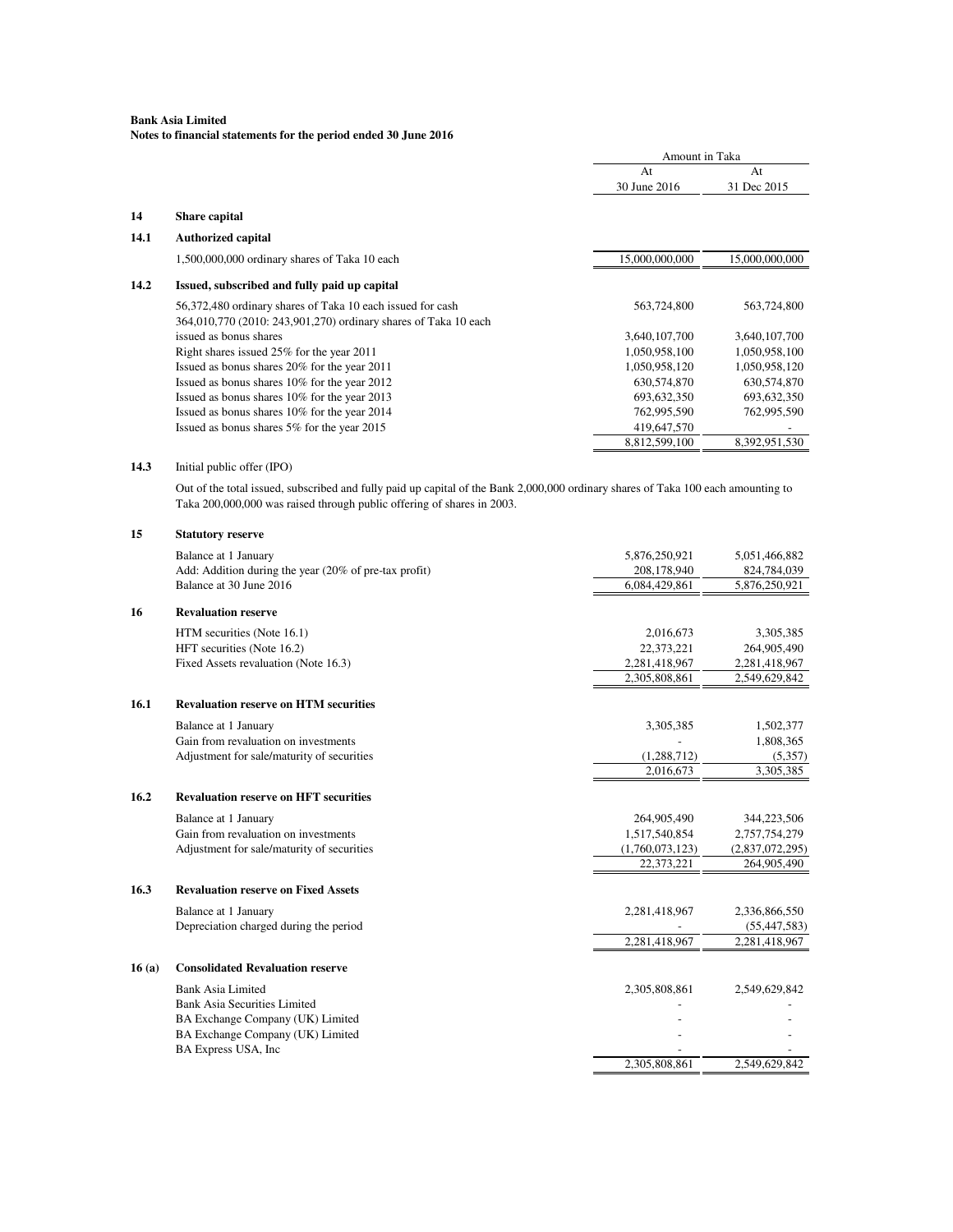| At<br>At<br>30 June 2016<br>31 Dec 2015<br>17<br><b>Retained earnings</b><br>Balance at 1 January<br>2,152,333,448<br>1,492,242,767<br>Add: Post - tax profit fot the year<br>270,894,700<br>2,573,920,194<br>Revaluation reserve transferred to retained earnings<br>55,447,583<br>Transfer from share premium account<br>330<br>Less: Issue of bonus shares for the year 2015<br>419,647,570<br>Issue of cash dividend for the year 2015<br>1,258,942,730<br>Issue of bonus shares for the year 2014<br>762,995,590<br>Issue of cash dividend for the year 2014<br>381,497,797<br>Transfer to statutory reserve<br>208,178,940<br>824,784,039<br>536,458,908<br>2,152,333,448<br>17(a)<br><b>Consolidated Retained earnings</b><br>Balance at 1 January<br>1,867,693,933<br>1,229,245,329<br>Add: Foreign exchange revaluation reserve for opening retained earnings<br>5,995,937<br>2,208,087<br>Transfer from share premium account<br>330<br>Revaluation reserve transferred to retained earnings<br>55,447,583<br>Post-tax profit for the year<br>276, 135, 425<br>2,550,070,034<br>Less: Non controlling interest<br>59<br>4<br>2,149,825,236<br>3,836,971,359<br>Less: Issue of bonus shares for the year 2015<br>419,647,570<br>Issue of cash dividend for the year 2015<br>1,258,942,730<br>Issue of bonus shares for the year 2014<br>762,995,590<br>Issue of cash dividend for the year 2014<br>381,497,797<br>208,178,940<br>824,784,039<br>Transferred to statutory reserve<br>1,886,769,240<br>1,969,277,426<br>263,055,996<br>1,867,693,933<br>17(c)<br><b>Non-controlling (Minority) interest</b><br><b>Bank Asia Securities Limited</b><br>10,844<br>10,785<br>BA Exchange Company (UK) Limited<br>BA Express USA, Inc<br>$\overline{a}$<br>10,844<br>10,785<br>18<br><b>Contingent liabilities</b><br>Conventional and Islamic banking<br>116, 176, 698, 188<br>96,687,833,782<br>Off-shore banking unit<br>219,814,994<br>129,223,047<br>116,396,513,182<br>96,817,056,829<br>Acceptances and endorsements (Note 18.1)<br>36,622,034,771<br>33,090,944,368<br>Conventional and Islamic banking<br>Off-shore banking unit<br>106,374,138<br>87,746,341<br>36,728,408,909<br>33,178,690,709<br>Letters of guarantee<br>Conventional and Islamic banking (Note 18.2)<br>34,145,492,959<br>29,263,667,968<br>Off-shore banking unit<br>34, 145, 492, 959<br>29,263,667,968<br>Irrevocable letters of credit<br>27,076,445,574<br>23,063,033,545<br>Conventional and Islamic banking (Note 18.3)<br>Off-shore banking unit<br>93,085,590<br>30,116,156<br>27,169,531,164<br>23,093,149,701<br><b>Bills</b> for collection<br>Conventional and Islamic banking (Note 18.4)<br>14,303,450,009<br>9,032,813,966<br>Off-shore banking unit<br>20,355,266<br>11,360,550<br>14,323,805,275<br>9,044,174,516<br>Other commitments<br>Conventional and Islamic banking (Note 18.5)<br>4,029,274,875<br>2,237,373,935<br>Off-shore banking unit<br>2,237,373,935<br>4,029,274,875<br>116,396,513,182<br>96,817,056,829 |  | Amount in Taka |  |
|------------------------------------------------------------------------------------------------------------------------------------------------------------------------------------------------------------------------------------------------------------------------------------------------------------------------------------------------------------------------------------------------------------------------------------------------------------------------------------------------------------------------------------------------------------------------------------------------------------------------------------------------------------------------------------------------------------------------------------------------------------------------------------------------------------------------------------------------------------------------------------------------------------------------------------------------------------------------------------------------------------------------------------------------------------------------------------------------------------------------------------------------------------------------------------------------------------------------------------------------------------------------------------------------------------------------------------------------------------------------------------------------------------------------------------------------------------------------------------------------------------------------------------------------------------------------------------------------------------------------------------------------------------------------------------------------------------------------------------------------------------------------------------------------------------------------------------------------------------------------------------------------------------------------------------------------------------------------------------------------------------------------------------------------------------------------------------------------------------------------------------------------------------------------------------------------------------------------------------------------------------------------------------------------------------------------------------------------------------------------------------------------------------------------------------------------------------------------------------------------------------------------------------------------------------------------------------------------------------------------------------------------------------------------------------------------------------------------------------------------------------------------------------------------------------------------------------------------------------------------------------------------------------------------------------------------------------------------------------------------------------------------------|--|----------------|--|
|                                                                                                                                                                                                                                                                                                                                                                                                                                                                                                                                                                                                                                                                                                                                                                                                                                                                                                                                                                                                                                                                                                                                                                                                                                                                                                                                                                                                                                                                                                                                                                                                                                                                                                                                                                                                                                                                                                                                                                                                                                                                                                                                                                                                                                                                                                                                                                                                                                                                                                                                                                                                                                                                                                                                                                                                                                                                                                                                                                                                                              |  |                |  |
|                                                                                                                                                                                                                                                                                                                                                                                                                                                                                                                                                                                                                                                                                                                                                                                                                                                                                                                                                                                                                                                                                                                                                                                                                                                                                                                                                                                                                                                                                                                                                                                                                                                                                                                                                                                                                                                                                                                                                                                                                                                                                                                                                                                                                                                                                                                                                                                                                                                                                                                                                                                                                                                                                                                                                                                                                                                                                                                                                                                                                              |  |                |  |
|                                                                                                                                                                                                                                                                                                                                                                                                                                                                                                                                                                                                                                                                                                                                                                                                                                                                                                                                                                                                                                                                                                                                                                                                                                                                                                                                                                                                                                                                                                                                                                                                                                                                                                                                                                                                                                                                                                                                                                                                                                                                                                                                                                                                                                                                                                                                                                                                                                                                                                                                                                                                                                                                                                                                                                                                                                                                                                                                                                                                                              |  |                |  |
|                                                                                                                                                                                                                                                                                                                                                                                                                                                                                                                                                                                                                                                                                                                                                                                                                                                                                                                                                                                                                                                                                                                                                                                                                                                                                                                                                                                                                                                                                                                                                                                                                                                                                                                                                                                                                                                                                                                                                                                                                                                                                                                                                                                                                                                                                                                                                                                                                                                                                                                                                                                                                                                                                                                                                                                                                                                                                                                                                                                                                              |  |                |  |
|                                                                                                                                                                                                                                                                                                                                                                                                                                                                                                                                                                                                                                                                                                                                                                                                                                                                                                                                                                                                                                                                                                                                                                                                                                                                                                                                                                                                                                                                                                                                                                                                                                                                                                                                                                                                                                                                                                                                                                                                                                                                                                                                                                                                                                                                                                                                                                                                                                                                                                                                                                                                                                                                                                                                                                                                                                                                                                                                                                                                                              |  |                |  |
|                                                                                                                                                                                                                                                                                                                                                                                                                                                                                                                                                                                                                                                                                                                                                                                                                                                                                                                                                                                                                                                                                                                                                                                                                                                                                                                                                                                                                                                                                                                                                                                                                                                                                                                                                                                                                                                                                                                                                                                                                                                                                                                                                                                                                                                                                                                                                                                                                                                                                                                                                                                                                                                                                                                                                                                                                                                                                                                                                                                                                              |  |                |  |
|                                                                                                                                                                                                                                                                                                                                                                                                                                                                                                                                                                                                                                                                                                                                                                                                                                                                                                                                                                                                                                                                                                                                                                                                                                                                                                                                                                                                                                                                                                                                                                                                                                                                                                                                                                                                                                                                                                                                                                                                                                                                                                                                                                                                                                                                                                                                                                                                                                                                                                                                                                                                                                                                                                                                                                                                                                                                                                                                                                                                                              |  |                |  |
|                                                                                                                                                                                                                                                                                                                                                                                                                                                                                                                                                                                                                                                                                                                                                                                                                                                                                                                                                                                                                                                                                                                                                                                                                                                                                                                                                                                                                                                                                                                                                                                                                                                                                                                                                                                                                                                                                                                                                                                                                                                                                                                                                                                                                                                                                                                                                                                                                                                                                                                                                                                                                                                                                                                                                                                                                                                                                                                                                                                                                              |  |                |  |
|                                                                                                                                                                                                                                                                                                                                                                                                                                                                                                                                                                                                                                                                                                                                                                                                                                                                                                                                                                                                                                                                                                                                                                                                                                                                                                                                                                                                                                                                                                                                                                                                                                                                                                                                                                                                                                                                                                                                                                                                                                                                                                                                                                                                                                                                                                                                                                                                                                                                                                                                                                                                                                                                                                                                                                                                                                                                                                                                                                                                                              |  |                |  |
|                                                                                                                                                                                                                                                                                                                                                                                                                                                                                                                                                                                                                                                                                                                                                                                                                                                                                                                                                                                                                                                                                                                                                                                                                                                                                                                                                                                                                                                                                                                                                                                                                                                                                                                                                                                                                                                                                                                                                                                                                                                                                                                                                                                                                                                                                                                                                                                                                                                                                                                                                                                                                                                                                                                                                                                                                                                                                                                                                                                                                              |  |                |  |
|                                                                                                                                                                                                                                                                                                                                                                                                                                                                                                                                                                                                                                                                                                                                                                                                                                                                                                                                                                                                                                                                                                                                                                                                                                                                                                                                                                                                                                                                                                                                                                                                                                                                                                                                                                                                                                                                                                                                                                                                                                                                                                                                                                                                                                                                                                                                                                                                                                                                                                                                                                                                                                                                                                                                                                                                                                                                                                                                                                                                                              |  |                |  |
|                                                                                                                                                                                                                                                                                                                                                                                                                                                                                                                                                                                                                                                                                                                                                                                                                                                                                                                                                                                                                                                                                                                                                                                                                                                                                                                                                                                                                                                                                                                                                                                                                                                                                                                                                                                                                                                                                                                                                                                                                                                                                                                                                                                                                                                                                                                                                                                                                                                                                                                                                                                                                                                                                                                                                                                                                                                                                                                                                                                                                              |  |                |  |
|                                                                                                                                                                                                                                                                                                                                                                                                                                                                                                                                                                                                                                                                                                                                                                                                                                                                                                                                                                                                                                                                                                                                                                                                                                                                                                                                                                                                                                                                                                                                                                                                                                                                                                                                                                                                                                                                                                                                                                                                                                                                                                                                                                                                                                                                                                                                                                                                                                                                                                                                                                                                                                                                                                                                                                                                                                                                                                                                                                                                                              |  |                |  |
|                                                                                                                                                                                                                                                                                                                                                                                                                                                                                                                                                                                                                                                                                                                                                                                                                                                                                                                                                                                                                                                                                                                                                                                                                                                                                                                                                                                                                                                                                                                                                                                                                                                                                                                                                                                                                                                                                                                                                                                                                                                                                                                                                                                                                                                                                                                                                                                                                                                                                                                                                                                                                                                                                                                                                                                                                                                                                                                                                                                                                              |  |                |  |
|                                                                                                                                                                                                                                                                                                                                                                                                                                                                                                                                                                                                                                                                                                                                                                                                                                                                                                                                                                                                                                                                                                                                                                                                                                                                                                                                                                                                                                                                                                                                                                                                                                                                                                                                                                                                                                                                                                                                                                                                                                                                                                                                                                                                                                                                                                                                                                                                                                                                                                                                                                                                                                                                                                                                                                                                                                                                                                                                                                                                                              |  |                |  |
|                                                                                                                                                                                                                                                                                                                                                                                                                                                                                                                                                                                                                                                                                                                                                                                                                                                                                                                                                                                                                                                                                                                                                                                                                                                                                                                                                                                                                                                                                                                                                                                                                                                                                                                                                                                                                                                                                                                                                                                                                                                                                                                                                                                                                                                                                                                                                                                                                                                                                                                                                                                                                                                                                                                                                                                                                                                                                                                                                                                                                              |  |                |  |
|                                                                                                                                                                                                                                                                                                                                                                                                                                                                                                                                                                                                                                                                                                                                                                                                                                                                                                                                                                                                                                                                                                                                                                                                                                                                                                                                                                                                                                                                                                                                                                                                                                                                                                                                                                                                                                                                                                                                                                                                                                                                                                                                                                                                                                                                                                                                                                                                                                                                                                                                                                                                                                                                                                                                                                                                                                                                                                                                                                                                                              |  |                |  |
|                                                                                                                                                                                                                                                                                                                                                                                                                                                                                                                                                                                                                                                                                                                                                                                                                                                                                                                                                                                                                                                                                                                                                                                                                                                                                                                                                                                                                                                                                                                                                                                                                                                                                                                                                                                                                                                                                                                                                                                                                                                                                                                                                                                                                                                                                                                                                                                                                                                                                                                                                                                                                                                                                                                                                                                                                                                                                                                                                                                                                              |  |                |  |
|                                                                                                                                                                                                                                                                                                                                                                                                                                                                                                                                                                                                                                                                                                                                                                                                                                                                                                                                                                                                                                                                                                                                                                                                                                                                                                                                                                                                                                                                                                                                                                                                                                                                                                                                                                                                                                                                                                                                                                                                                                                                                                                                                                                                                                                                                                                                                                                                                                                                                                                                                                                                                                                                                                                                                                                                                                                                                                                                                                                                                              |  |                |  |
|                                                                                                                                                                                                                                                                                                                                                                                                                                                                                                                                                                                                                                                                                                                                                                                                                                                                                                                                                                                                                                                                                                                                                                                                                                                                                                                                                                                                                                                                                                                                                                                                                                                                                                                                                                                                                                                                                                                                                                                                                                                                                                                                                                                                                                                                                                                                                                                                                                                                                                                                                                                                                                                                                                                                                                                                                                                                                                                                                                                                                              |  |                |  |
|                                                                                                                                                                                                                                                                                                                                                                                                                                                                                                                                                                                                                                                                                                                                                                                                                                                                                                                                                                                                                                                                                                                                                                                                                                                                                                                                                                                                                                                                                                                                                                                                                                                                                                                                                                                                                                                                                                                                                                                                                                                                                                                                                                                                                                                                                                                                                                                                                                                                                                                                                                                                                                                                                                                                                                                                                                                                                                                                                                                                                              |  |                |  |
|                                                                                                                                                                                                                                                                                                                                                                                                                                                                                                                                                                                                                                                                                                                                                                                                                                                                                                                                                                                                                                                                                                                                                                                                                                                                                                                                                                                                                                                                                                                                                                                                                                                                                                                                                                                                                                                                                                                                                                                                                                                                                                                                                                                                                                                                                                                                                                                                                                                                                                                                                                                                                                                                                                                                                                                                                                                                                                                                                                                                                              |  |                |  |
|                                                                                                                                                                                                                                                                                                                                                                                                                                                                                                                                                                                                                                                                                                                                                                                                                                                                                                                                                                                                                                                                                                                                                                                                                                                                                                                                                                                                                                                                                                                                                                                                                                                                                                                                                                                                                                                                                                                                                                                                                                                                                                                                                                                                                                                                                                                                                                                                                                                                                                                                                                                                                                                                                                                                                                                                                                                                                                                                                                                                                              |  |                |  |
|                                                                                                                                                                                                                                                                                                                                                                                                                                                                                                                                                                                                                                                                                                                                                                                                                                                                                                                                                                                                                                                                                                                                                                                                                                                                                                                                                                                                                                                                                                                                                                                                                                                                                                                                                                                                                                                                                                                                                                                                                                                                                                                                                                                                                                                                                                                                                                                                                                                                                                                                                                                                                                                                                                                                                                                                                                                                                                                                                                                                                              |  |                |  |
|                                                                                                                                                                                                                                                                                                                                                                                                                                                                                                                                                                                                                                                                                                                                                                                                                                                                                                                                                                                                                                                                                                                                                                                                                                                                                                                                                                                                                                                                                                                                                                                                                                                                                                                                                                                                                                                                                                                                                                                                                                                                                                                                                                                                                                                                                                                                                                                                                                                                                                                                                                                                                                                                                                                                                                                                                                                                                                                                                                                                                              |  |                |  |
|                                                                                                                                                                                                                                                                                                                                                                                                                                                                                                                                                                                                                                                                                                                                                                                                                                                                                                                                                                                                                                                                                                                                                                                                                                                                                                                                                                                                                                                                                                                                                                                                                                                                                                                                                                                                                                                                                                                                                                                                                                                                                                                                                                                                                                                                                                                                                                                                                                                                                                                                                                                                                                                                                                                                                                                                                                                                                                                                                                                                                              |  |                |  |
|                                                                                                                                                                                                                                                                                                                                                                                                                                                                                                                                                                                                                                                                                                                                                                                                                                                                                                                                                                                                                                                                                                                                                                                                                                                                                                                                                                                                                                                                                                                                                                                                                                                                                                                                                                                                                                                                                                                                                                                                                                                                                                                                                                                                                                                                                                                                                                                                                                                                                                                                                                                                                                                                                                                                                                                                                                                                                                                                                                                                                              |  |                |  |
|                                                                                                                                                                                                                                                                                                                                                                                                                                                                                                                                                                                                                                                                                                                                                                                                                                                                                                                                                                                                                                                                                                                                                                                                                                                                                                                                                                                                                                                                                                                                                                                                                                                                                                                                                                                                                                                                                                                                                                                                                                                                                                                                                                                                                                                                                                                                                                                                                                                                                                                                                                                                                                                                                                                                                                                                                                                                                                                                                                                                                              |  |                |  |
|                                                                                                                                                                                                                                                                                                                                                                                                                                                                                                                                                                                                                                                                                                                                                                                                                                                                                                                                                                                                                                                                                                                                                                                                                                                                                                                                                                                                                                                                                                                                                                                                                                                                                                                                                                                                                                                                                                                                                                                                                                                                                                                                                                                                                                                                                                                                                                                                                                                                                                                                                                                                                                                                                                                                                                                                                                                                                                                                                                                                                              |  |                |  |
|                                                                                                                                                                                                                                                                                                                                                                                                                                                                                                                                                                                                                                                                                                                                                                                                                                                                                                                                                                                                                                                                                                                                                                                                                                                                                                                                                                                                                                                                                                                                                                                                                                                                                                                                                                                                                                                                                                                                                                                                                                                                                                                                                                                                                                                                                                                                                                                                                                                                                                                                                                                                                                                                                                                                                                                                                                                                                                                                                                                                                              |  |                |  |
|                                                                                                                                                                                                                                                                                                                                                                                                                                                                                                                                                                                                                                                                                                                                                                                                                                                                                                                                                                                                                                                                                                                                                                                                                                                                                                                                                                                                                                                                                                                                                                                                                                                                                                                                                                                                                                                                                                                                                                                                                                                                                                                                                                                                                                                                                                                                                                                                                                                                                                                                                                                                                                                                                                                                                                                                                                                                                                                                                                                                                              |  |                |  |
|                                                                                                                                                                                                                                                                                                                                                                                                                                                                                                                                                                                                                                                                                                                                                                                                                                                                                                                                                                                                                                                                                                                                                                                                                                                                                                                                                                                                                                                                                                                                                                                                                                                                                                                                                                                                                                                                                                                                                                                                                                                                                                                                                                                                                                                                                                                                                                                                                                                                                                                                                                                                                                                                                                                                                                                                                                                                                                                                                                                                                              |  |                |  |
|                                                                                                                                                                                                                                                                                                                                                                                                                                                                                                                                                                                                                                                                                                                                                                                                                                                                                                                                                                                                                                                                                                                                                                                                                                                                                                                                                                                                                                                                                                                                                                                                                                                                                                                                                                                                                                                                                                                                                                                                                                                                                                                                                                                                                                                                                                                                                                                                                                                                                                                                                                                                                                                                                                                                                                                                                                                                                                                                                                                                                              |  |                |  |
|                                                                                                                                                                                                                                                                                                                                                                                                                                                                                                                                                                                                                                                                                                                                                                                                                                                                                                                                                                                                                                                                                                                                                                                                                                                                                                                                                                                                                                                                                                                                                                                                                                                                                                                                                                                                                                                                                                                                                                                                                                                                                                                                                                                                                                                                                                                                                                                                                                                                                                                                                                                                                                                                                                                                                                                                                                                                                                                                                                                                                              |  |                |  |
|                                                                                                                                                                                                                                                                                                                                                                                                                                                                                                                                                                                                                                                                                                                                                                                                                                                                                                                                                                                                                                                                                                                                                                                                                                                                                                                                                                                                                                                                                                                                                                                                                                                                                                                                                                                                                                                                                                                                                                                                                                                                                                                                                                                                                                                                                                                                                                                                                                                                                                                                                                                                                                                                                                                                                                                                                                                                                                                                                                                                                              |  |                |  |
|                                                                                                                                                                                                                                                                                                                                                                                                                                                                                                                                                                                                                                                                                                                                                                                                                                                                                                                                                                                                                                                                                                                                                                                                                                                                                                                                                                                                                                                                                                                                                                                                                                                                                                                                                                                                                                                                                                                                                                                                                                                                                                                                                                                                                                                                                                                                                                                                                                                                                                                                                                                                                                                                                                                                                                                                                                                                                                                                                                                                                              |  |                |  |
|                                                                                                                                                                                                                                                                                                                                                                                                                                                                                                                                                                                                                                                                                                                                                                                                                                                                                                                                                                                                                                                                                                                                                                                                                                                                                                                                                                                                                                                                                                                                                                                                                                                                                                                                                                                                                                                                                                                                                                                                                                                                                                                                                                                                                                                                                                                                                                                                                                                                                                                                                                                                                                                                                                                                                                                                                                                                                                                                                                                                                              |  |                |  |
|                                                                                                                                                                                                                                                                                                                                                                                                                                                                                                                                                                                                                                                                                                                                                                                                                                                                                                                                                                                                                                                                                                                                                                                                                                                                                                                                                                                                                                                                                                                                                                                                                                                                                                                                                                                                                                                                                                                                                                                                                                                                                                                                                                                                                                                                                                                                                                                                                                                                                                                                                                                                                                                                                                                                                                                                                                                                                                                                                                                                                              |  |                |  |
|                                                                                                                                                                                                                                                                                                                                                                                                                                                                                                                                                                                                                                                                                                                                                                                                                                                                                                                                                                                                                                                                                                                                                                                                                                                                                                                                                                                                                                                                                                                                                                                                                                                                                                                                                                                                                                                                                                                                                                                                                                                                                                                                                                                                                                                                                                                                                                                                                                                                                                                                                                                                                                                                                                                                                                                                                                                                                                                                                                                                                              |  |                |  |
|                                                                                                                                                                                                                                                                                                                                                                                                                                                                                                                                                                                                                                                                                                                                                                                                                                                                                                                                                                                                                                                                                                                                                                                                                                                                                                                                                                                                                                                                                                                                                                                                                                                                                                                                                                                                                                                                                                                                                                                                                                                                                                                                                                                                                                                                                                                                                                                                                                                                                                                                                                                                                                                                                                                                                                                                                                                                                                                                                                                                                              |  |                |  |
|                                                                                                                                                                                                                                                                                                                                                                                                                                                                                                                                                                                                                                                                                                                                                                                                                                                                                                                                                                                                                                                                                                                                                                                                                                                                                                                                                                                                                                                                                                                                                                                                                                                                                                                                                                                                                                                                                                                                                                                                                                                                                                                                                                                                                                                                                                                                                                                                                                                                                                                                                                                                                                                                                                                                                                                                                                                                                                                                                                                                                              |  |                |  |
|                                                                                                                                                                                                                                                                                                                                                                                                                                                                                                                                                                                                                                                                                                                                                                                                                                                                                                                                                                                                                                                                                                                                                                                                                                                                                                                                                                                                                                                                                                                                                                                                                                                                                                                                                                                                                                                                                                                                                                                                                                                                                                                                                                                                                                                                                                                                                                                                                                                                                                                                                                                                                                                                                                                                                                                                                                                                                                                                                                                                                              |  |                |  |
|                                                                                                                                                                                                                                                                                                                                                                                                                                                                                                                                                                                                                                                                                                                                                                                                                                                                                                                                                                                                                                                                                                                                                                                                                                                                                                                                                                                                                                                                                                                                                                                                                                                                                                                                                                                                                                                                                                                                                                                                                                                                                                                                                                                                                                                                                                                                                                                                                                                                                                                                                                                                                                                                                                                                                                                                                                                                                                                                                                                                                              |  |                |  |
|                                                                                                                                                                                                                                                                                                                                                                                                                                                                                                                                                                                                                                                                                                                                                                                                                                                                                                                                                                                                                                                                                                                                                                                                                                                                                                                                                                                                                                                                                                                                                                                                                                                                                                                                                                                                                                                                                                                                                                                                                                                                                                                                                                                                                                                                                                                                                                                                                                                                                                                                                                                                                                                                                                                                                                                                                                                                                                                                                                                                                              |  |                |  |
|                                                                                                                                                                                                                                                                                                                                                                                                                                                                                                                                                                                                                                                                                                                                                                                                                                                                                                                                                                                                                                                                                                                                                                                                                                                                                                                                                                                                                                                                                                                                                                                                                                                                                                                                                                                                                                                                                                                                                                                                                                                                                                                                                                                                                                                                                                                                                                                                                                                                                                                                                                                                                                                                                                                                                                                                                                                                                                                                                                                                                              |  |                |  |
|                                                                                                                                                                                                                                                                                                                                                                                                                                                                                                                                                                                                                                                                                                                                                                                                                                                                                                                                                                                                                                                                                                                                                                                                                                                                                                                                                                                                                                                                                                                                                                                                                                                                                                                                                                                                                                                                                                                                                                                                                                                                                                                                                                                                                                                                                                                                                                                                                                                                                                                                                                                                                                                                                                                                                                                                                                                                                                                                                                                                                              |  |                |  |
|                                                                                                                                                                                                                                                                                                                                                                                                                                                                                                                                                                                                                                                                                                                                                                                                                                                                                                                                                                                                                                                                                                                                                                                                                                                                                                                                                                                                                                                                                                                                                                                                                                                                                                                                                                                                                                                                                                                                                                                                                                                                                                                                                                                                                                                                                                                                                                                                                                                                                                                                                                                                                                                                                                                                                                                                                                                                                                                                                                                                                              |  |                |  |
|                                                                                                                                                                                                                                                                                                                                                                                                                                                                                                                                                                                                                                                                                                                                                                                                                                                                                                                                                                                                                                                                                                                                                                                                                                                                                                                                                                                                                                                                                                                                                                                                                                                                                                                                                                                                                                                                                                                                                                                                                                                                                                                                                                                                                                                                                                                                                                                                                                                                                                                                                                                                                                                                                                                                                                                                                                                                                                                                                                                                                              |  |                |  |
|                                                                                                                                                                                                                                                                                                                                                                                                                                                                                                                                                                                                                                                                                                                                                                                                                                                                                                                                                                                                                                                                                                                                                                                                                                                                                                                                                                                                                                                                                                                                                                                                                                                                                                                                                                                                                                                                                                                                                                                                                                                                                                                                                                                                                                                                                                                                                                                                                                                                                                                                                                                                                                                                                                                                                                                                                                                                                                                                                                                                                              |  |                |  |
|                                                                                                                                                                                                                                                                                                                                                                                                                                                                                                                                                                                                                                                                                                                                                                                                                                                                                                                                                                                                                                                                                                                                                                                                                                                                                                                                                                                                                                                                                                                                                                                                                                                                                                                                                                                                                                                                                                                                                                                                                                                                                                                                                                                                                                                                                                                                                                                                                                                                                                                                                                                                                                                                                                                                                                                                                                                                                                                                                                                                                              |  |                |  |
|                                                                                                                                                                                                                                                                                                                                                                                                                                                                                                                                                                                                                                                                                                                                                                                                                                                                                                                                                                                                                                                                                                                                                                                                                                                                                                                                                                                                                                                                                                                                                                                                                                                                                                                                                                                                                                                                                                                                                                                                                                                                                                                                                                                                                                                                                                                                                                                                                                                                                                                                                                                                                                                                                                                                                                                                                                                                                                                                                                                                                              |  |                |  |
|                                                                                                                                                                                                                                                                                                                                                                                                                                                                                                                                                                                                                                                                                                                                                                                                                                                                                                                                                                                                                                                                                                                                                                                                                                                                                                                                                                                                                                                                                                                                                                                                                                                                                                                                                                                                                                                                                                                                                                                                                                                                                                                                                                                                                                                                                                                                                                                                                                                                                                                                                                                                                                                                                                                                                                                                                                                                                                                                                                                                                              |  |                |  |
|                                                                                                                                                                                                                                                                                                                                                                                                                                                                                                                                                                                                                                                                                                                                                                                                                                                                                                                                                                                                                                                                                                                                                                                                                                                                                                                                                                                                                                                                                                                                                                                                                                                                                                                                                                                                                                                                                                                                                                                                                                                                                                                                                                                                                                                                                                                                                                                                                                                                                                                                                                                                                                                                                                                                                                                                                                                                                                                                                                                                                              |  |                |  |
|                                                                                                                                                                                                                                                                                                                                                                                                                                                                                                                                                                                                                                                                                                                                                                                                                                                                                                                                                                                                                                                                                                                                                                                                                                                                                                                                                                                                                                                                                                                                                                                                                                                                                                                                                                                                                                                                                                                                                                                                                                                                                                                                                                                                                                                                                                                                                                                                                                                                                                                                                                                                                                                                                                                                                                                                                                                                                                                                                                                                                              |  |                |  |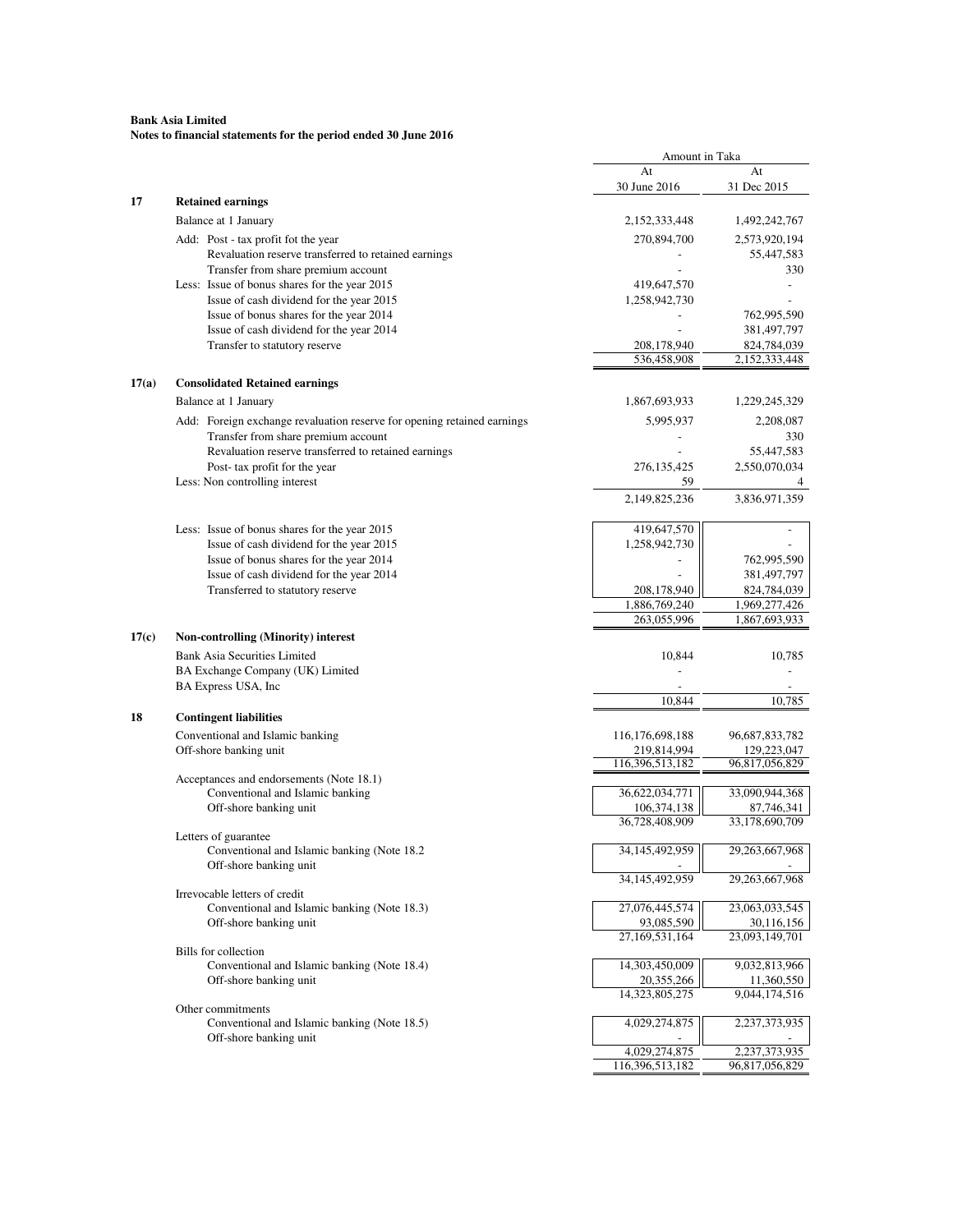**Notes to financial statements for the period ended 30 June 2016**

|      |                                                      | Amount in Taka    |                   |
|------|------------------------------------------------------|-------------------|-------------------|
|      |                                                      | At                | At                |
|      |                                                      | 30 June 2016      | 31 Dec 2015       |
| 18.1 | <b>Acceptances and endorsements</b>                  |                   |                   |
|      | Conventional and Islamic banking                     | 36,622,034,771    | 33,090,944,368    |
|      | Off-shore banking unit                               | 106,374,138       | 87,746,341        |
|      |                                                      | 36,728,408,909    | 33,178,690,709    |
| 18.2 | <b>Letters of guarantee</b>                          |                   |                   |
|      | Letters of guarantee (Local)                         | 34, 145, 492, 959 | 29, 263, 667, 968 |
|      | Letters of guarantee (Foreign)                       |                   |                   |
|      |                                                      | 34,145,492,959    | 29, 263, 667, 968 |
| 18.3 | <b>Irrevocable letters of credit</b>                 |                   |                   |
|      | Letters of credit Back to Back (Inland)              | 2,336,836,517     | 2,758,335,159     |
|      | Letters of credit (General)                          | 22,493,038,265    | 18,156,171,640    |
|      | Back to back L/C                                     | 2,246,570,792     | 2,148,526,746     |
|      |                                                      | 27,076,445,574    | 23,063,033,545    |
| 18.4 | <b>Bills for collection</b>                          |                   |                   |
|      | Local bills for collection                           | 5,259,295,668     | 4,236,763,760     |
|      | Foreign bills for collection                         | 9,044,154,341     | 4,796,050,206     |
|      |                                                      | 14,303,450,009    | 9,032,813,966     |
| 18.5 | <b>Other commitments</b>                             |                   |                   |
|      | Forward Assets Purchased and Forward Deposits Placed | 4,029,274,875     | 2,237,373,935     |
|      |                                                      | 4,029,274,875     | 2, 237, 373, 935  |
| 18.6 | Workers' profit participation fund (WPPF)            |                   |                   |

As per Bangladesh Labour Act 2006 and SRO no. 336/Law/2010, all companies falling within the scope of WPPF are required to provide 5% of its profit before charging such expense to their eligible employees within the stipulated time. Bank obtained opinion from its legal advisor regarding this issue which stated that the Bank is not required to make provision for WPPF as it is not within the scope of WPPF. As such the Bank did not make any provision during the year for WPPF.

#### **19 Income statement** Income: Interest, discount and similar income (Note 19.1) 8,716,088,356 8,825,000,042<br>Dividend income (Note 22) 8,825,000,042 Dividend income (Note 22) Fees, commission and brokerage (Note 19.2) 680,304,074 680,304,074 541,028,777 Gains/ less Losses arising from dealing securities Gains/ <u>less</u> Losses arising from investment securities (Note 23.1) <br>Gains/ less Losses arising from dealing in foreign currencies (Note 23.1) 571,104,854 357,133,921 Gains/ less Losses arising from dealing in foreign currencies (Note 23.1) 571,104,854 Income from non-banking assets Other operating income (Note 24) 311,125,512 264,013,894 Profit/ $\frac{\text{less Losses on interest rate changes}}{10,305,918,070}$  -  $\frac{1}{2,996,465,290}$ 10,305,918,070 Expenses: Interest paid/profit shared on deposits and borrowings, etc (Note 21) 5,214,225,518 5,471,552,278 Administrative expenses (Note 19.3) 1,546,915,828 1,321,078,565<br>Other expenses (Note 34) 579,765,746 487,831,062 Other expenses (Note 34) Depreciation on banks assets (Note 33.1) 172,216,278 183,622,986<br>
7,513,123,370 7,464,084,891<br>
183,622,986  $\frac{7,513,123,370}{2,792,794,700}$   $\frac{7,464,084,891}{2,532,380,399}$ 2,792,794,700 **19.1 Interest, discount and similar income** Interest income/profit on investments (Note 20) 6,832,433,623 6,949,847,835 Interest on treasury bills/reverse repo/bills 1,359,769,023 1,840,283,625 Interest on debentures 1,443,750 - Income from investment in shares, bonds etc 66,699,271 170,632,122 66,699,271 Capital gain on Government securities and assets <br>8,716,088,356 235,839,376 8,825,000,042<br>8,825,000,042

Figures of previous year have been rearranged, wherever considered necessary, to conform the current year's presentation.

#### **19.2 Fees, commission and brokerage**

| .`ommission      | 680,304,074              | 541,028,777              |
|------------------|--------------------------|--------------------------|
| <b>Brokerage</b> | $\overline{\phantom{0}}$ | $\overline{\phantom{0}}$ |
|                  | 680,304,074              | 541,028,777              |

8,716,088,356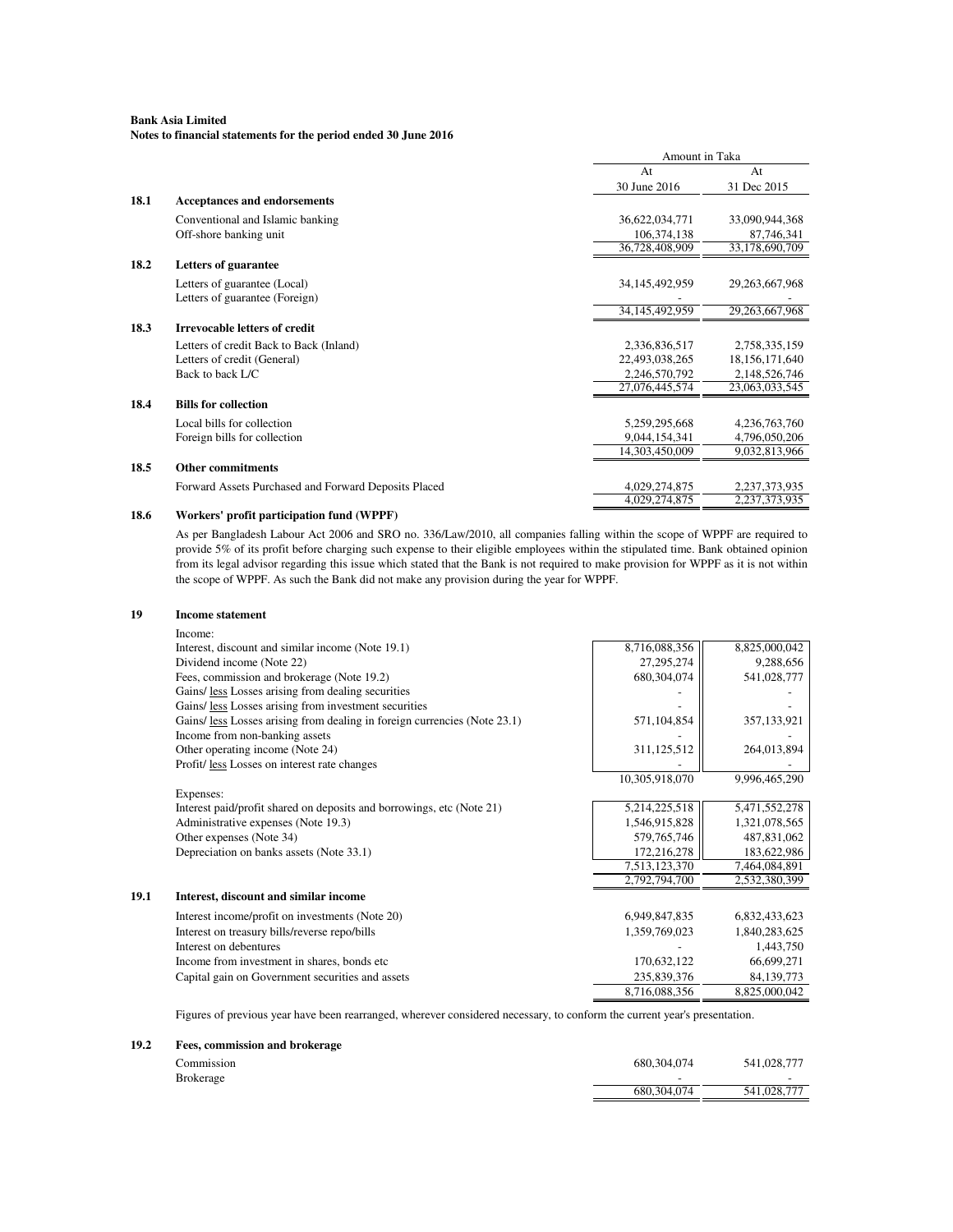## **Bank Asia Limited Notes to financial statements for the period ended 30 June 2016**

|       |                                                                        | Amount in Taka              |                             |
|-------|------------------------------------------------------------------------|-----------------------------|-----------------------------|
|       |                                                                        | At                          | At                          |
|       |                                                                        | 30 June 2016                | 31 Dec 2015                 |
|       |                                                                        |                             |                             |
| 19.3  | <b>Administrative expenses</b>                                         |                             |                             |
|       | Salaries and allowances (Note 25)                                      | 1,141,979,478               | 941,448,566                 |
|       | Rent, taxes, insurance, electricity, etc (Note 26)                     | 256,146,025                 | 253,566,988                 |
|       | Legal expenses (Note 27)                                               | 6,922,593                   | 4,298,422                   |
|       | Postage, stamp, telecommunication, etc (Note 28)                       | 42,126,275                  | 35,763,158                  |
|       | Stationery, printing, advertisement, etc (Note 29)                     | 52,364,321                  | 47,308,109                  |
|       | Managing Director's salary and fees (Note 30)                          | 7,820,000                   | 6,120,000                   |
|       | Directors' fees (Note 31)                                              | 1,800,000                   | 1,725,000                   |
|       | Auditors' fees (Note 32)                                               | 829,000                     | 115,000                     |
|       | Repair of Bank's assets (Note 33.1)                                    | 36,928,136                  | 30,733,322                  |
|       |                                                                        | 1,546,915,828               | 1,321,078,565               |
|       |                                                                        |                             |                             |
| 20    | Interest income/profit on investments                                  |                             |                             |
|       | Conventional and Islamic banking (Note 20.1)                           | 6,714,694,194               | 6,676,988,484               |
|       | Off-shore banking unit                                                 | 268,832,875                 | 202,527,573                 |
|       |                                                                        | 6,983,527,069               | 6,879,516,057               |
|       | Less: inter transaction between OBU and Conventional banking           | 33,679,234<br>6,949,847,835 | 47,082,434<br>6,832,433,623 |
|       |                                                                        |                             |                             |
| 20.1  |                                                                        |                             |                             |
|       | <b>Conventional and Islamic banking</b>                                |                             |                             |
|       | Loans (General)/Musharaka                                              | 5,849,204                   | 1,640,476                   |
|       | Loans against trust receipts/ Bai Murabaha post import                 | 474,794,382                 | 594,370,202                 |
|       | Packing credit                                                         | 17,207,556                  | 10,296,222                  |
|       | House building loan                                                    | 28,252,981                  | 12,083,487                  |
|       | Payment against documents                                              | 105,490,086                 | 15,288,773                  |
|       | Cash credit/Bai-Muajjal                                                | 131,308,898                 | 140,904,908                 |
|       | Overdraft/ Quard against deposit                                       | 247,038,844                 | 256,996,415                 |
|       | Consumer credit scheme                                                 | 380,612,419                 | 315,903,054                 |
|       | Staff loan                                                             | 29,643,160                  | 33,110,881                  |
|       | Local bills purchased                                                  | 47,868,105                  | 78,567,685                  |
|       | Foreign bills purchased                                                | 4,630,892                   | 4,971,744                   |
|       | Interest income from credit card                                       | 112,065,671                 | 105,582,279                 |
|       | Term loan- others/ Hire purchase Shirkatul Melk                        | 1,465,442,604               | 1,566,352,610               |
|       | Term loan-industrial                                                   | 502,170,240                 | 483,272,933                 |
|       | Demand loan                                                            | 770,499,517                 | 899,697,992                 |
|       | <b>Transport</b> loan                                                  | 77,237,099                  | 80,615,459                  |
|       | Sachsondo - SME                                                        | 245,791,461                 | 203,872,243                 |
|       | Other loans and advances                                               | 1,915,607,747               | 1,764,336,887               |
|       | Total interest/profit on loans and advances/investments                | 6,561,510,866               | 6,567,864,250               |
|       |                                                                        |                             |                             |
|       | Interest/profit on balance with other banks and financial institutions | 151,581,272                 | 108,420,233                 |
|       | Interest/profit received from foreign banks                            | 1,602,056                   | 704,001                     |
|       |                                                                        | 6,714,694,194               | 6,676,988,484               |
|       |                                                                        |                             |                             |
| 20(a) | <b>Consolidated Interest income/profit on investments</b>              |                             |                             |
|       | Bank Asia limited                                                      | 6,949,847,835               | 6,832,433,623               |
|       | BA Exchange Company (UK) Limited                                       |                             |                             |
|       | Bank Asia Securities Ltd                                               | 139,862,053                 | 151,211,148                 |
|       | BA Express USA, Inc                                                    |                             |                             |
|       |                                                                        | 7,089,709,888               | 6,983,644,771               |
|       | Less: Inter-company transactions                                       |                             |                             |
|       |                                                                        | 7,089,709,888               | 6,983,644,771               |
|       |                                                                        |                             |                             |
| 21    | Interest paid/profit shared on deposits and borrowings etc.            |                             |                             |
|       |                                                                        |                             |                             |
|       | Conventional and Islamic banking (Note 21.1)                           | 5,060,495,978               | 5,362,872,458               |
|       | Off-shore banking unit                                                 | 187,408,774                 | 155,762,254                 |
|       |                                                                        | 5,247,904,752               | 5,518,634,712               |
|       | Less: inter transaction with OBU                                       | 33,679,234                  | 47,082,434                  |
|       |                                                                        | 5,214,225,518               | 5,471,552,278               |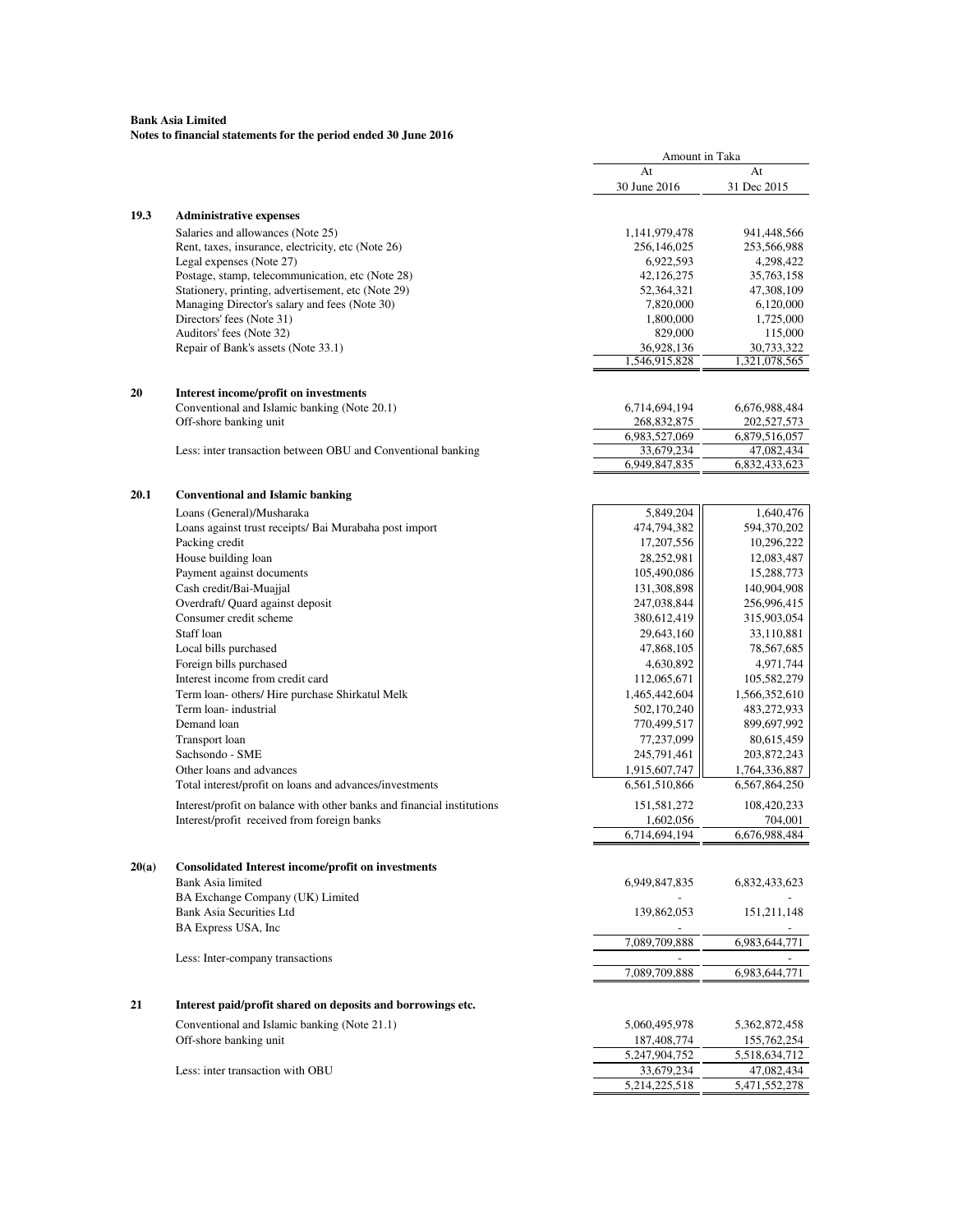|       |                                                                                       | Amount in Taka           |                            |
|-------|---------------------------------------------------------------------------------------|--------------------------|----------------------------|
|       |                                                                                       | At<br>30 June 2016       | At<br>31 Dec 2015          |
| 21.1  | <b>Conventional and Islamic banking</b>                                               |                          |                            |
|       | Interest paid/profit shared on deposits                                               |                          |                            |
|       | Fixed deposits/ Mudaraba Fixed deposit                                                | 1,978,440,144            | 2,645,483,583              |
|       | Scheme deposits                                                                       | 2,203,763,507            | 1,829,286,797              |
|       | Sanchaya plus                                                                         | 76,815,099               | 68,230,249                 |
|       | Savings deposits/ Mudaraba Savings bank                                               | 320,481,408              | 301,114,152                |
|       | Special notice deposits                                                               | 262,827,739              | 240,318,504                |
|       | Interest on borrowings and others                                                     | 4,842,327,897            | 5,084,433,285              |
|       |                                                                                       |                          |                            |
|       | Local banks including Bangladesh Bank<br>Interest on subordinated non-covertable bond | 8,880,066<br>209,194,475 | 121,307,233<br>157,042,925 |
|       | Foreign banks                                                                         | 93,540                   | 89,015                     |
|       |                                                                                       | 218,168,081              | 278,439,173                |
|       |                                                                                       | 5,060,495,978            | 5,362,872,458              |
|       |                                                                                       |                          |                            |
| 21(a) | <b>Consolidated Interest Expenses/profit paid on Deposits</b>                         |                          |                            |
|       | Bank Asia limited                                                                     | 5,214,225,518            | 5,471,552,278              |
|       | BA Exchange Company (UK) Limited<br><b>Bank Asia Securities Ltd</b>                   | 1,224,542                | 179,016,885                |
|       | BA Express USA, Inc.                                                                  |                          |                            |
|       |                                                                                       | 5,215,450,060            | 5,650,569,163              |
|       | Less: Inter-company transactions                                                      |                          |                            |
|       |                                                                                       | 5,215,450,060            | 5,650,569,163              |
| 22    | <b>Investment</b> income                                                              |                          |                            |
|       | Conventional and Islamic banking (Note 22.1)                                          | 1,793,535,795            | 1,993,333,533              |
|       | Off-shore banking unit                                                                |                          | 8,521,542                  |
|       |                                                                                       | 1,793,535,795            | 2,001,855,075              |
| 22.1  | <b>Conventional and Islamic Banking</b>                                               |                          |                            |
|       | Interest on treasury bills                                                            | 330,814,206              | 509,571,420                |
|       | Interest on treasury bonds                                                            | 1,018,128,801            | 1,322,812,913              |
|       | Interest on Islamic bonds                                                             | 10,353,169               | 5,763,333                  |
|       | Prime Bank Ltd subordinated bonds                                                     | 4,697,671                | 7,981,997                  |
|       | Interest on ACI Convertible zero coupon bonds                                         |                          | 766,139                    |
|       | MTBL unsecured subordinated convertible bonds                                         | 6,731,507                | 8,925,351                  |
|       | Interest on placement                                                                 | 95,418,905               | 6,852,902                  |
|       | Capital gain from investment in shares                                                |                          | 6,644,396                  |
|       | Dividend on shares                                                                    | 27, 295, 274             | 9,288,656                  |
|       | Interest on debentures                                                                |                          | 1,443,750                  |
|       | Capital gain on Government securities                                                 | 235,839,376              | 84, 139, 773               |
|       | Interest on Bangladesh Steel Re-rolling Mills (BSRM)                                  | 5,243,332                | 6,240,000                  |
|       | Interest on Zero Coupon Bond BSRM                                                     | 511,350                  |                            |
|       | Interest income on investment in commercial paper                                     | 5,218,056                | 20,766,944                 |
|       | MTBL second subordinated bond                                                         | 19,676,712               |                            |
|       | Interest on reverse repo                                                              | 472,847                  | 2,135,959                  |
|       | UCB second subordinated bond                                                          | 14,752,397               |                            |
|       | Interest on Premier Bank non-convertible subordinated bonds                           | 18,382,192               |                            |
| 22(a) | <b>Consolidated investment income</b>                                                 | 1,793,535,795            | 1,993,333,533              |
|       | <b>Bank Asia Limited</b>                                                              | 1,793,535,795            | 2,001,855,075              |
|       | <b>Bank Asia Securities Limited</b>                                                   |                          |                            |
|       | BA Exchange Company (UK) Limited                                                      |                          |                            |
|       | BA Express USA, Inc                                                                   |                          |                            |
|       |                                                                                       | 1,793,535,795            | 2,001,855,075              |
|       | Less: Inter-company transactions                                                      | 1,793,535,795            | 2,001,855,075              |
| 23    | Commission, exchange and brokerage                                                    |                          |                            |
|       | Conventional and Islamic banking (Note 23.1)                                          | 1,249,517,799            | 896,328,628                |
|       | Off-shore banking unit                                                                | 1,891,129                | 1,834,070                  |
|       |                                                                                       | 1,251,408,928            | 898, 162, 698              |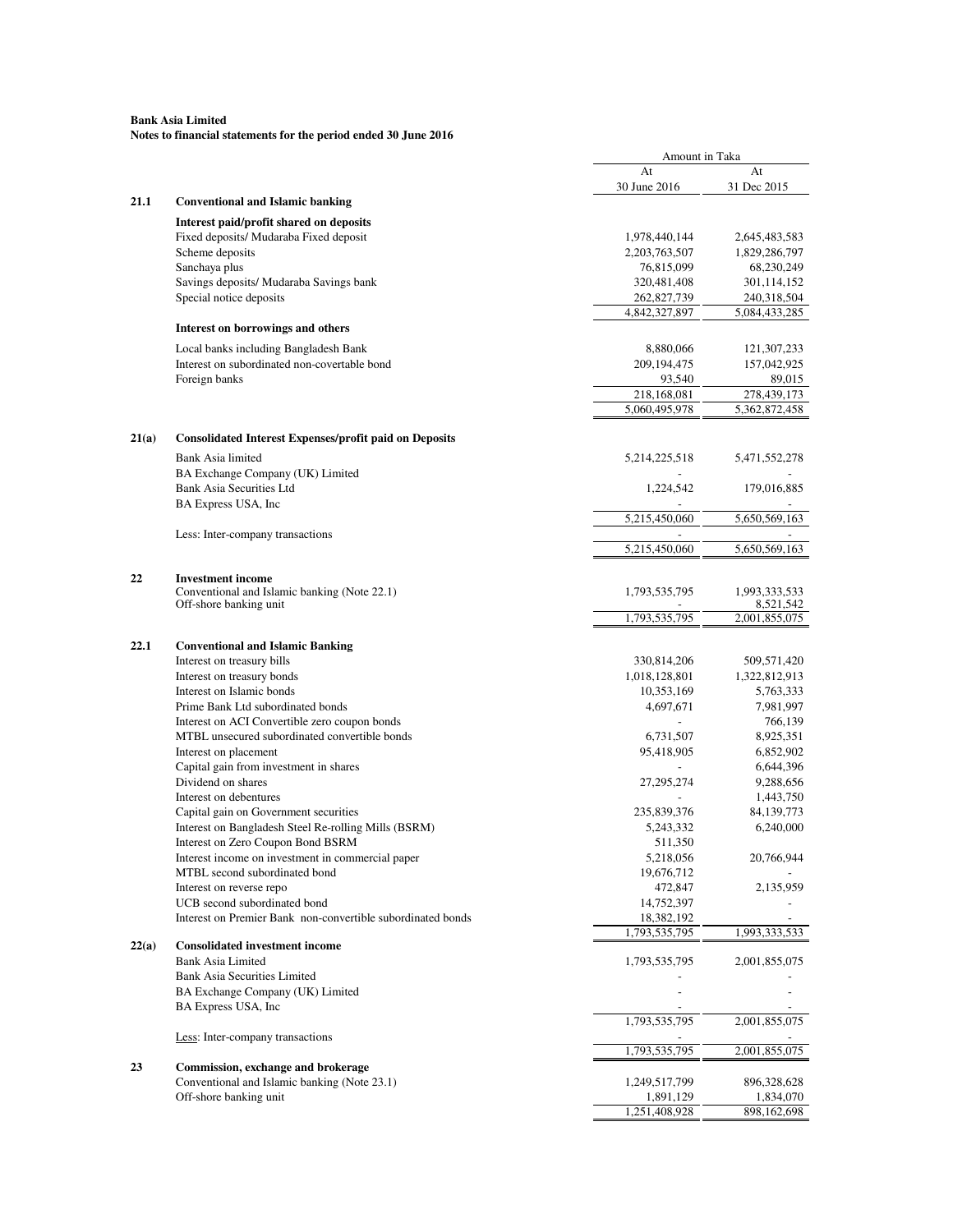|       |                                                                             | Amount in Taka               |                              |
|-------|-----------------------------------------------------------------------------|------------------------------|------------------------------|
|       |                                                                             | At                           | At                           |
|       |                                                                             | 30 June 2016                 | 31 Dec 2015                  |
| 23.1  | <b>Conventional and Islamic Banking</b>                                     |                              |                              |
|       | Commission on L/C                                                           | 423,512,780                  | 380,965,714                  |
|       | Fees and commission                                                         | 59,378,173                   | 32,231,075                   |
|       | Commission on L/G                                                           | 176,607,432                  | 109,162,003                  |
|       | Commission on export                                                        | 4,182,272                    | 4,891,734                    |
|       | Commission on PO, DD, TT, TC, etc                                           | 8,288,260                    | 6,612,514                    |
|       | Other commission                                                            | 6,444,028                    | 5,331,667                    |
|       |                                                                             | 678,412,945                  | 539,194,707                  |
|       | Foreign exchange gain                                                       | 571,104,854<br>1.249.517.799 | 357, 133, 921<br>896,328,628 |
|       |                                                                             |                              |                              |
| 23(a) | <b>Consolidated Commission, exchange and brokerage</b><br>Bank Asia limited |                              |                              |
|       | Bank Asia Securities Ltd                                                    | 1,251,408,928<br>45,990,314  | 898, 162, 698<br>42,841,860  |
|       | BA Exchange Company (UK) Limited                                            | 9,490,000                    | 6,306,628                    |
|       | BA Express USA, Inc                                                         | 12,789,226                   | 13,349,484                   |
|       |                                                                             | 1,319,678,468                | 960,660,670                  |
|       |                                                                             |                              |                              |
| 24    | Other operating income                                                      |                              |                              |
|       | Conventional and Islamic banking (Note 24.1)                                | 301,957,455                  | 259,884,534                  |
|       | Off-shore banking unit                                                      | 9,168,057                    | 4,129,360                    |
|       |                                                                             | 311,125,512                  | 264,013,894                  |
| 24.1  | <b>Conventional and Islamic banking</b>                                     |                              |                              |
|       | Locker charge                                                               | 5,101,386                    | 5,011,650                    |
|       | Service and other charges                                                   | 149,819,965                  | 121,183,537                  |
|       | Master/Visa card fees and charges                                           | 56,757,286                   | 50,094,384                   |
|       | Postage/telex/SWIFT/fax recoveries<br>Profit on sale of fixed assets        | 60,675,341                   | 52,807,128                   |
|       | Non-operating income                                                        | 62,999<br>8,516,824          | 28,000                       |
|       | Rebate on nostro account                                                    | 18, 145, 136                 | 7,177,557<br>21,126,789      |
|       | Other income from brokerage                                                 | 2,878,518                    | 2,455,489                    |
|       |                                                                             | 301,957,455                  | 259,884,534                  |
|       |                                                                             |                              |                              |
| 24(a) | Consolidated other operating income                                         |                              |                              |
|       | <b>Bank Asia Limited</b>                                                    | 311,125,512                  | 264,013,894                  |
|       | Bank Asia Securities Ltd<br>BA Exchange Company (UK) Limited                | 15,868,259                   | 4,654,238                    |
|       | BA Express USA, Inc.                                                        | 36,326                       |                              |
|       |                                                                             | 327,030,097                  | 268,668,132                  |
|       |                                                                             |                              |                              |
| 25    | <b>Salaries and allowances</b>                                              |                              |                              |
|       | Conventional and Islamic banking (Note 25.1)                                | 1,141,979,478                | 940,448,566                  |
|       | Off-shore banking unit                                                      |                              |                              |
|       |                                                                             | 1,141,979,478                | 940,448,566                  |
|       |                                                                             |                              |                              |
| 25.1  | <b>Conventional and Islamic banking</b>                                     |                              |                              |
|       | Basic salary                                                                | 415,213,151                  | 373,117,075                  |
|       | Allowances                                                                  | 440,516,578                  | 366,294,707                  |
|       | <b>Festival bonus</b>                                                       | 68,904,396                   | 20,110,000                   |
|       | Gratuity                                                                    | 78,000,000                   | 88,568,379                   |
|       | Provident fund contribution                                                 | 39, 345, 353                 | 32,358,405                   |
|       | Performance bonus                                                           | 100,000,000                  | 60,000,000                   |
|       |                                                                             | 1,141,979,478                | 940,448,566                  |
|       |                                                                             |                              |                              |
| 25(a) | <b>Consolidated Salaries and allowances</b>                                 |                              |                              |
|       | Bank Asia Limited                                                           | 1,141,979,478                | 940,448,566                  |
|       | Bank Asia Securities Ltd                                                    | 19,721,688                   | 18,508,747                   |
|       | BA Exchange Company (UK) Limited                                            | 3,268,214                    | 3,146,537                    |
|       | BA Express USA, Inc                                                         | 9,566,560                    | 10,244,746                   |
|       |                                                                             | 1,174,535,940                | 972,348,596                  |
|       |                                                                             |                              |                              |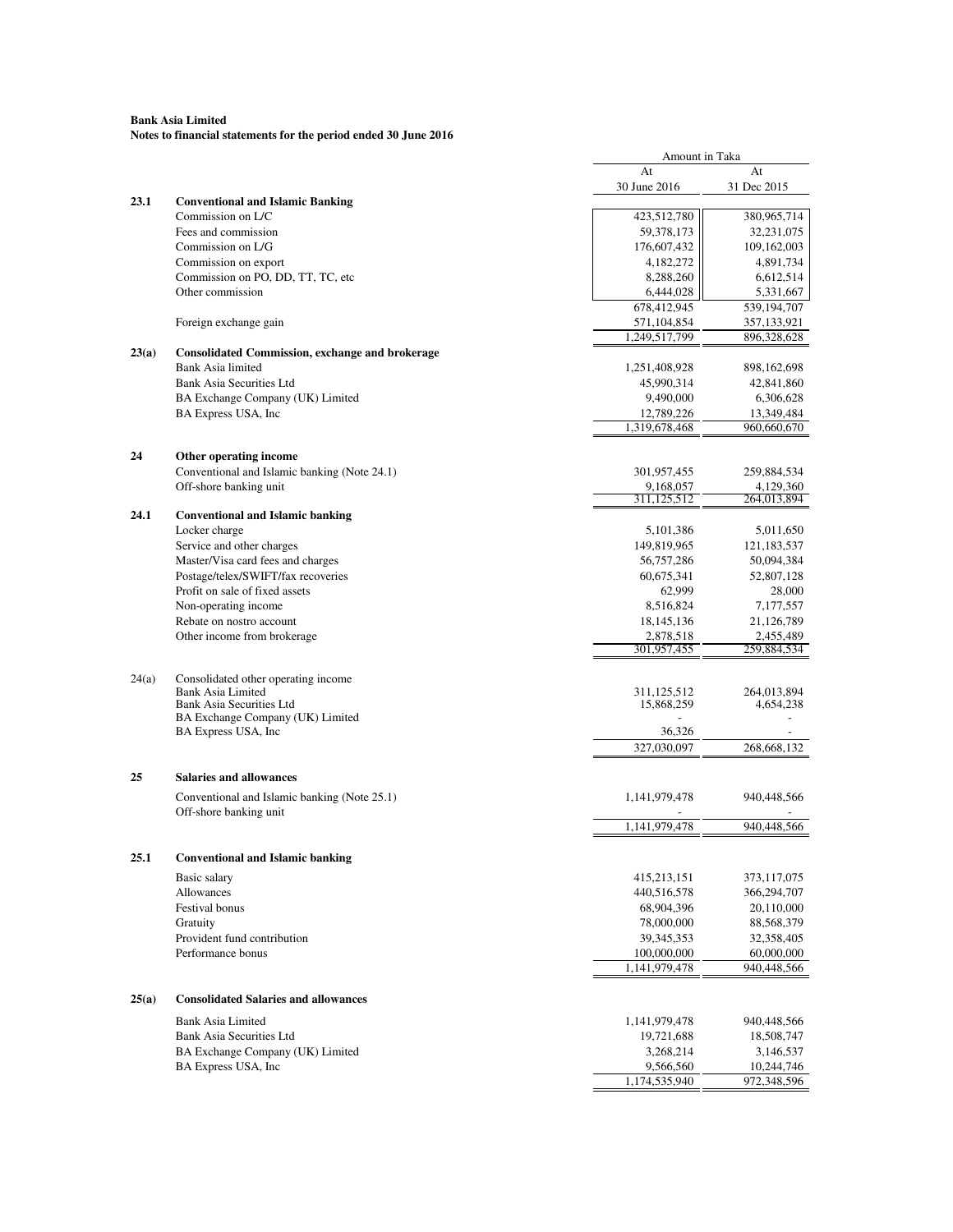|       |                                                       | Amount in Taka            |                           |
|-------|-------------------------------------------------------|---------------------------|---------------------------|
|       |                                                       | At                        | At                        |
|       |                                                       | 30 June 2016              | 31 Dec 2015               |
| 26    | Rent, taxes, insurance, electricity etc.              |                           |                           |
|       | Conventional and Islamic banking (Note 26.1)          | 256,088,777               | 253,452,733               |
|       | Off-shore banking unit                                | 57,248<br>256,146,025     | 114,255<br>253,566,988    |
|       |                                                       |                           |                           |
| 26.1  | <b>Conventional and Islamic banking</b>               |                           |                           |
|       | Rent, rate and taxes                                  | 145,873,871               | 137,658,804               |
|       | Insurance                                             | 69,658,154                | 78,955,202                |
|       | Power and electricity                                 | 40,556,752<br>256,088,777 | 36,838,727<br>253,452,733 |
|       |                                                       |                           |                           |
| 26(a) | Consolidated Rent, taxes, insurance, electricity etc. |                           |                           |
|       | <b>Bank Asia Limited</b>                              | 256,146,025               | 253,566,988               |
|       | Bank Asia Securities Ltd                              | 6,028,519                 | 5,994,350                 |
|       | BA Exchange Company (UK) Limited                      | 3,500,654                 | 3,866,917                 |
|       | BA Express USA, Inc                                   | 3,064,224<br>268,739,422  | 3,594,660                 |
|       |                                                       |                           | 267,022,915               |
| 27    | <b>Legal expenses</b>                                 |                           |                           |
|       | Conventional and Islamic banking (Note 27.1)          | 6,922,593                 | 4,298,422                 |
|       | Off-shore banking unit                                |                           |                           |
|       |                                                       | 6,922,593                 | 4,298,422                 |
| 27.1  | <b>Conventional and Islamic Banking</b>               |                           |                           |
|       |                                                       |                           |                           |
|       | Legal expenses<br>Other professional charges          | 6,922,593                 | 4,298,422                 |
|       |                                                       | 6,922,593                 | 4,298,422                 |
|       |                                                       |                           |                           |
| 27(a) | <b>Consolidated Legal expenses</b>                    |                           |                           |
|       | <b>Bank Asia Limited</b>                              | 6,922,593                 | 4,298,422                 |
|       | Bank Asia Securities Ltd                              | 21,880                    | 27,378                    |
|       | BA Exchange Company (UK) Limited                      | 135,190                   | 57,373                    |
|       | BA Express USA, Inc                                   | 877,000                   | 934,836                   |
|       |                                                       | 7,956,663                 | 5,318,009                 |
| 28    |                                                       |                           |                           |
|       | Postage, stamps, telecommunication etc.               |                           |                           |
|       | Conventional and Islamic banking (Note 28.1)          | 41,811,487                | 35,576,277                |
|       | Off-shore banking unit                                | 314,788<br>42,126,275     | 186,881                   |
|       |                                                       |                           | 35,763,158                |
| 28.1  | <b>Conventional and Islamic banking</b>               |                           |                           |
|       |                                                       |                           |                           |
|       | Telephone, courier and postage                        | 31,112,785                | 25,909,385                |
|       | Master/VISA card process fee<br>ATM charge            | 1,905,421<br>232,518      | 1,696,327<br>383,301      |
|       | SWIFT and Reuter charge                               | 7,676,316                 | 6,495,799                 |
|       | Internet                                              | 884,447                   | 1,091,465                 |
|       |                                                       | 41,811,487                | 35,576,277                |
| 28(a) | Consolidated Postage, stamps, telecommunication etc.  |                           |                           |
|       |                                                       |                           |                           |
|       | <b>Bank Asia Limited</b><br>Bank Asia Securities Ltd  | 42,126,275                | 35,763,158<br>1,148,338   |
|       | BA Exchange Company (UK) Limited                      | 896,305<br>213,360        | 151,438                   |
|       | BA Express USA, Inc                                   | 158,599                   | 125,936                   |
|       |                                                       | 43,394,539                | 37,188,870                |
| 29    | Stationery, printing, advertisements etc.             |                           |                           |
|       |                                                       |                           |                           |
|       | Conventional and Islamic banking (Note 29.1)          | 52,364,321                | 47,308,109                |
|       | Off-shore banking unit                                | 52,364,321                | 47,308,109                |
|       |                                                       |                           |                           |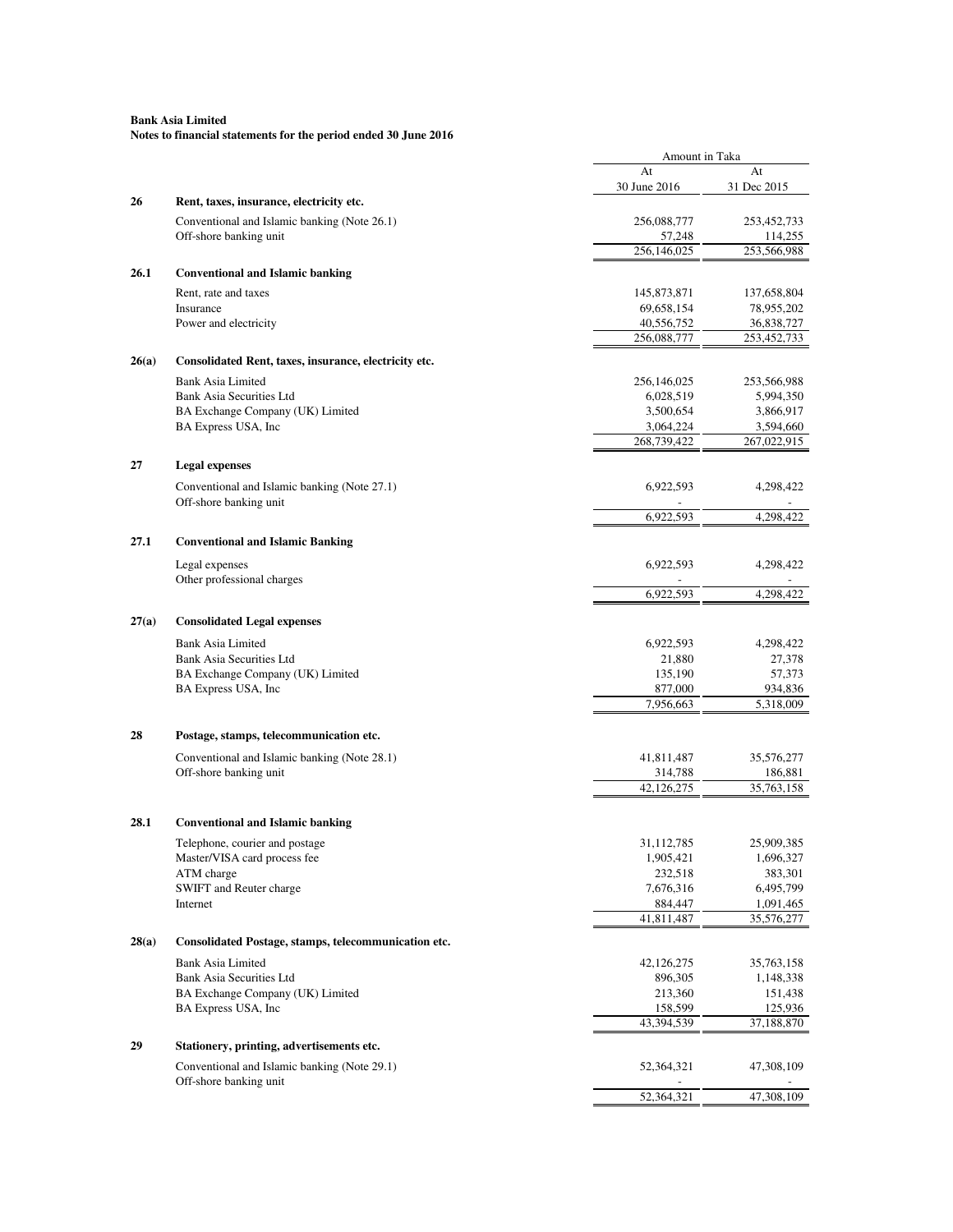|       |                                                        | Amount in Taka       |                      |
|-------|--------------------------------------------------------|----------------------|----------------------|
|       |                                                        | At                   | At                   |
|       |                                                        | 30 June 2016         | 31 Dec 2015          |
| 29.1  | <b>Conventional and Islamic banking</b>                |                      |                      |
|       | Office and security stationery                         | 20,995,922           | 20,473,393           |
|       | Calendar, diary, souvenir, etc                         | 7,013,740            | 5,225,250            |
|       | ATM card /Supplies And Stationeries                    | 2,499,594            |                      |
|       | Books and periodicals                                  | 1,085,832            | 794,635              |
|       | Publicity and advertisement                            | 20,769,233           | 20,814,831           |
|       |                                                        | 52,364,321           | 47,308,109           |
| 29(a) | Consolidated Stationery, printing, advertisements etc. |                      |                      |
|       | <b>Bank Asia Limited</b>                               | 52,364,321           | 47,308,109           |
|       | <b>Bank Asia Securities Ltd</b>                        | 160,718              | 168,704              |
|       | BA Exchange Company (UK) Limited                       | 104,227              | 84,015               |
|       | BA Express USA, Inc                                    | 323,875              | 621,838              |
|       |                                                        | 52,953,141           | 48,182,666           |
|       | 30 Managing Director's salary and fees                 |                      |                      |
|       |                                                        |                      |                      |
|       | Basic salary<br>House rent allowance                   | 4,200,000<br>450,000 | 4,200,000<br>450,000 |
|       | Entertainment allowances                               | 90,000               | 90,000               |
|       | Incentive bonus                                        | 1,000,000            | 1,000,000            |
|       | <b>Festival bonus</b>                                  | 700,000              |                      |
|       | Utility allowance and others                           | 750,000              | 750,000              |
|       | House maintenance allowance                            | 210,000              | 210,000              |
|       | Provident fund                                         | 420,000              | 420,000              |
|       |                                                        | 7,820,000            | 7,120,000            |
| 31    | Directors' fees                                        |                      |                      |
|       | Directors' fees                                        | 1,800,000            | 1,725,000            |
|       |                                                        | 1,800,000            | 1,725,000            |
| 31(a) | <b>Consolidated Directors' fees</b>                    |                      |                      |
|       | <b>Bank Asia Limited</b>                               | 1,800,000            | 1,725,000            |
|       | Bank Asia Securities Ltd.                              | 193,200              | 74,750               |
|       | BA Exchange Company (UK) Limited                       |                      |                      |
|       | BA Express USA, Inc                                    |                      |                      |
|       |                                                        | 1,993,200            | 1,799,750            |
| 32    | <b>Auditors' fees</b>                                  |                      |                      |
|       | Statutory audit fees                                   | 829,000              | 115,000              |
|       |                                                        | 829,000              | 115,000              |
| 32(a) | <b>Consolidated Auditors fees</b>                      |                      |                      |
|       | <b>Bank Asia Limited</b>                               | 829,000              | 115,000              |
|       | Bank Asia Securities Ltd                               |                      |                      |
|       | BA Exchange Company (UK) Limited                       | 309,192              | 350,550              |
|       | BA Express USA, Inc                                    | 824,043              | 542,325              |
|       |                                                        | 1,962,235            | 1,007,875            |
| 33    | Depreciation and repair of Bank's assets               |                      |                      |
|       | Conventional and Islamic banking (Note 33.1)           | 209,144,414          | 214,318,928          |
|       | Off-shore banking unit                                 |                      | 37,380               |
|       |                                                        | 209,144,414          | 214,356,308          |
|       |                                                        |                      |                      |
| 33.1  | Conventional and Islamic banking                       |                      |                      |
|       | Depreciation                                           |                      |                      |
|       | Owned assets                                           | 171,816,278          | 181,295,604          |
|       | Leased assets                                          | 400,000              | 2,290,002            |
|       |                                                        | 172,216,278          | 183,585,606          |
|       | Repairs                                                |                      |                      |
|       | <b>Building</b>                                        | 7,692,343            | 7,010,601            |
|       | Furniture and fixtures                                 | 142,568              | 300,864              |
|       | Equipments                                             | 2,648,938            | 1,953,218            |
|       |                                                        | 10,483,849           | 9,264,684            |
|       | Maintenance                                            | 26,444,287           | 21,468,638           |
|       |                                                        | 209,144,414          | 214,318,928          |
|       |                                                        |                      |                      |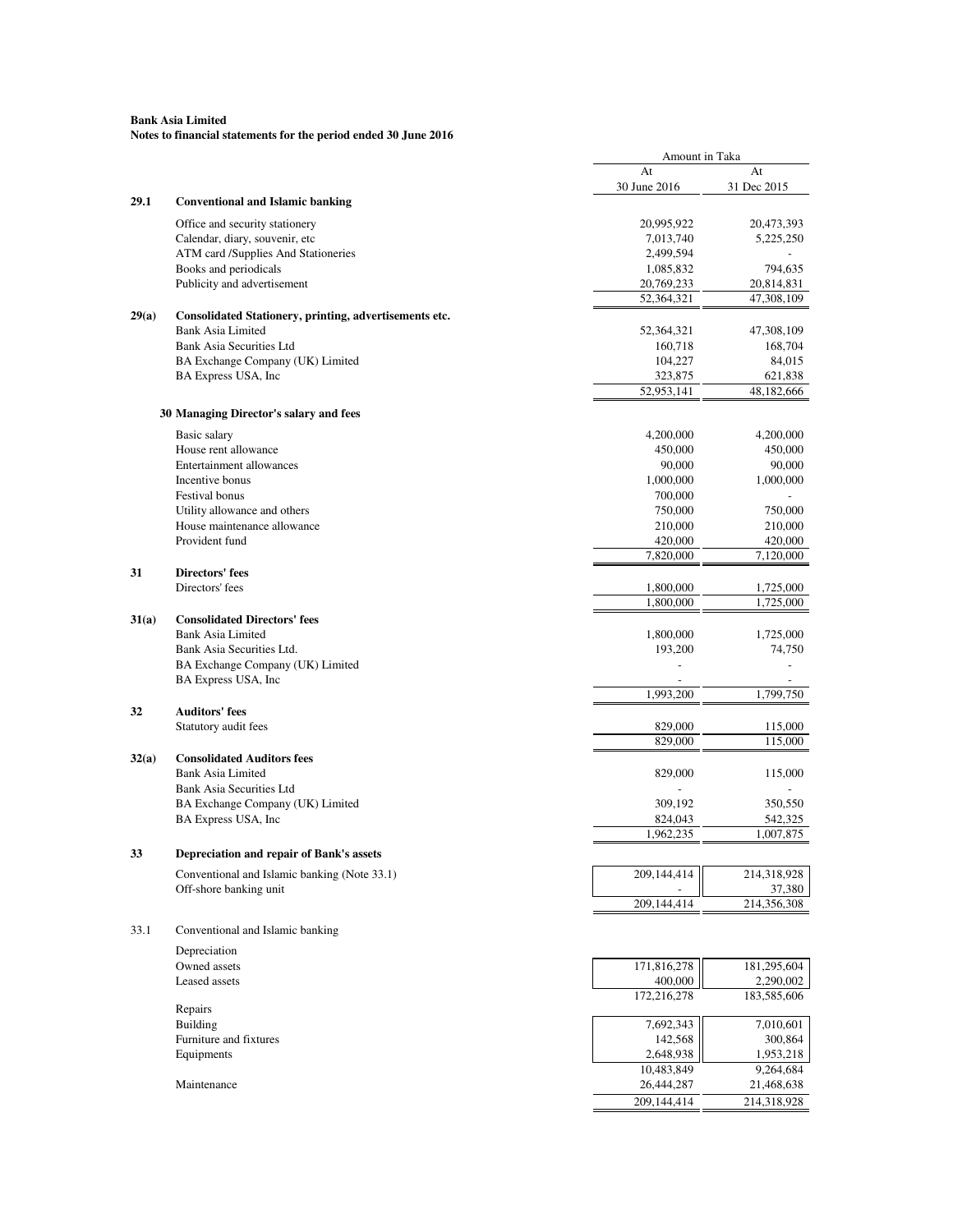|                                                                        | Amount in Taka |               |
|------------------------------------------------------------------------|----------------|---------------|
|                                                                        | At             | At            |
|                                                                        | 30 June 2016   | 31 Dec 2015   |
| 33(a)<br><b>Consolidated Depreciation and repairs of Bank's assets</b> |                |               |
| <b>Bank Asia Limited</b>                                               | 209,144,414    | 214,356,308   |
| <b>Bank Asia Securities Ltd</b>                                        | 248,152        | 2,406,243     |
| BA Exchange Company (UK) Limited                                       | 807,541        | 1,102,713     |
| BA Express USA, Inc                                                    | 386,304        | 383,172       |
|                                                                        | 210,586,411    | 218,248,436   |
| 34<br>Other expenses                                                   |                |               |
| Conventional and Islamic banking (Note 34.1)                           | 574,762,170    | 482,646,647   |
| Off-shore banking unit                                                 | 5,003,576      | 5,184,415     |
|                                                                        | 579,765,746    | 487,831,062   |
| 34.1<br><b>Conventional and Islamic banking</b>                        |                |               |
| Car expenses                                                           | 136,215,953    | 117,538,766   |
| Contractual service expenses                                           | 188,943,639    | 135,328,588   |
| Computer expenses                                                      | 68,189,712     | 61,979,655    |
| Other management and administrative expenses                           | 97,297,758     | 93,684,383    |
| Entertainment                                                          | 20,289,556     | 16,384,396    |
| <b>AGM/EGM</b> expenses                                                | 7,137,500      | 3,660,073     |
| Office plantation                                                      | 2,445,670      | 2,528,458     |
| Payment to superannuation fund                                         | 1,200,000      | 1,200,000     |
| Finance charge for lease assets                                        | 123,728        | 459,057       |
| Donation and subscription to institutions                              | 33,691,866     | 35,842,306    |
| Travelling expenses                                                    | 14,864,286     | 11,295,760    |
| Training and internship                                                | 4,295,231      | 2,639,785     |
| Directors' travelling expenses                                         | 67.271         | 105,420       |
|                                                                        | 574,762,170    | 482,646,647   |
| 34(a)<br><b>Consolidated other expenses</b>                            |                |               |
| <b>Bank Asia Limited</b>                                               | 579,765,746    | 487,831,062   |
| Bank Asia Securities Ltd                                               | 9,458,076      | 8,935,465     |
| BA Exchange Company (UK) Limited                                       | 982,962        | 1,079,530     |
| BA Express USA, Inc                                                    | 4,340,076      | 4,568,939     |
|                                                                        | 594,546,860    | 502,414,996   |
| Receipts from other operating activities<br>35                         |                |               |
| Conventional and Islamic banking (Note 35.1)                           | 565,092,105    | 359,639,718   |
| Off-shore banking unit                                                 | 9,168,057      | 4,129,360     |
|                                                                        | 574,260,162    | 363,769,078   |
| <b>Conventional and Islamic banking</b><br>35.1                        |                |               |
| Locker charge                                                          | 5,101,386      | 5,011,650     |
| Service and other charges                                              | 149,819,965    | 121, 183, 537 |
| Master card fees and charges                                           | 56,757,286     | 50,094,384    |
| Postage/telex/SWIFT/ fax recoveries                                    | 60,675,341     | 52,807,128    |
| Non-operating income                                                   | 292,738,127    | 130,543,019   |
|                                                                        | 565,092,105    | 359,639,718   |
| <b>Consolidated Receipts from other operating activities</b><br>35(a)  |                |               |
| <b>Bank Asia Limited</b>                                               | 574,260,162    | 363,769,078   |
| Bank Asia Securities Ltd                                               | 15,868,259     | 4,654,238     |
| BA Exchange Company (UK) Limited                                       |                |               |
| BA Express USA, Inc                                                    | 36,326         |               |
|                                                                        | 590,164,747    | 368,423,316   |
| Less: inter-companies transactions                                     |                |               |
|                                                                        | 590,164,747    | 368,423,316   |
| Payments for other operating activities<br>36                          |                |               |
| Conventional and Islamic banking (Note 36.1)                           | 890,225,087    | 788,960,573   |
| Off-shore banking unit                                                 | 5,060,824      | 114,255       |
|                                                                        | 895,285,911    | 789,074,828   |